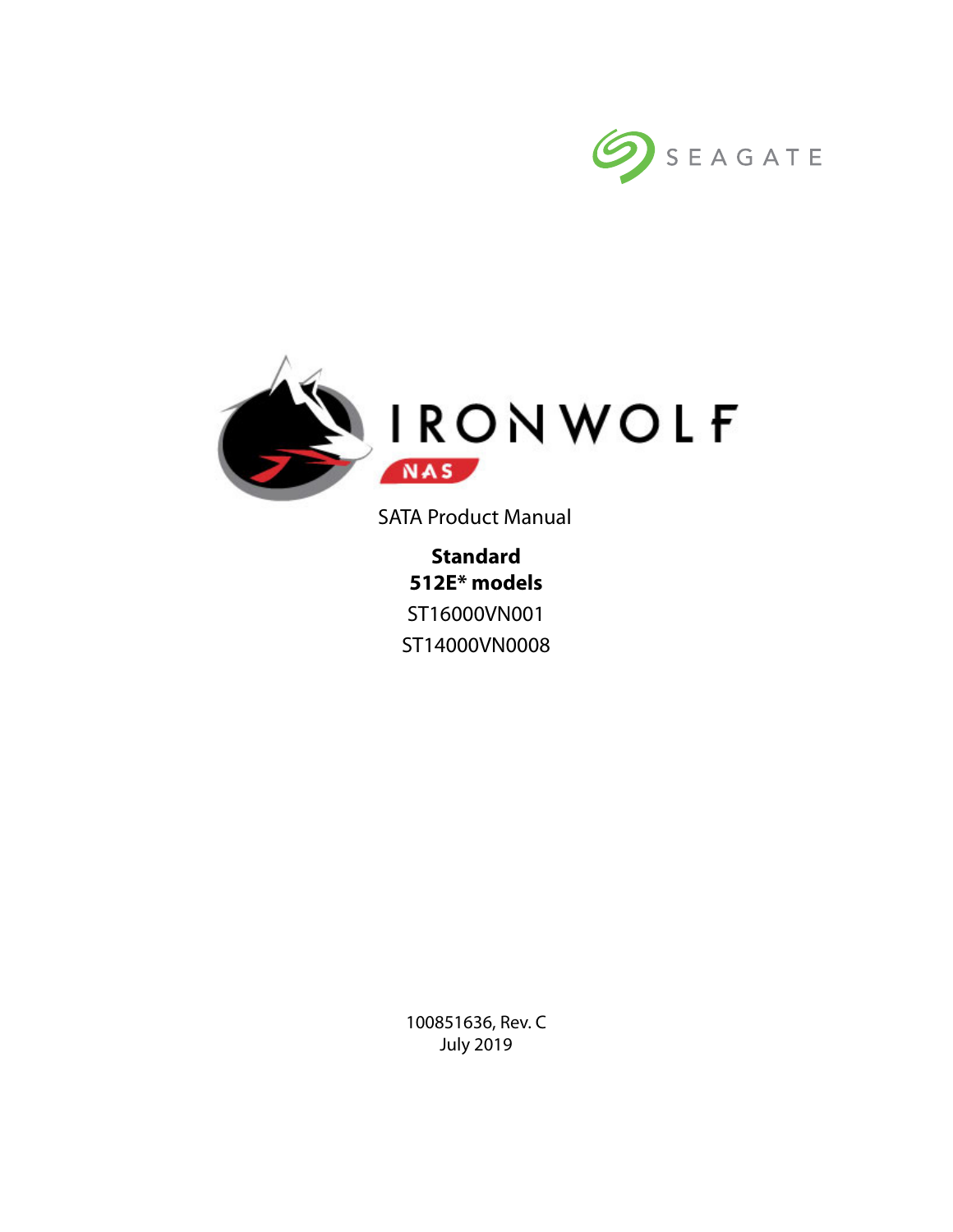### **Document Revision History**

| <b>Revision</b> | <b>Date</b> | Pages affected and Description of changes                                                                                                                                        |
|-----------------|-------------|----------------------------------------------------------------------------------------------------------------------------------------------------------------------------------|
| Rev. A          | 04/17/2019  | Initial release.                                                                                                                                                                 |
| Rev. B          | 05/07/2019  | Corrected all section numbering<br>$fc$ , 5, 7, 9, 30 & 43: Removed 12TB model & content<br>8: Updated Vibration specifications<br>15: Updated Section 2.6.4 Shock and Vibration |
| Rev. C          | 07/09/2019  | [7 & 9: Corrected Areal density to 1028 Gb/in2                                                                                                                                   |

#### **© 2019 Seagate Technology LLC. All rights reserved.**

Publication number: 100851636, Rev. C July 2019

Seagate, Seagate Technology and the Spiral logo are registered trademarks of Seagate Technology LLC in the United States and/or other countries. Raid Rebuild and SeaTools are either trademarks or registered trademarks of Seagate Technology LLC or one of its affiliated companies in the United States and/or other countries. The FIPS logo is a certification mark of NIST, which does not imply product endorsement by NIST, the U.S., or Canadian governments.All other trademarks or registered trademarks are the property of their respective owners.

No part of this publication may be reproduced in any form without written permission of Seagate Technology LLC. Call 877-PUB-TEK1 (877-782-8351) to request permission.

When referring to drive capacity, one gigabyte, or GB, equals one billion bytes and one terabyte, or TB, equals one trillion bytes. Your computer's operating system may use a different standard of measurement and report a lower capacity. In addition, some of the listed capacity is used for formatting and other functions, and thus will not be available for data storage. Actual quantities will vary based on various factors, including file size, file format, features and application software. Actual data rates may vary depending on operating environment and other factors. The export or re-export of hardware or software containing encryption may be regulated by the U.S. Department of Commerce, Bureau of Industry and Security (for more information, visit [www.bis.doc.gov](http://www.bis.doc.gov)), and controlled for import and use outside of the U.S. Seagate reserves the right to change, without notice, product offerings or specifications.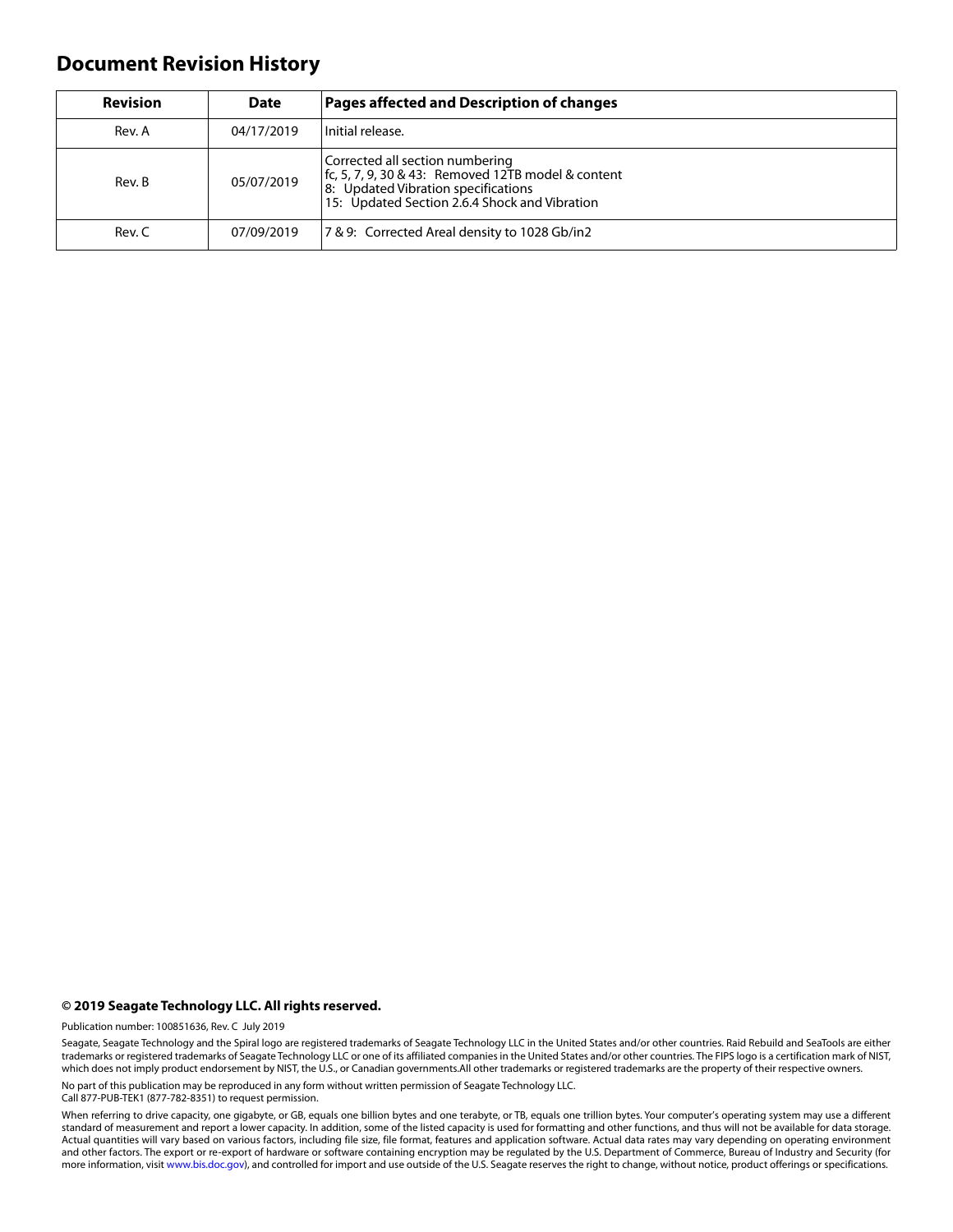# Contents

| 1.0 |      |        |                                                                         |
|-----|------|--------|-------------------------------------------------------------------------|
|     | 1.1  |        |                                                                         |
| 2.0 |      |        |                                                                         |
|     | 2.1  |        |                                                                         |
|     | 2.2  |        |                                                                         |
|     |      | 2.2.1  |                                                                         |
|     | 2.3  |        |                                                                         |
|     | 2.4  |        |                                                                         |
|     | 2.5  |        |                                                                         |
|     |      | 2.5.1  |                                                                         |
|     |      | 2.5.2  |                                                                         |
|     |      | 2.5.3  |                                                                         |
|     |      | 2.5.4  |                                                                         |
|     | 2.6  |        |                                                                         |
|     |      | 2.6.1  |                                                                         |
|     |      | 2.6.2  |                                                                         |
|     |      | 2.6.3  |                                                                         |
|     |      | 2.6.4  |                                                                         |
|     | 2.7  |        |                                                                         |
|     | 2.8  |        |                                                                         |
|     | 2.9  |        |                                                                         |
|     | 2.10 |        |                                                                         |
|     |      | 2.10.1 | Annualized Failure Rate (AFR) and Mean Time Between Failures (MTBF)  17 |
|     | 2.11 |        |                                                                         |
|     |      | 2.11.1 |                                                                         |
|     |      | 2.11.2 |                                                                         |
|     |      | 2.11.3 |                                                                         |
|     |      | 2.11.4 |                                                                         |
|     |      | 2.11.5 |                                                                         |
|     |      | 2.11.6 |                                                                         |
|     |      | 2.11.7 |                                                                         |
|     |      | 2.11.8 |                                                                         |
|     |      | 2.11.9 |                                                                         |
|     |      |        |                                                                         |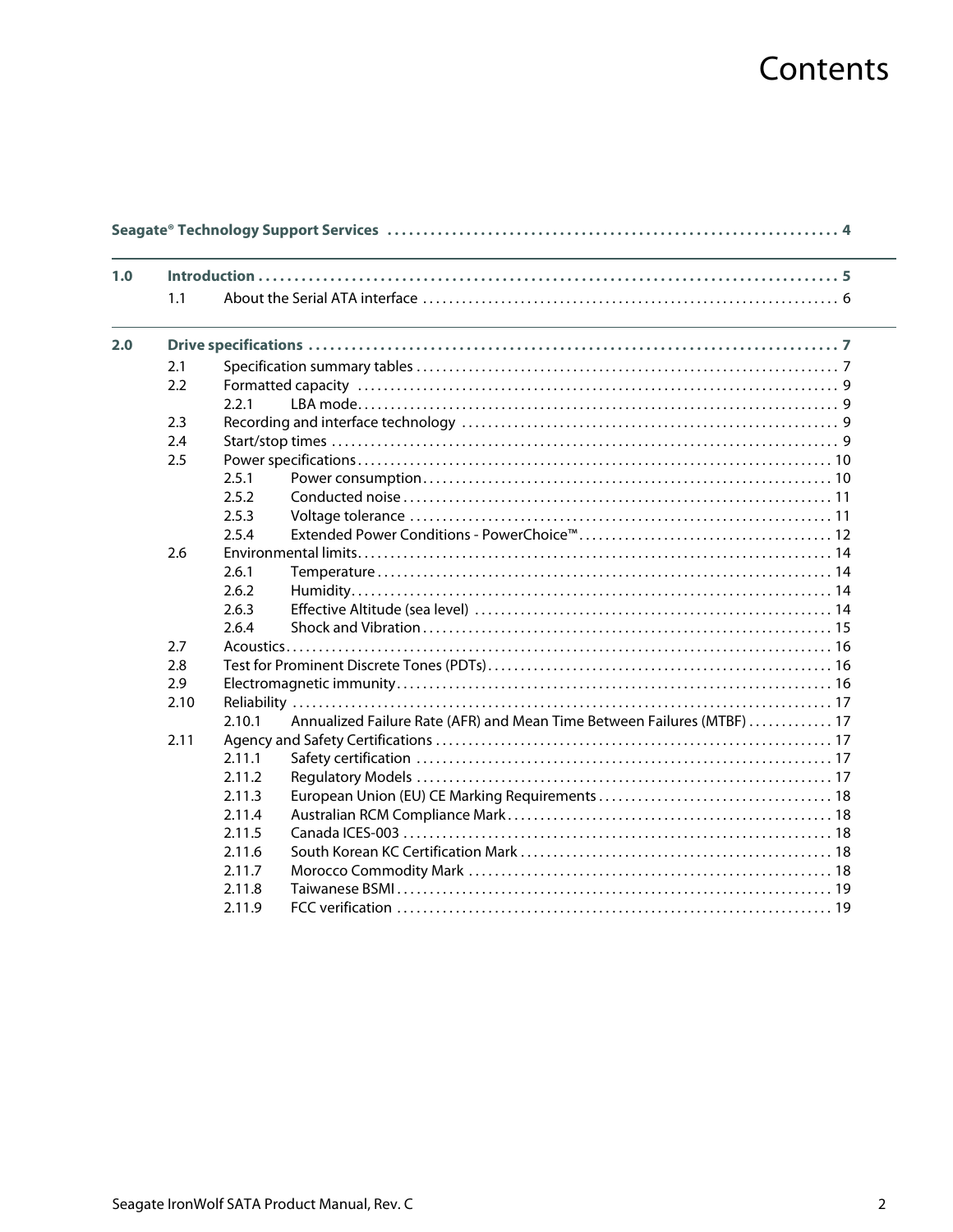## Contents

|     | 2.12 |        |                                                          |  |
|-----|------|--------|----------------------------------------------------------|--|
|     |      | 2.12.1 | European Union Restriction of Hazardous Substance Law 19 |  |
|     |      | 2.12.2 |                                                          |  |
|     |      | 2.12.3 |                                                          |  |
|     | 2.13 |        |                                                          |  |
|     | 2.14 |        |                                                          |  |
|     | 2.15 |        |                                                          |  |
| 3.0 |      |        |                                                          |  |
|     | 3.1  |        |                                                          |  |
|     | 3.2  |        |                                                          |  |
|     | 3.3  |        |                                                          |  |
|     | 3.4  |        |                                                          |  |
|     |      | 3.4.1  |                                                          |  |
| 4.0 |      |        |                                                          |  |
|     | 4.1  |        |                                                          |  |
|     | 4.2  |        |                                                          |  |
|     | 4.3  |        |                                                          |  |
|     |      | 4.3.1  |                                                          |  |
|     |      | 4.3.2  |                                                          |  |
|     |      | 4.3.3  |                                                          |  |
|     |      | 4.3.4  |                                                          |  |
|     |      | 4.3.5  |                                                          |  |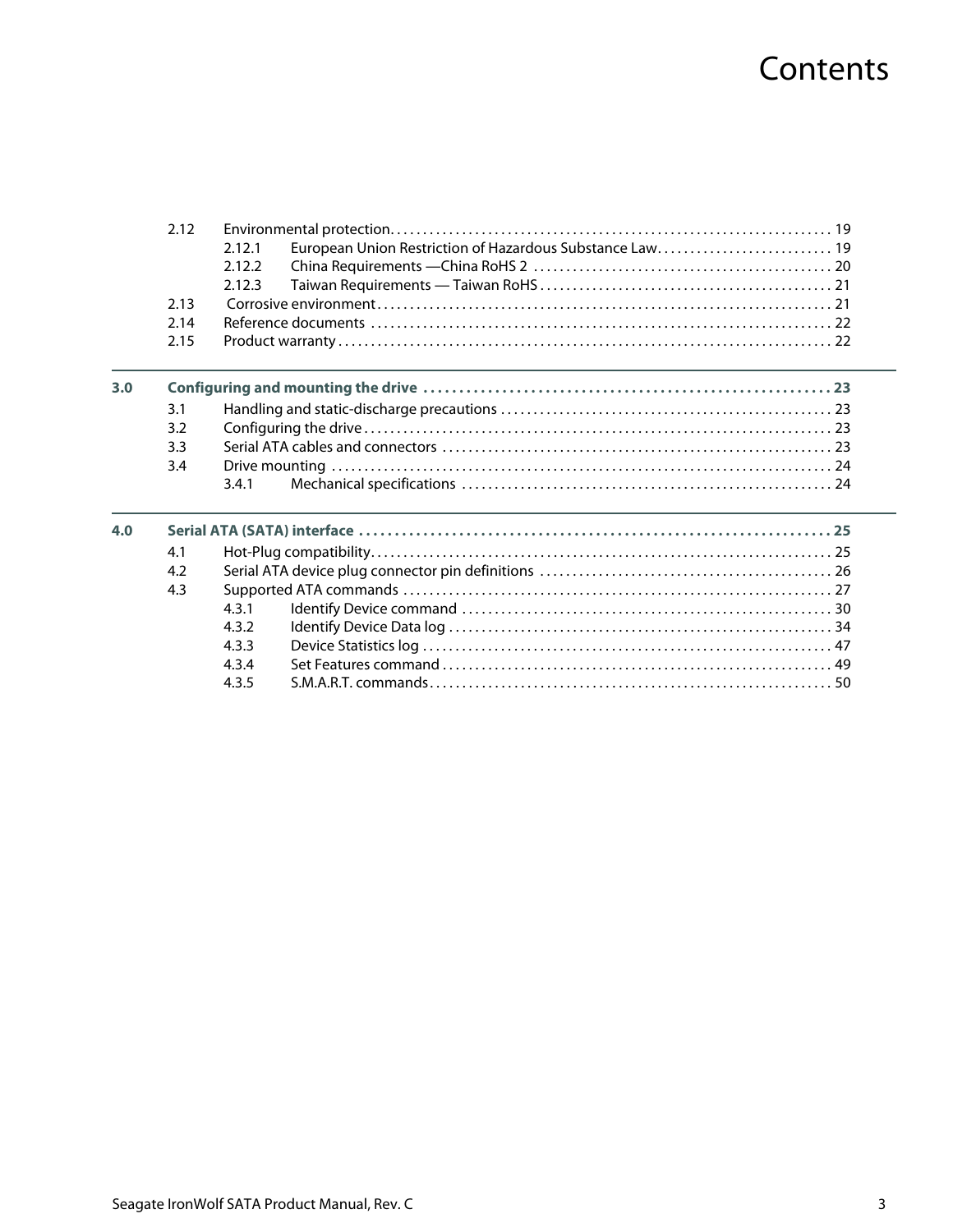## Seagate® Technology Support Services

<span id="page-4-0"></span>For information regarding online support and services, visit: [http://www.sea](http://www.seagate.com/contacts/)gate.com/contacts/ [For information regarding Warranty Support, visit: h](http://www.seagate.com/support/warranty-and-replacements/)ttp://www.seagate.com/support/warranty-and-replacements/ For information regarding data recovery services, visit: [http://www.seagate.com/services-software/recover/](http://www.seagate.com/services-software/data-recovery-services/) [For Seagate OEM, Distribution partner and reseller portals, visit: h](http://www.seagate.com/partners/)ttp://www.seagate.com/partners/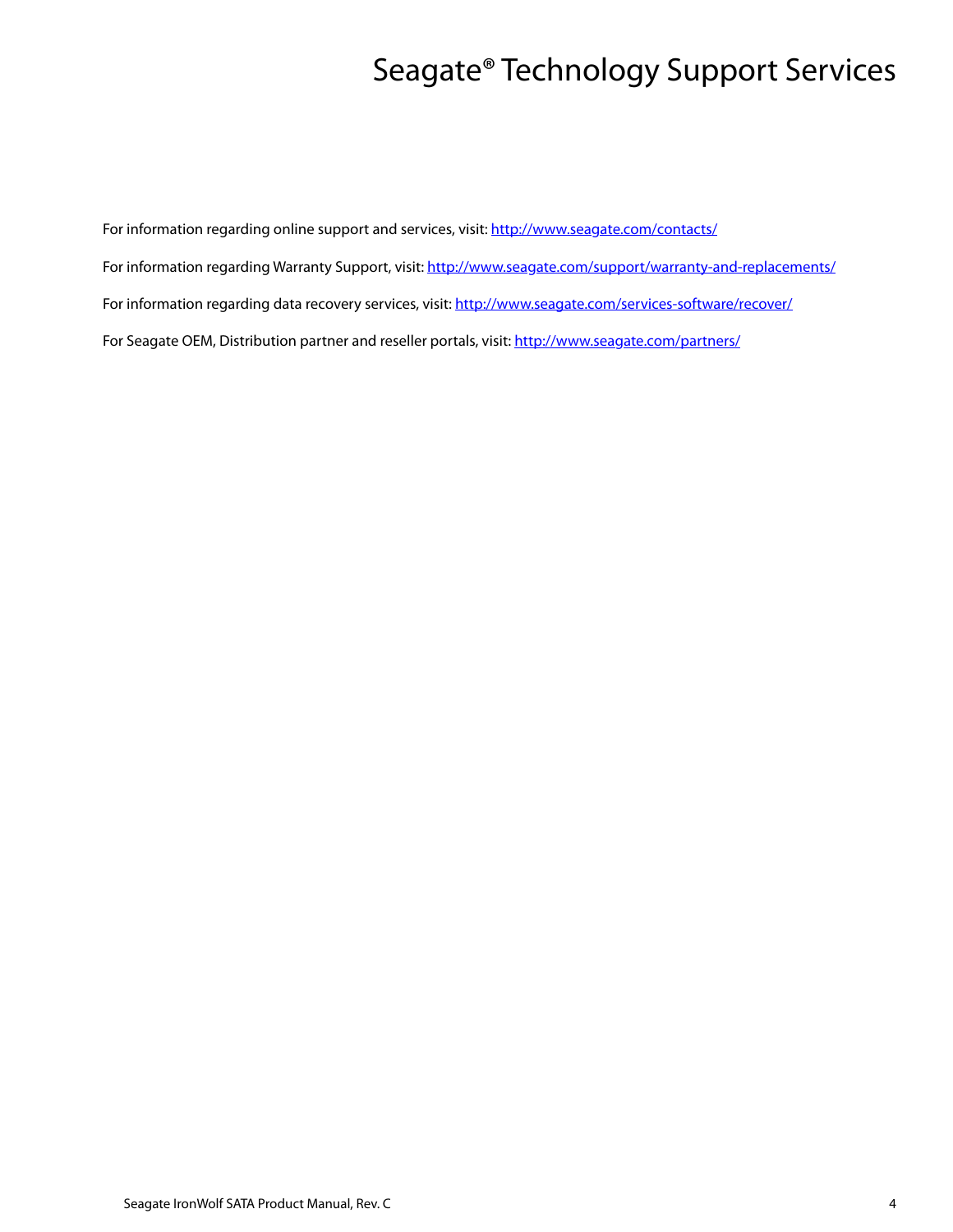### <span id="page-5-0"></span>**1.0 Introduction**

This manual describes the functional, mechanical and interface specifications for the following: Seagate® IronWolf™ SATA drive models.

#### **Table 1: Models**



These drives provide the following key features:

- 256 MB data buffer.
- 7200 RPM spindle speed.
- **Full-track multiple-sector transfer capability without local processor intervention.**
- High instantaneous (burst) data-transfer rates (up to 600MB per second).
- **Native Command Queuing with command ordering to increase performance in demanding applications.**
- PowerChoice™ for selectable power savings
- **Perpendicular recording technology provides the drives with increased areal density.**
- SeaTools™ diagnostic software performs a drive self-test that eliminates unnecessary drive returns.
- State-of-the-art cache and on-the-fly error-correction algorithms.
- **Support for S.M.A.R.T. drive monitoring and reporting.**
- Supports latching SATA cables and connectors.
- Top Cover Attached motor for excellent vibration tolerance
- Worldwide Name (WWN) capability uniquely identifies the drive.

**NOTE** Seagate recommends validating the configuration with the selected HBA/RAID controller manufacturer to ensure use of full capacity is supported.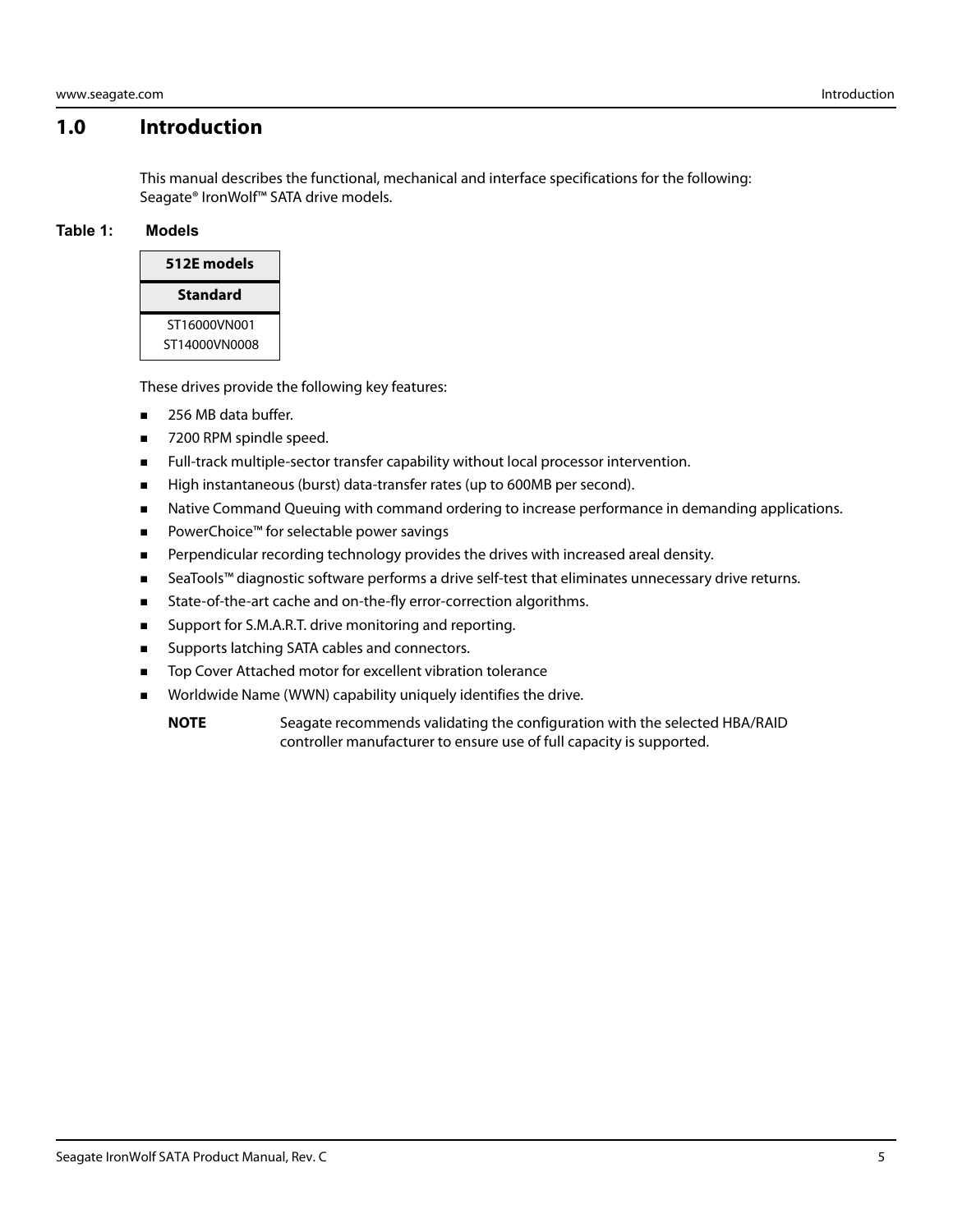### <span id="page-6-0"></span>**1.1 About the Serial ATA interface**

The Serial ATA interface provides several advantages over the traditional (parallel) ATA interface. The primary advantages include:

- **Easy installation and configuration with true plug-and-play connectivity.** It is not necessary to set any jumpers or other configuration options.
- **Thinner and more flexible cabling for improved enclosure airflow and ease of installation.**
- Scalability to higher performance levels.

In addition, Serial ATA makes the transition from parallel ATA easy by providing legacy software support. Serial ATA was designed to allow users to install a Serial ATA host adapter and Serial ATA disk drive in the current system and expect all of the existing applications to work as normal.

The Serial ATA interface connects each disk drive in a point-to-point configuration with the Serial ATA host adapter. There is no master/slave relationship with Serial ATA devices like there is with parallel ATA. If two drives are attached on one Serial ATA host adapter, the host operating system views the two devices as if they were both "masters" on two separate ports. This essentially means both drives behave as if they are Device 0 (master) devices.

**NOTE** The host adapter may, optionally, emulate a master/slave environment to host software where two devices on separate Serial ATA ports are represented to host software as a Device 0 (master) and Device 1 (slave) accessed at the same set of host bus addresses. A host adapter that emulates a master/slave environment manages two sets of shadow registers. This is not a typical Serial ATA environment.

The Serial ATA host adapter and drive share the function of emulating parallel ATA device behavior to provide backward compatibility with existing host systems and software. The Command and Control Block registers, PIO and DMA data transfers, resets, and interrupts are all emulated.

The Serial ATA host adapter contains a set of registers that shadow the contents of the traditional device registers, referred to as the Shadow Register Block. All Serial ATA devices behave like Device 0 devices. For additional information about how Serial ATA emulates parallel ATA, refer to the "Serial ATA: High Speed Serialized AT Attachment" specification. The specification can be downloaded from **[www.serialata.or](http://www.serialata.org)g**.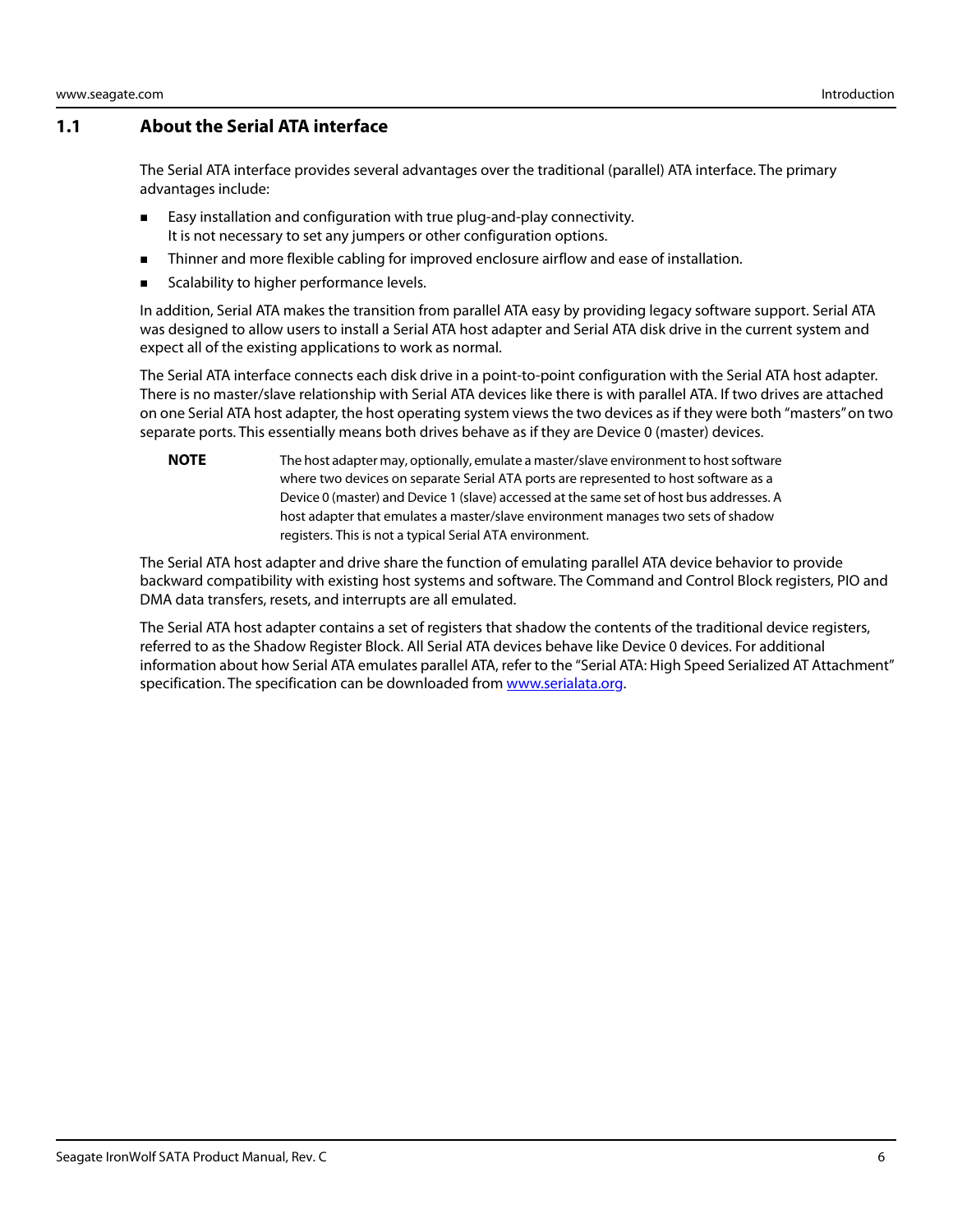## <span id="page-7-0"></span>**2.0 Drive specifications**

Unless otherwise noted, all specifications are measured under ambient conditions, at 25°C, and nominal power. For convenience, the phrases the drive and this drive are used throughout this manual to indicate the IronWolf SATA drive models.

### <span id="page-7-1"></span>**2.1 Specification summary tables**

The specifications listed in the following tables are for quick reference. For details on specification measurement or definition, see the appropriate section of this manual.

#### **Table 2 Drive specifications summary**

<span id="page-7-2"></span>

| <b>Drive specification</b>                  | ST16000VN001                                                    | ST14000VN0008 |  |
|---------------------------------------------|-----------------------------------------------------------------|---------------|--|
| Formatted (512 bytes/sector)*               | 16TB                                                            | 14TB          |  |
| <b>Guaranteed sectors</b>                   | (see Section 2.2)                                               |               |  |
| Heads                                       | 18                                                              |               |  |
| <b>Discs</b>                                | 9                                                               |               |  |
| Bytes per logical sector                    | 512                                                             |               |  |
| Bytes per physical sector                   | 4096                                                            |               |  |
| Recording density, KBPI (Kb/in max)         | 2336                                                            |               |  |
| Track density, KTPI (ktracks/in avg.)       | 423                                                             |               |  |
| Areal density, (Gb/in <sup>2</sup> avg)     | 1028                                                            |               |  |
| Spindle speed (RPM)                         | 7200                                                            |               |  |
| Internal data transfer rate (Mb/s max)      | 2772                                                            |               |  |
| Sustained data transfer rate OD (MiB/s max) | 200 (210 MB/s max)                                              |               |  |
| I/O data-transfer rate (MB/s max)           | 600                                                             |               |  |
| ATA data-transfer modes supported           | PIO modes 0-4<br>Multiword DMA modes 0-2<br>Ultra DMA modes 0-6 |               |  |
| Cache buffer                                | 256MB (262,144KB)                                               |               |  |
| Weight: (maximum)                           | 670g (1.477 lb)                                                 |               |  |
| Average latency                             | 4.16ms                                                          |               |  |
| Power-on to ready (sec) (typ/max)           | 25/30                                                           |               |  |
| Standby to ready (sec) (typ/max)            | 25/30                                                           |               |  |
| Startup current (typical) 12V (peak)        | 1.8A                                                            |               |  |
| Voltage tolerance (including noise)         | $5V \pm 5%$<br>$12V \pm 10%$                                    |               |  |
| Operating temperature*                      | 5° to 70°C (Drive Reported Temperature)                         |               |  |
| Non-Operating temperature                   | -40° to 70°C (Ambient Temperature, see sections 2.6.1 and 2.15) |               |  |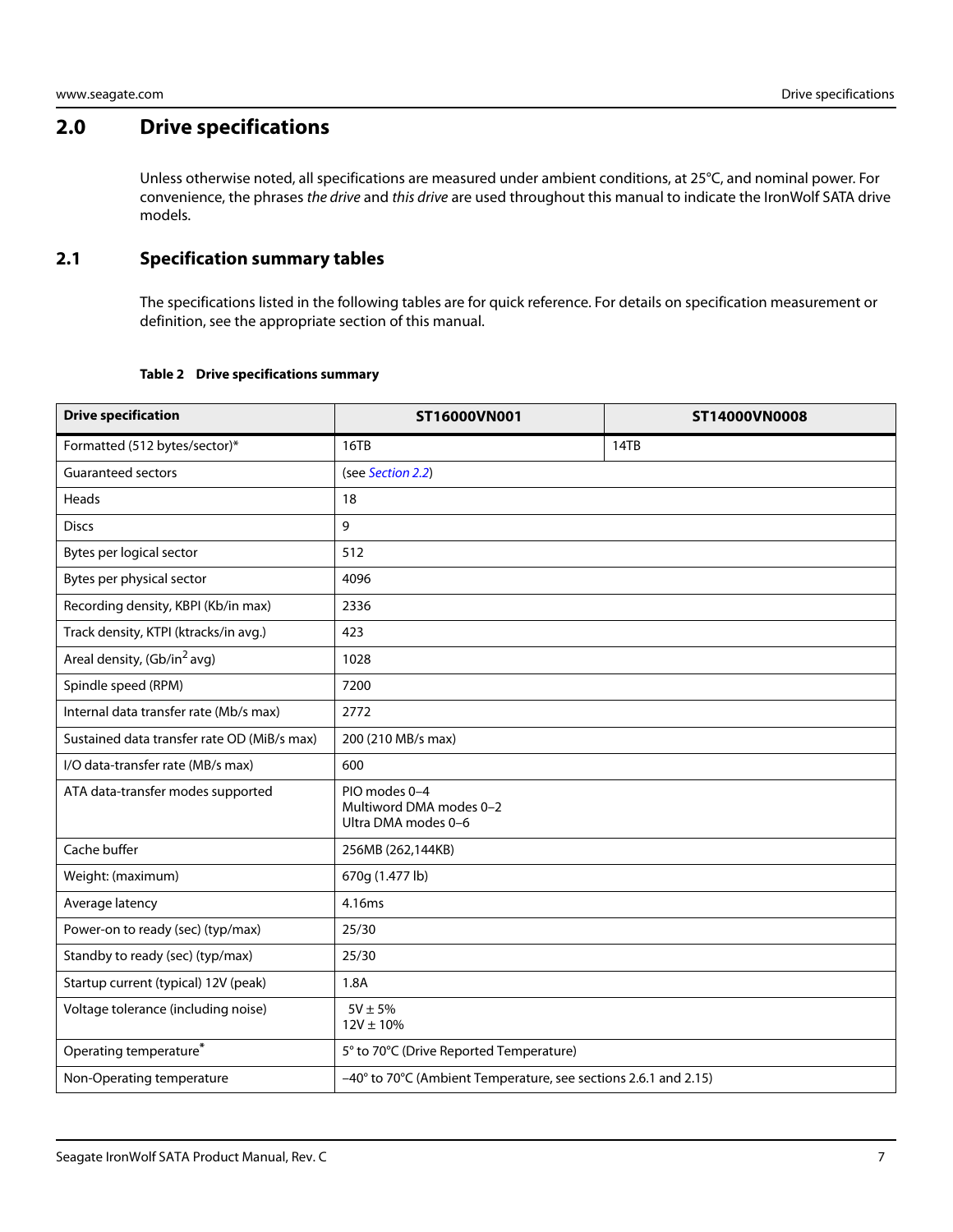| <b>Drive specification</b>                                              | ST16000VN001                                                                                                                                                                                                                                                                                                                                                                                                                         | ST14000VN0008 |  |
|-------------------------------------------------------------------------|--------------------------------------------------------------------------------------------------------------------------------------------------------------------------------------------------------------------------------------------------------------------------------------------------------------------------------------------------------------------------------------------------------------------------------------|---------------|--|
| Temperature gradient (°C per hour max)                                  | 20°C (operating)<br>30°C (nonoperating)                                                                                                                                                                                                                                                                                                                                                                                              |               |  |
| Relative humidity*                                                      | 5% to 95% (operating)<br>5% to 95% (nonoperating)                                                                                                                                                                                                                                                                                                                                                                                    |               |  |
| Relative humidity gradient                                              | 30% per hour max                                                                                                                                                                                                                                                                                                                                                                                                                     |               |  |
| Altitude, operating                                                     | -304.8 m to 3,048 m<br>$(-1000$ ft to $10.000 + ft$ )                                                                                                                                                                                                                                                                                                                                                                                |               |  |
| Altitude, nonoperating<br>(below mean sea level, max)                   | -304.8 m to 12,192 m<br>$(-1000$ ft to $40,000+$ ft)                                                                                                                                                                                                                                                                                                                                                                                 |               |  |
| Operational Shock (max at 2 ms - typical)                               | 50 Gs                                                                                                                                                                                                                                                                                                                                                                                                                                |               |  |
| Non-Operational Shock (max at 2 ms - typical)                           | 250 Gs                                                                                                                                                                                                                                                                                                                                                                                                                               |               |  |
| Linear Random Operating Vibration                                       | 0.70 Grms<br>5-500 Hz:                                                                                                                                                                                                                                                                                                                                                                                                               |               |  |
| Random Rotary Operating Vibration                                       | 20-1500Hz: 12.5 rads/s <sup>2</sup>                                                                                                                                                                                                                                                                                                                                                                                                  |               |  |
| Linear Random Non-Operating Vibration                                   | 2.27 Grms<br>2-500 Hz:                                                                                                                                                                                                                                                                                                                                                                                                               |               |  |
| Drive acoustics, sound power (bels)                                     |                                                                                                                                                                                                                                                                                                                                                                                                                                      |               |  |
| Idle                                                                    | 2.8 (typical)<br>$3.0$ (max)<br>During periods of drive idle, some offline activity may occur according to the<br>SMART specification, which may increase acoustic and power to operational levels.                                                                                                                                                                                                                                  |               |  |
| Performance seek                                                        | 3.2 (typical)<br>$3.4$ (max)                                                                                                                                                                                                                                                                                                                                                                                                         |               |  |
| Nonrecoverable read errors                                              | 1 sector per $10^{15}$ bits read                                                                                                                                                                                                                                                                                                                                                                                                     |               |  |
| Annualized Failure Rate (AFR)*                                          | 0.87% based on 8760 POH                                                                                                                                                                                                                                                                                                                                                                                                              |               |  |
| Maximum Rated Workload*                                                 | Maximum rate of <180 TB/year<br>Workloads exceeding the annualized rate may degrade the drive MTBF and impact product<br>reliability. The Annualized Workload Rate is in units of TB per year, or TB per 8760 power on<br>hours. Workload Rate = TB transferred * (8760 / recorded power on hours).                                                                                                                                  |               |  |
| Warranty                                                                | To determine the warranty for a specific drive, use a web browser to access the following web<br>page: http://www.seagate.com/support/warranty-and-replacements/<br>From this page, click on the "Is my Drive under Warranty" link. The following are required to be<br>provided: the drive serial number, model number (or part number) and country of<br>purchase. The system will display the warranty information for the drive. |               |  |
| Load-unload cycles (command controlled)                                 | 600,000                                                                                                                                                                                                                                                                                                                                                                                                                              |               |  |
| Supports Hotplug operation per<br>Serial ATA Revision 3.3 specification | Yes                                                                                                                                                                                                                                                                                                                                                                                                                                  |               |  |

<span id="page-8-0"></span>\* See **[Section 2.10, "Reliability"](#page-17-0)** for rated MTBF device operating condition requirements.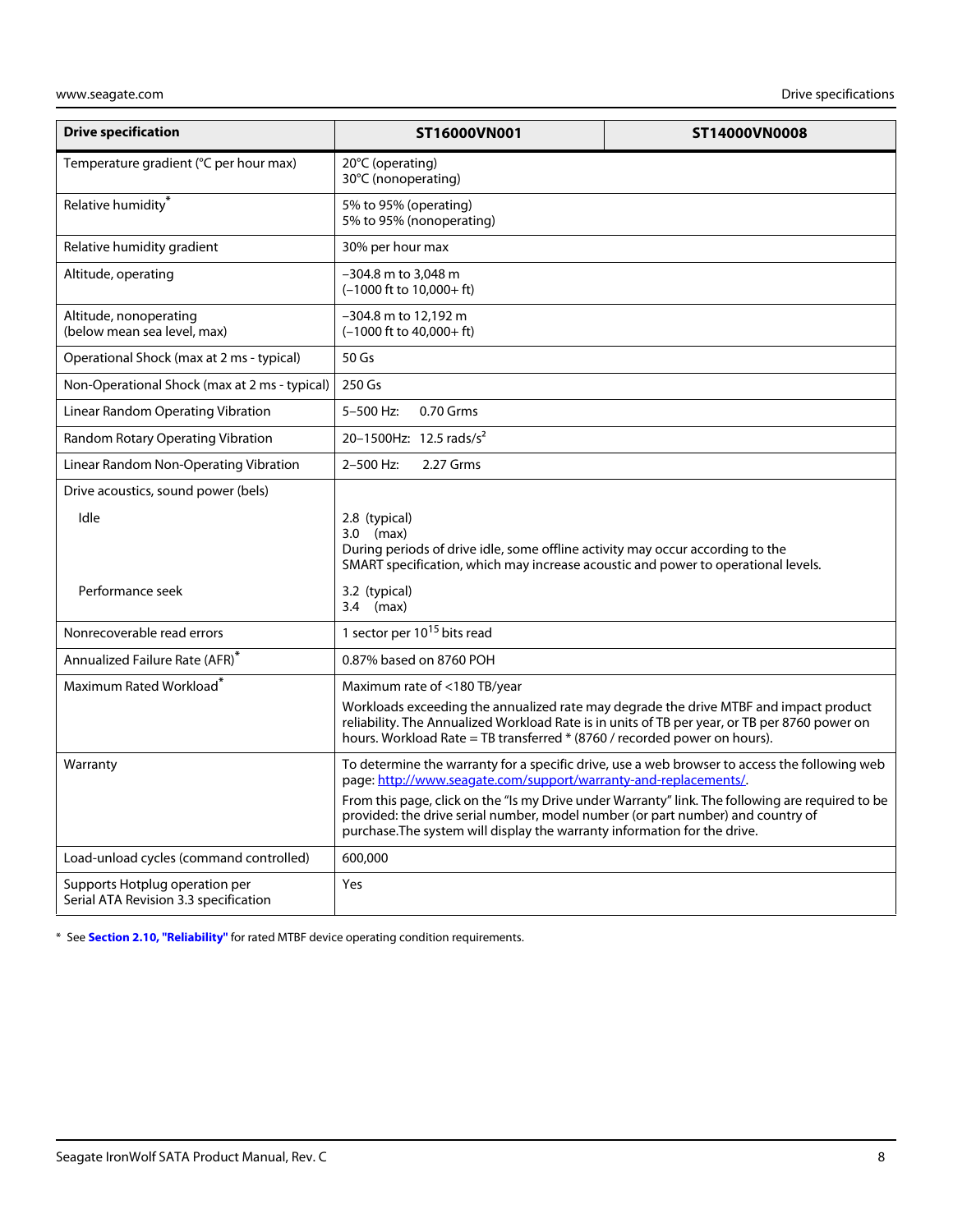### <span id="page-9-0"></span>**2.2 Formatted capacity**

| ST models     | Formatted<br>capacity* | Guaranteed<br>sectors | <b>Bytes per</b><br>logical sector | Guaranteed<br>sectors | Bytes per<br>logical sector |
|---------------|------------------------|-----------------------|------------------------------------|-----------------------|-----------------------------|
| ST16000VN001  | 16TB                   | 31,251,759,104        | 512                                | 3,906,469,888         | 4096                        |
| ST14000VN0008 | 14TB                   | 27,344,764,928        | (Default)                          | 3,418,095,616         | (see <b>Section 2.2.1</b> ) |

\*One GB equals one billion bytes when referring to hard drive capacity. Accessible capacity may vary depending on operating environment and formatting.

**NOTE** LBA Counts for drive capacities greater than 8TB are calculated based upon the SFF-8447 standard publication. [ftp://ftp.seag](ftp://ftp.seagate.com/sff/SFF-8447.PDF)ate.com/sff/SFF-8447.PDF

#### <span id="page-9-1"></span>**2.2.1 LBA mode**

When addressing these drives in LBA mode, all blocks (sectors) are consecutively numbered from 0 to  $n-1$ , where n is the number of guaranteed sectors as defined above.

See **[Section 4.3.1, "Identify Device command"](#page-30-0)** (words 60-61 and 100-103) for additional information about 48-bit addressing support of drives with capacities over 137GB.

### <span id="page-9-2"></span>**2.3 Recording and interface technology**

| Interface                                | Serial ATA (SATA)      |
|------------------------------------------|------------------------|
| Recording method                         | Perpendicular          |
| Recording density, KBPI (Kb/in max)      | 2336                   |
| Track density, KTPI (ktracks/in avg)     | 423                    |
| Areal density (Gb/in <sup>2</sup> avg)   | 1028                   |
| Spindle speed (RPM) $(\pm 0.2\%)$        | 7200                   |
| Internal data transfer rate (Mb/s max)   | 2772                   |
| Sustained data transfer rate (MiB/s max) | 200 (210 MB/s max)     |
| I/O data-transfer rate (MB/s max)        | 600 (Ultra DMA mode 5) |

### <span id="page-9-3"></span>**2.4 Start/stop times**

| Power-on to Ready (sec) (typ/max) | 25/30 |
|-----------------------------------|-------|
| Standby to Ready (sec) (typ/max)  | 25/30 |
| Ready to spindle stop (sec) (max) | 20    |

**NOTE** Power-on to ready time is based on typical operating conditions, and default full current spin-up profile.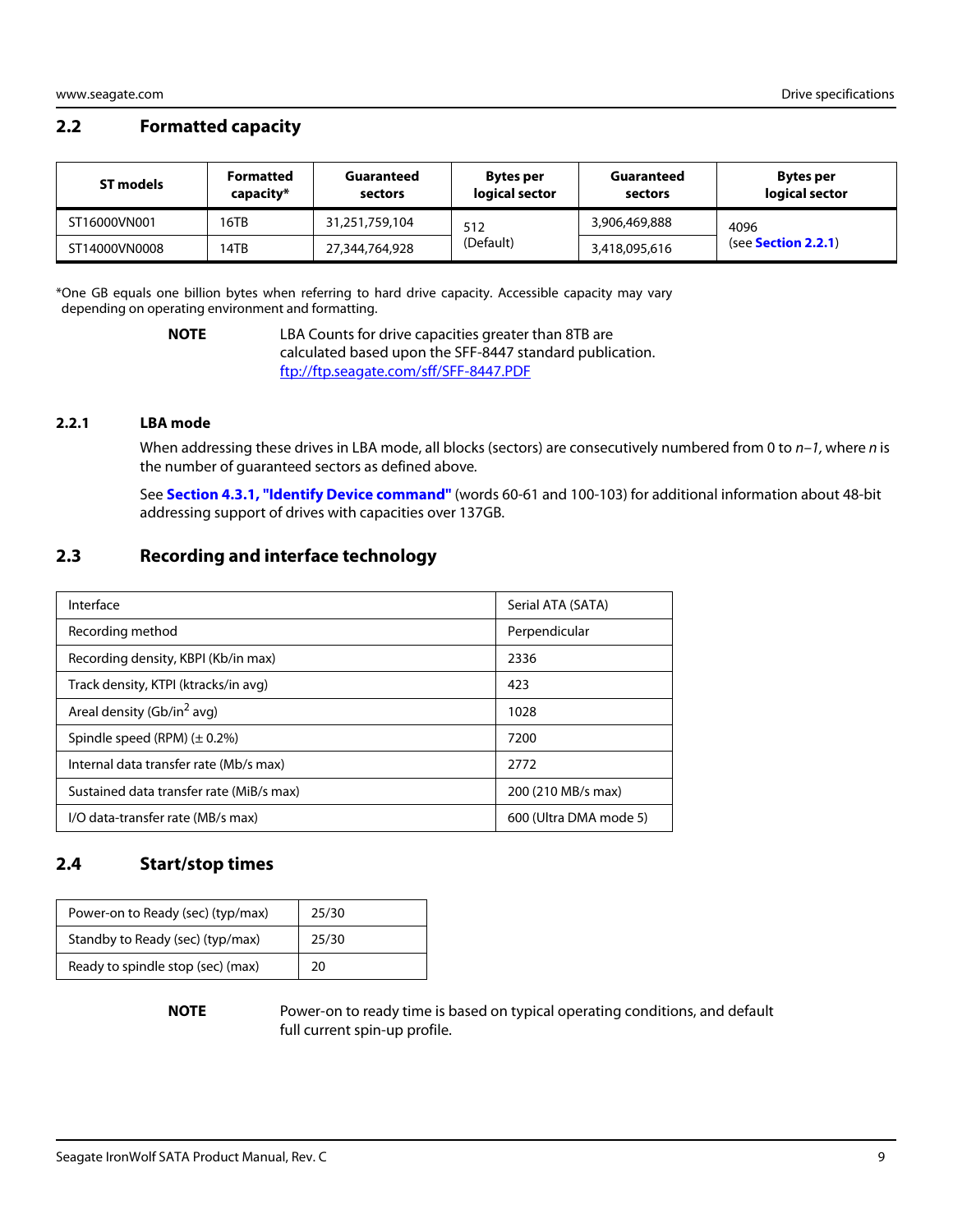### <span id="page-10-0"></span>**2.5 Power specifications**

The drive receives DC power (+5V or +12V) through a native SATA power connector. **[See Figure 2 on page 23](#page-23-4)** .

#### <span id="page-10-2"></span><span id="page-10-1"></span>**2.5.1 Power consumption**

Power requirements for the drives are listed in **[Table 3](#page-10-2)**. Typical power measurements are based on an average of drives tested, under nominal conditions, using 5.0V and 12.0V input voltage at 25°C ambient temperature..

|                    |                                             | 6.0Gb mode |        |       |
|--------------------|---------------------------------------------|------------|--------|-------|
| Voltage            |                                             | $+5V$      | $+12V$ | Watts |
| Regulation         |                                             | ± 5%       | ±10%   | Total |
| Avg Idle Current * |                                             | 0.235      | 0.321  | 5.03  |
|                    | Advanced Idle Current*                      |            |        |       |
|                    | Idle_A                                      | 0.234      | 0.324  | 5.05  |
|                    | Idle_B                                      | 0.187      | 0.189  | 3.20  |
|                    | Idle_C                                      | 0.180      | 0.129  | 2.45  |
|                    | Standby                                     | 0.172      | 0.016  | 1.05  |
|                    | Maximum Start Current                       |            |        |       |
|                    | DC (peak DC)                                | 0.887      | 1.767  | 25.64 |
|                    | AC (Peak DC)                                | 1.088      | 2.280  |       |
|                    | Delayed motor start (max) DC                | 0.268      | 0.104  |       |
|                    | Operating current (random read 4K16Q):      |            |        |       |
|                    | <b>Typical DC</b>                           | 0.407      | 0.420  | 7.08  |
|                    | Maximum DC                                  | 0.412      | 0.422  | 7.13  |
|                    | Maximum DC (peak)                           | 1.355      | 1.646  |       |
|                    | Operating current (random write 4K16Q)      |            |        |       |
|                    | <b>Typical DC</b>                           | 0.280      | 0.405  | 6.26  |
|                    | Maximum DC                                  | 0.281      | 0.407  | 6.29  |
|                    | Maximum DC (peak)                           | 0.884      | 1.676  |       |
|                    | Operating current (sequential read 64K16Q)  |            |        |       |
|                    | <b>Typical DC</b>                           | 0.793      | 0.317  | 7.76  |
|                    | Maximum DC                                  | 0.802      | 0.318  | 7.83  |
|                    | Maximum DC (peak)                           | 1.289      | 1.824  |       |
|                    | Operating current (sequential write 64K16Q) |            |        |       |
|                    | <b>Typical DC</b>                           | 0.666      | 0.314  | 7.10  |
|                    | Maximum DC                                  | 0.674      | 0.315  | 7.15  |
|                    | Maximum DC (peak)                           | 0.843      | 0.943  |       |

#### **Table 3 DC power requirements**

\*During periods of drive idle, some offline activity may occur according to the S.M.A.R.T. specification, which may increase acoustic and power to operational levels.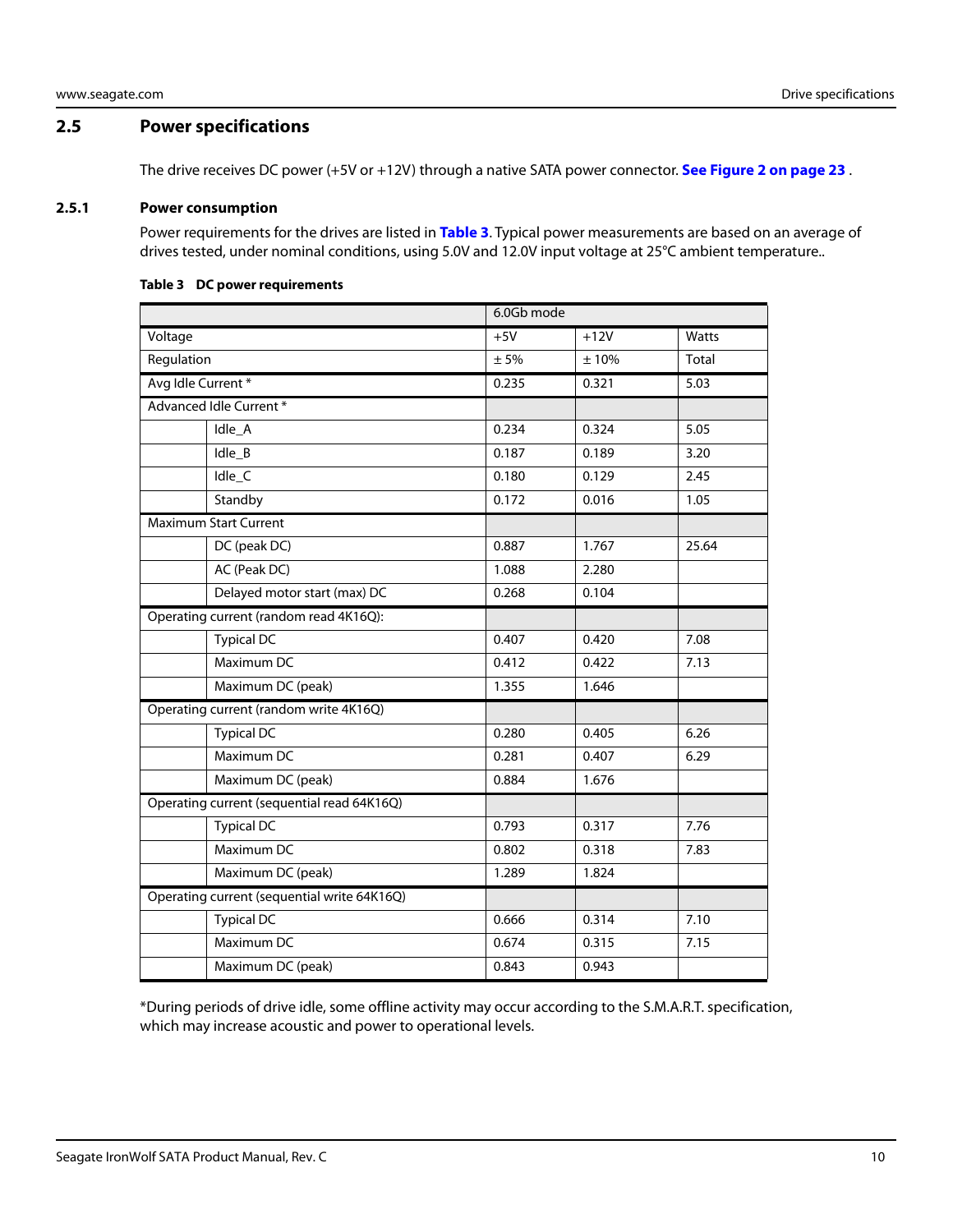

**Figure 1. Typical 5V and 12V startup and operation current profiles**

#### <span id="page-11-0"></span>**2.5.2 Conducted noise**

Noise is specified as a periodic and random distribution of frequencies covering a band from DC to 10 MHz. Maximum allowed noise values given below are peak-to-peak measurements and apply at the drive power connector.

- $+5v = 250$  mV pp from 100 Hz to 20 MHz.
- $+12v = 800$  mV pp from 100 Hz to 8 KHz. 450 mV pp from 8 KHz to 20 KHz. 250 mV pp from 20 KHz to 5 MHz.

### <span id="page-11-1"></span>**2.5.3 Voltage tolerance**

Voltage tolerance (including noise):

5V ± 5% 12V ± 10%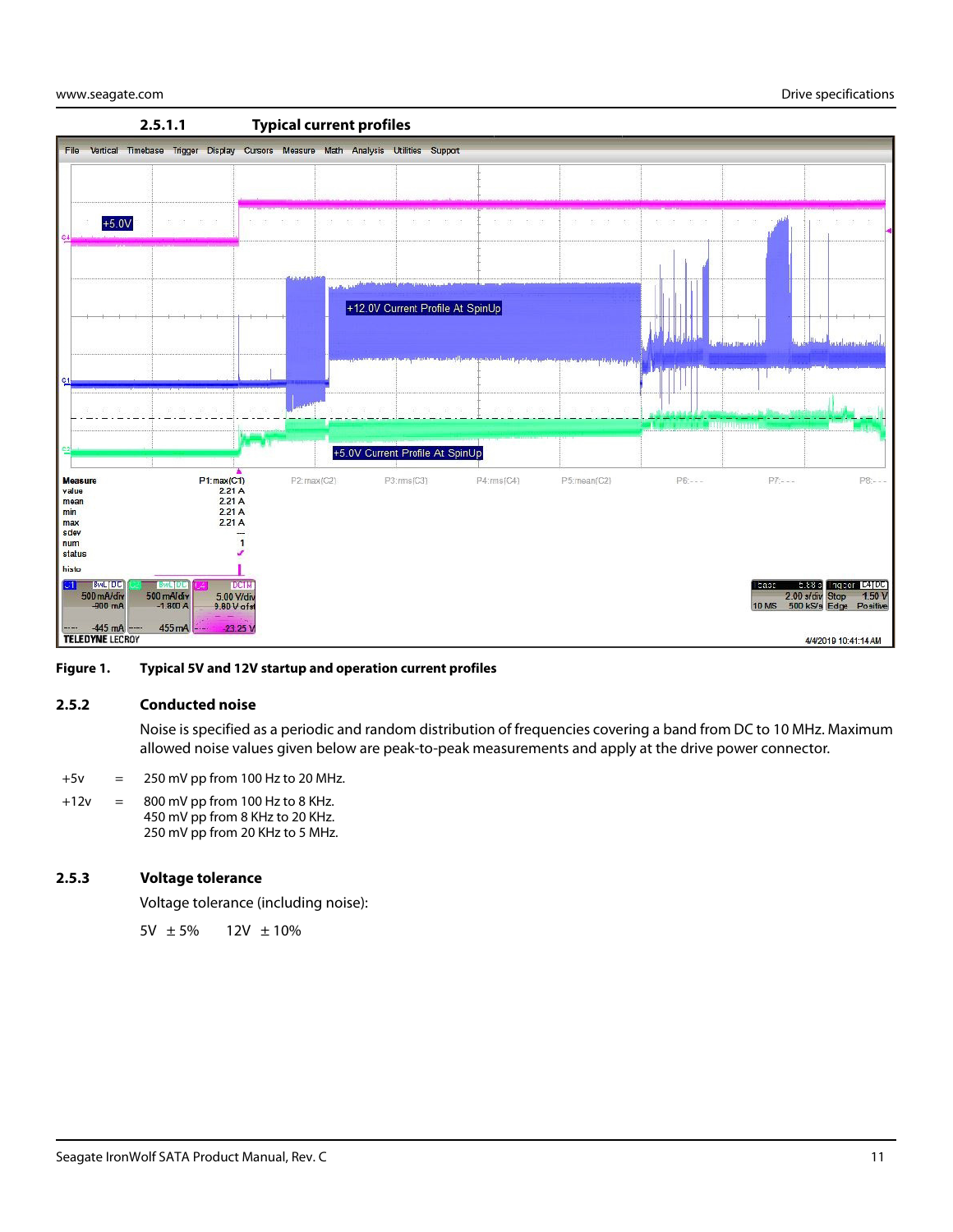#### <span id="page-12-0"></span>**2.5.4 Extended Power Conditions - PowerChoice™**

Utilizing the load/unload architecture a programmable power management interface is provided to tailor systems for reduced power consumption and performance requirements.

The table below lists the supported power conditions available in PowerChoice. Power conditions are ordered from highest power consumption (and shortest recovery time) to lowest power consumption (and longest recovery time) as follows: Idle a power  $>=$  Idle b power  $>=$  Idle c power  $>=$  Standby z power. The further users go down in the table, the more power savings is actualized. For example, Idle\_b results in greater power savings than the Idle\_a power condition. Standby results in the greatest power savings.

| <b>Power Condition Name</b> | <b>Power Condition ID</b> | <b>Description</b>                                 |
|-----------------------------|---------------------------|----------------------------------------------------|
| Idle a                      | 81 <sub>H</sub>           | Reduced electronics                                |
| Idle b                      | 82 <sub>H</sub>           | Heads unloaded. Disks spinning at full RPM         |
| Idle c                      | 83 <sub>H</sub>           | Heads unloaded. Disks spinning at reduced RPM      |
| Standby z                   | 00 <sub>H</sub>           | Heads unloaded. Motor stopped (disks not spinning) |

Each power condition has a set of current, saved and default settings. Default settings are not modifiable. Default and saved settings persist across power-on resets. The current settings do not persist across power-on resets. At the time of manufacture, the default, saved and current settings are in the Power Conditions log match.

#### **PowerChoice is invoked using one of two methods**

- Automatic power transitions which are triggered by expiration of individual power condition timers. These timer values may be customized and enabled using the Extended Power Conditions (EPC) feature set using the standardized Set Features command interface.
- Immediate host commanded power transitions may be initiated using an EPC Set Features "Go to Power Condition" subcommand to enter any supported power condition. Legacy power commands Standby Immediate and Idle Immediate also provide a method to directly transition the drive into supported power conditions.

#### **PowerChoice exits power saving states under the following conditions**

- Any command which requires the drive to enter the PM0: Active state (media access)
- Power on reset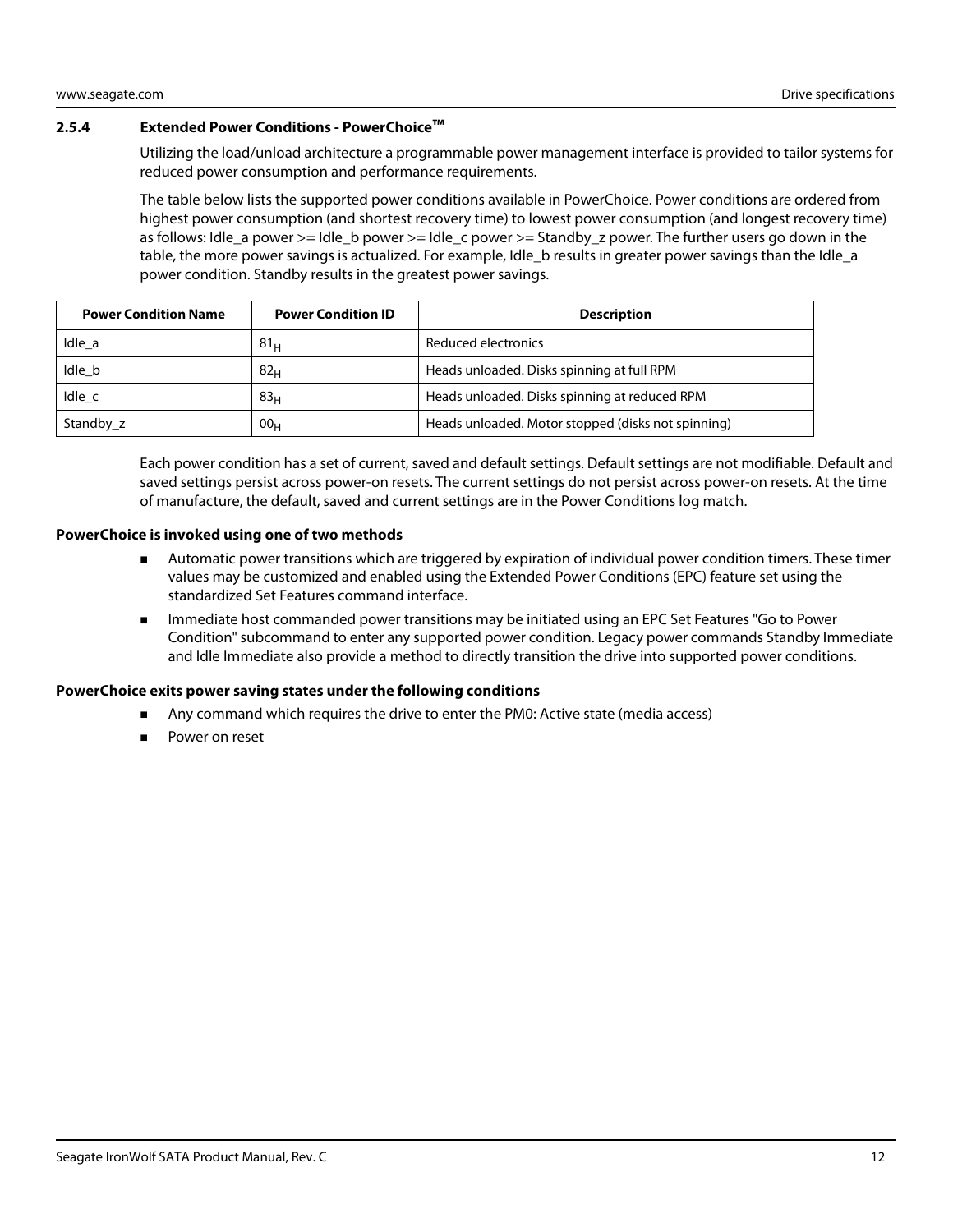#### **PowerChoice provides the following reporting methods for tracking purposes**

Check Power Mode Command

Reports the current power state of the drive

Identify Device Command

- **EPC Feature set supported flag**
- **EPC Feature enabled flag is set if at least one Idle power condition timer is enabled**

Power Condition Log reports the following for each power condition

- Nominal recovery time from the power condition to active
- **If the power condition is Supported, Changeable, and Savable**
- Default enabled state, and timer value
- Saved enabled state, and timer value
- **EXECUTE CUTTENT** Current enabled state, and timer value

#### **S.M.A.R.T. Read Data Reports**

- Attribute 192 Emergency Retract Count
- Attribute 193 Load/Unload Cycle Count

#### **PowerChoice Manufacture Default Power Condition Timer Values**

Default power condition timer values have been established to assure product reliability and data integrity. A minimum timer value threshold of two minutes ensures the appropriate amount of background drive maintenance activities occur. Attempting to set a timer values less than the specified minimum timer value threshold will result in an aborted EPC "Set Power Condition Timer" subcommand.

| <b>Power Condition Name</b> | <b>Manufacturer Default Timer Values</b> |
|-----------------------------|------------------------------------------|
| Idle a                      | 100 ms                                   |
| Idle b                      | 2 min                                    |
| Idle c                      | 4 min                                    |
| Standby_z                   | $15 \text{ min}$                         |

Setting power condition timer values less than the manufacturer specified defaults or issuing the EPC "Go to Power Condition" subcommand at a rate exceeding the default timers may limit this products reliability and data integrity.

#### **PowerChoice Supported Extended Power Condition Feature Subcommands**

| <b>EPC Subcommand</b> | <b>Description</b>                      |
|-----------------------|-----------------------------------------|
| 00 <sub>H</sub>       | <b>Restore Power Condition Settings</b> |
| 01 <sub>H</sub>       | Go to Power Condition                   |
| 02 <sub>H</sub>       | Set Power Condition Timer               |
| 03 <sub>H</sub>       | <b>Set Power Condition State</b>        |
| 04 <sub>H</sub>       | Enable EPC Feature Set                  |
| 05 <sub>H</sub>       | Disable EPC Feature Set                 |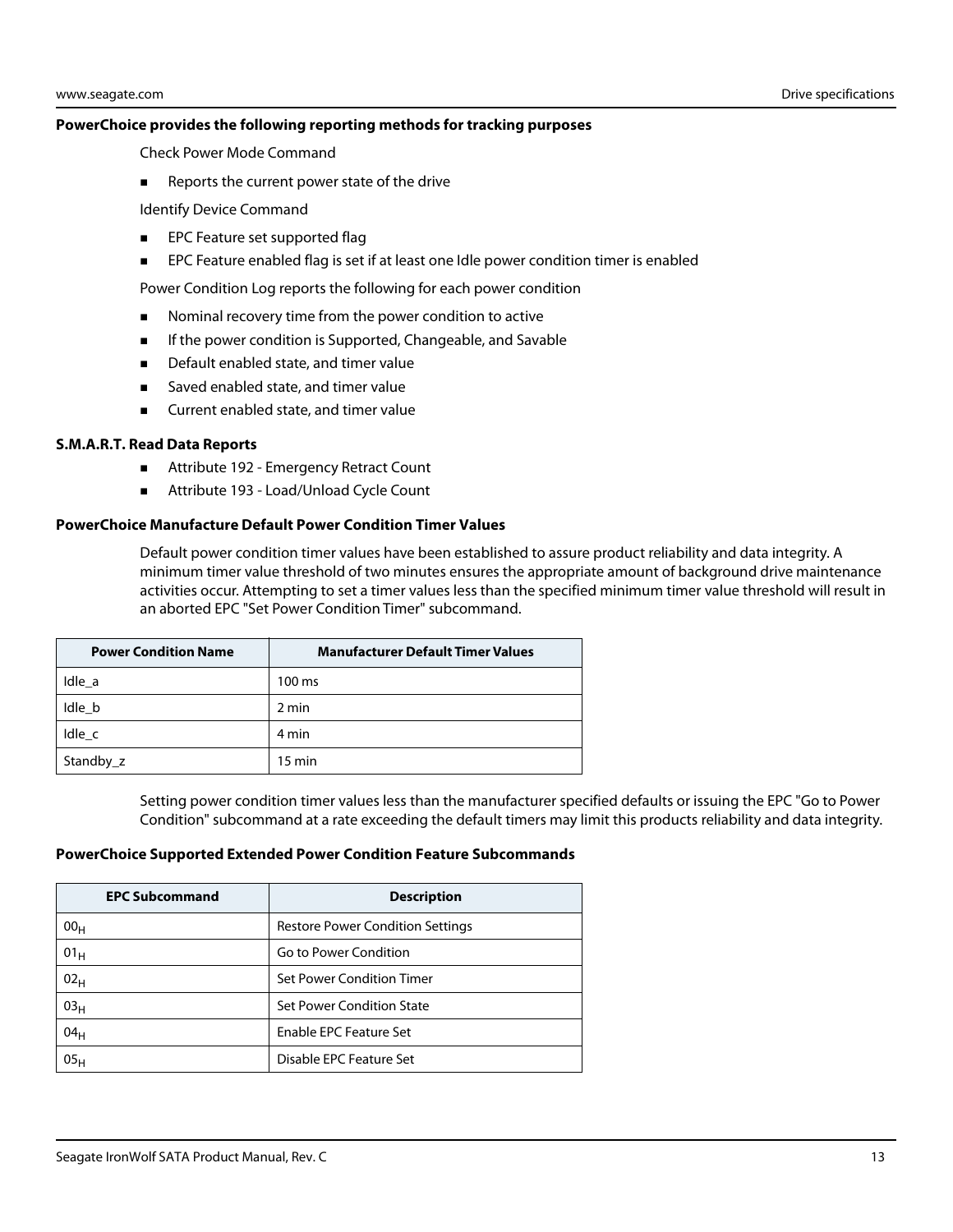#### **PowerChoice Supported Extended Power Condition Identifiers**

| <b>Power Condition Identifiers</b> | <b>Power Condition Name</b> |
|------------------------------------|-----------------------------|
| 00 <sub>H</sub>                    | Standby_z                   |
| $01 - 80_H$                        | Reserved                    |
| 81 <sub>H</sub>                    | Idle_a                      |
| 82 <sub>H</sub>                    | Idle_b                      |
| 83 <sub>H</sub>                    | Idle_c                      |
| 84 - FE <sub>H</sub>               | Reserved                    |
| FF <sub>H</sub>                    | All EPC Power Conditions    |

### <span id="page-14-0"></span>**2.6 Environmental limits**

Temperature and humidity values experienced by the drive must be such that condensation does not occur on any drive part. Altitude and atmospheric pressure specifications are referenced to a standard day at 58.7°F (14.8°C).

**NOTE** To maintain optimal performance drives should be run at nominal drive temperatures and humidity.

> See **[Section 2.10, "Reliability"](#page-17-0)** for rated MTBF device operating condition requirements.

#### <span id="page-14-1"></span>**2.6.1 Temperature**

#### a. Operating

41°F to 158°F (5°C to 70°C) temperature range with a maximum temperature gradient of 36°F (20°C) per hour as reported by the drive.

The maximum allowable drive reported temperature is 140°F (60°C).

Air flow may be required to achieve consistent nominal drive temperature values (see **[Section 3.4](#page-24-0)**). To confirm that the required cooling is provided for the electronics and HDA, place the drive in its final mechanical configuration, and perform random write/read operations. After the temperatures stabilize, monitor the current drive temperature using the SMART temperature attribute 194 or Device Statistics log 04h page 5.

#### b. Non-operating

–40° to 158°F (–40° to 70°C) package ambient with a maximum gradient of 36°F (20°C) per hour. This specification assumes that the drive is packaged in the shipping container designed by Seagate for use with drive.

#### <span id="page-14-2"></span>**2.6.2 Humidity**

The values below assume that no condensation on the drive occurs. Maximum wet bulb temperature is 84.2°F (29°C).

#### **2.6.2.1 Relative humidity**

| Operating:    | 5% to 95% non-condensing relative humidity with a maximum gradient of 20% per hour. |
|---------------|-------------------------------------------------------------------------------------|
| Nonoperating: | 5% to 95% non-condensing relative humidity with a maximum gradient of 20% per hour. |

#### <span id="page-14-3"></span>**2.6.3 Effective Altitude (sea level)**

| Operating:    | $-304.8$ m to 3048 m (-1000 ft. to 10,000+ ft.)   |
|---------------|---------------------------------------------------|
| Nonoperating: | $-304.8$ m to 12,192 m (-1000 ft. to 40,000+ ft.) |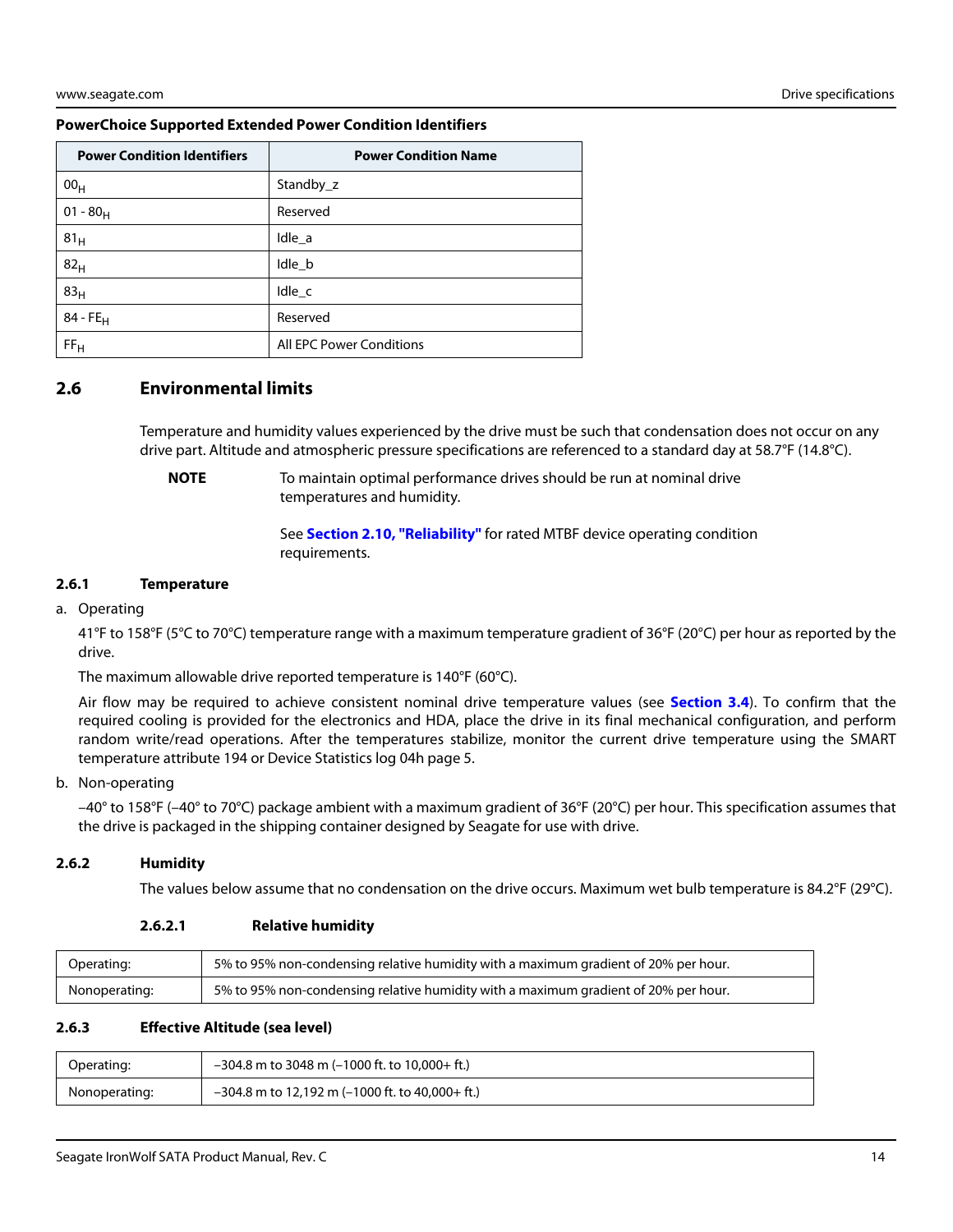#### <span id="page-15-0"></span>**2.6.4 Shock and Vibration**

Shock and vibration measurements specified in this document are made directly on the drive itself and applied in the X, Y, and Z axis at the drive mounting point locations.

#### **2.6.4.1 Shock**

a. Operating

The drive will operate without error while subjected to intermittent shock pulses not exceeding 50 Gs at a maximum duration of 2ms.

b. Non-operating

The drive will operate without non-recoverable errors after being subjected to shock pulses not exceeding 200g at a maximum duration of 2ms.

#### **2.6.4.2 Vibration**

a. Linear Random Operating Vibration

The drive will operate without non-recoverable errors while being subjected to the random power spectral density noise specified below.

| PSD of 5-500 Hz random noise at 0.70 g rms |         |         |         |         |         |  |  |
|--------------------------------------------|---------|---------|---------|---------|---------|--|--|
| Frequency(Hz)                              |         | 20      | 200     | 250     | 500     |  |  |
| $G^2/Hz$                                   | 0.00025 | 0.00210 | 0.00210 | 0.00020 | 0.00020 |  |  |

#### b. Random Rotary Operating Vibration

The drive will exhibit greater than 90% throughput for sequential and random write operations while subjected to the shaped random power spectral density noise specified below.

| PSD Profile 20-1500 Hz at 12.5 rad/sec^2                     |  |  |  |  |  |  |  |
|--------------------------------------------------------------|--|--|--|--|--|--|--|
| Frequency(Hz) <br>1500<br>800<br>20<br>200                   |  |  |  |  |  |  |  |
| $\vert$ (rad/sec^2)^2/Hz 5.53E-02 5.53E-02 3.49E-01 6.14E-04 |  |  |  |  |  |  |  |

#### c. Linear Random Non-Operating Vibration

The drive will not incur physical damage or have non-recoverable errors after being subjected to the power spectral density noise specified below.

| PSD Profile 2-500 Hz at 2.27 g rms  |       |       |       |       |  |  |  |
|-------------------------------------|-------|-------|-------|-------|--|--|--|
| <b>Frequency (Hz)</b><br>500<br>100 |       |       |       |       |  |  |  |
| $ G^2/HZ $                          | 0.001 | 0.030 | 0.030 | 0.001 |  |  |  |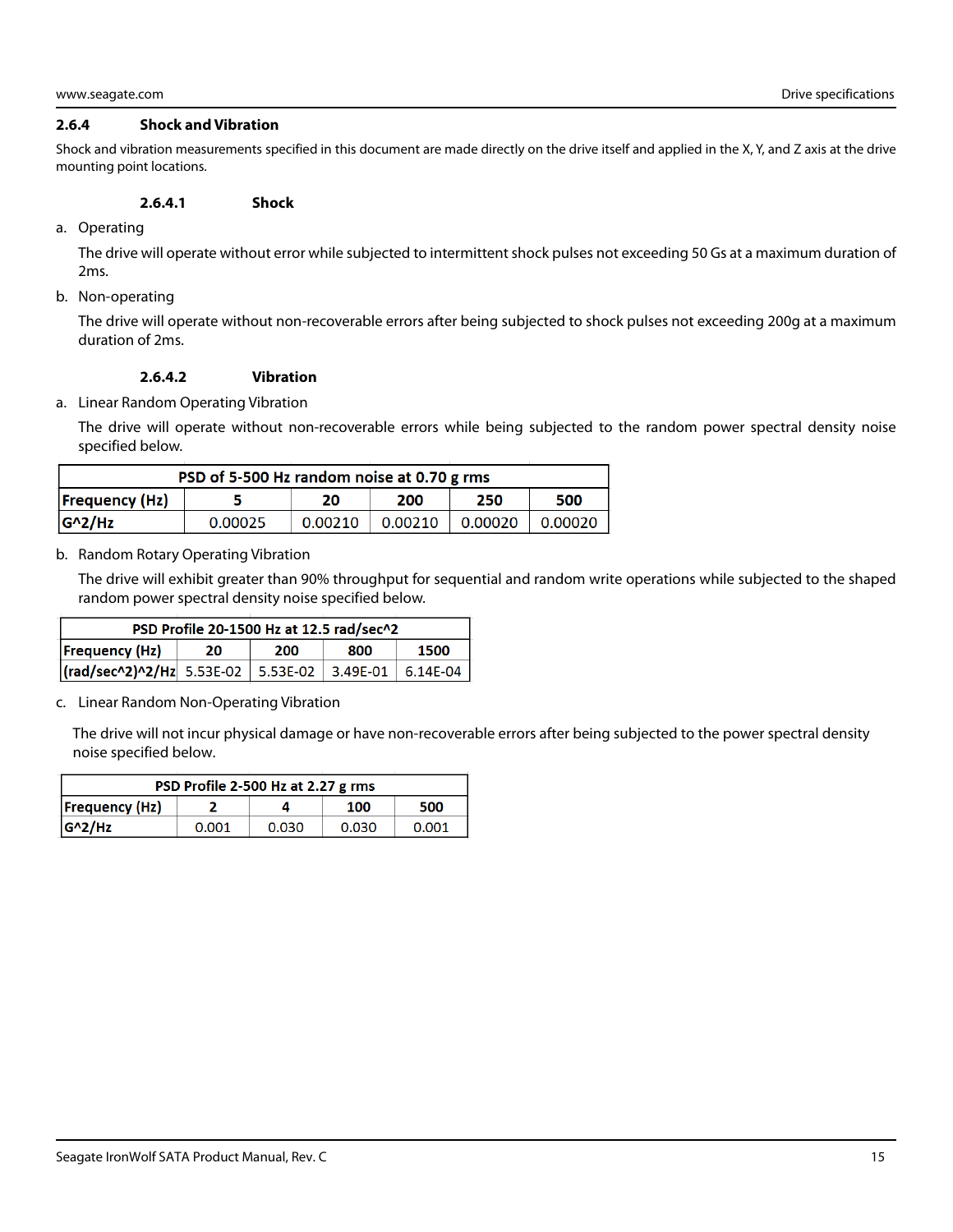#### <span id="page-16-0"></span>**2.7 Acoustics**

Drive acoustics are measured as overall A-weighted acoustic sound power levels (no pure tones). All measurements are consistent with ISO document 7779. Sound power measurements are taken under essentially free-field conditions over a reflecting plane. For all tests, the drive is oriented with the cover facing upward.

**NOTE** For seek mode tests, the drive is placed in seek mode only. The number of seeks per second is defined by the following equation:

(Number of seeks per second =  $0.4$  / (average latency + average access time

#### **Table 4 Fluid Dynamic Bearing (FDB) motor acoustics**

|            | Idle*                              | Performance seek                   |
|------------|------------------------------------|------------------------------------|
| All models | 2.8 bels (typ)<br>$3.0$ bels (max) | 3.2 bels (typ)<br>$3.4$ bels (max) |

\*During periods of drive idle, some offline activity may occur according to the S.M.A.R.T. specification, which may increase acoustic and power to operational levels.

### <span id="page-16-1"></span>**2.8 Test for Prominent Discrete Tones (PDTs)**

Seagate follows the ECMA-74 standards for measurement and identification of PDTs. An exception to this process is the use of the absolute threshold of hearing. Seagate uses this threshold curve (originated in ISO 389-7) to discern tone audibility and to compensate for the inaudible components of sound prior to computation of tone ratios according to Annex D of the ECMA-74 standards.

### <span id="page-16-2"></span>**2.9 Electromagnetic immunity**

When properly installed in a representative host system, the drive operates without errors or degradation in performance when subjected to the radio frequency (RF) environments defined in the following table:

| Test                      | <b>Description</b>                                                                                     | <b>Performance level</b> | Reference standard                |
|---------------------------|--------------------------------------------------------------------------------------------------------|--------------------------|-----------------------------------|
| Electrostatic discharge   | Contact, HCP, VCP: $\pm$ 4 kV; Air: $\pm$ 8 kV                                                         | B                        | EN 61000-4-2: 95                  |
| Radiated RF immunity      | 80 to 1000 MHz, 3 V/m,<br>A<br>80% AM with 1 kHz sine<br>900 MHz, 3 V/m, 50% pulse modulation @ 200 Hz |                          | EN 61000-4-3: 96<br>ENV 50204: 95 |
| Electrical fast transient | $\pm$ 1 kV on AC mains, $\pm$ 0.5 kV on external I/O                                                   | B                        | EN 61000-4-4: 95                  |
| Surge immunity            | $\pm$ 1 kV differential, $\pm$ 2 kV common, AC mains                                                   | B                        | EN 61000-4-5: 95                  |
| Conducted RF immunity     | 150 kHz to 80 MHz, 3 Vrms, 80% AM with 1 kHz sine                                                      | A                        | EN 61000-4-6: 97                  |
| Voltage dips, interrupts  | 0% open, 5 seconds<br>0% short, 5 seconds<br>40%, 0.10 seconds<br>70%, 0.01 seconds                    | R                        | EN 61000-4-11:94                  |

#### **Table 5 Radio frequency environments**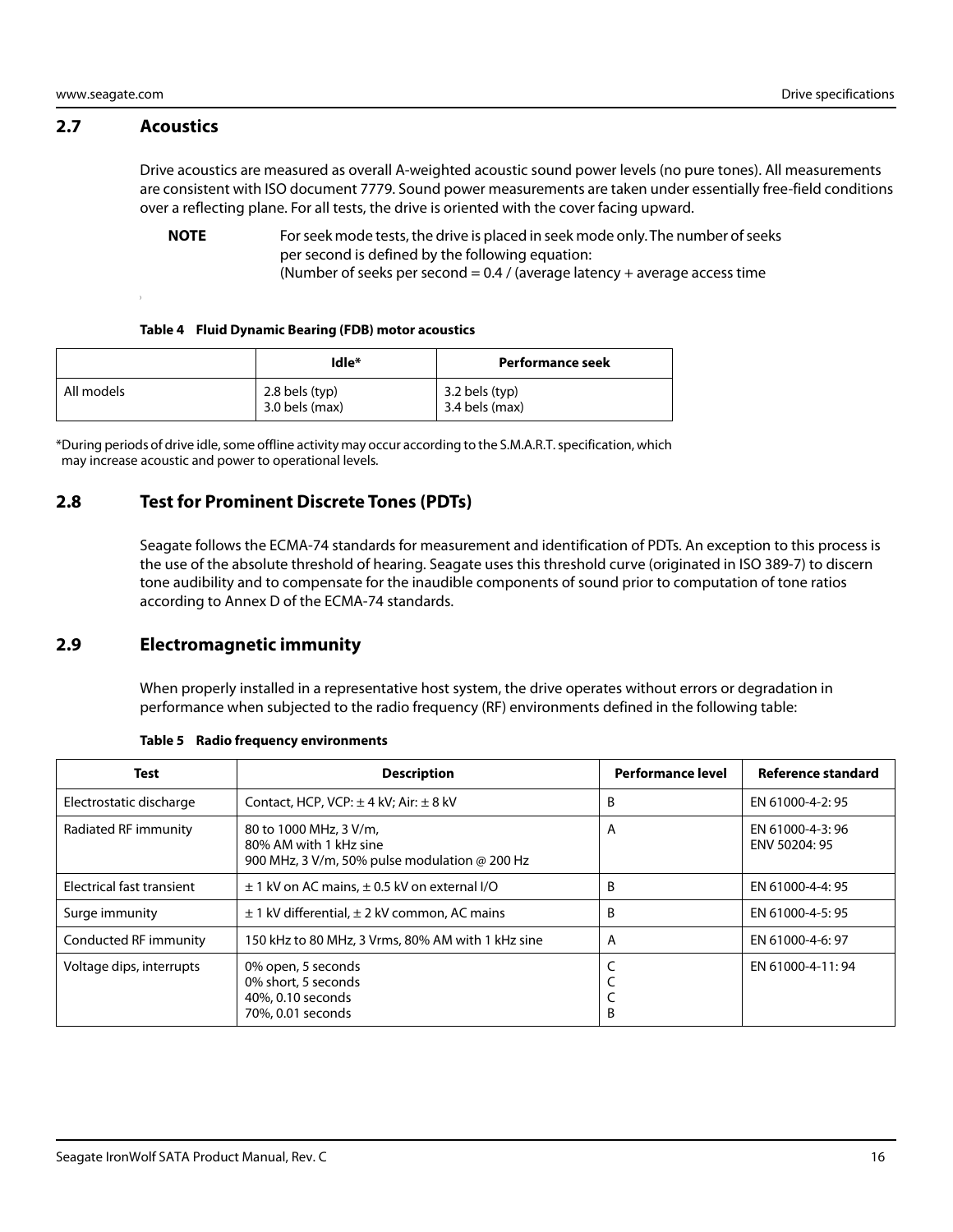### <span id="page-17-0"></span>**2.10 Reliability**

#### <span id="page-17-1"></span>**2.10.1 Annualized Failure Rate (AFR) and Mean Time Between Failures (MTBF)**

The production disk drive shall achieve an annualized failure-rate of 0.87% (MTBF of 1,000,000 hours) over a 5 year service life when used in Enterprise Storage field conditions as limited by the following:

- 8760 power-on hours per year.
- $\blacksquare$  HDA temperature as reported by the drive  $\lt$  = 30°C
- Ambient wet bulb temp  $\leq$  26°C
- **Typical workload**
- The AFR (MTBF) is a population statistic not relevant to individual units
- ANSI/ISA S71.04-2013 G2 classification levels and dust contamination to ISO 14644-1 Class 8 standards (as measured at the device)

The MTBF specification for the drive assumes the operating environment is designed to maintain nominal drive temperature and humidity. Occasional excursions in operating conditions between the rated MTBF conditions and the maximum drive operating conditions may occur without significant impact to the rated MTBF. However continual or sustained operation beyond the rated MTBF conditions will degrade the drive MTBF and reduce product reliability.

| Nonrecoverable read errors                 | 1 per $10^{15}$ bits read, max                                                                                                                                                                                                                                      |
|--------------------------------------------|---------------------------------------------------------------------------------------------------------------------------------------------------------------------------------------------------------------------------------------------------------------------|
| Load unload cycles<br>(command controlled) | 600,000 cycles                                                                                                                                                                                                                                                      |
| Maximum Rated Workload                     | Maximum rate of <180TB/year                                                                                                                                                                                                                                         |
|                                            | Workloads exceeding the annualized rate may degrade the drive MTBF and impact product<br>reliability. The Annualized Workload Rate is in units of TB per year, or TB per 8760 power on hours.<br>Workload Rate = TB transferred * (8760 / recorded power on hours). |
| Warranty                                   | To determine the warranty for a specific drive, use a web browser to access the following web<br>page: http://www.seagate.com/support/warranty-and-replacements/.                                                                                                   |
|                                            | From this page, click on the "Is my Drive under Warranty" link. The following are required to be<br>provided: the drive serial number, model number (or part number) and country of purchase. The<br>system will display the warranty information for the drive.    |
| Preventive maintenance                     | None required.                                                                                                                                                                                                                                                      |

### <span id="page-17-2"></span>**2.11 Agency and Safety Certifications**

Each Hard Drive and Solid State Drive ("drives") has a product label that includes certifications that are applicable to that specific drive. The following information provides an overview of requirements that may be applicable to the drive.

### <span id="page-17-3"></span>**2.11.1 Safety certification**

The drives are recognized in accordance with UL/cUL 62368 -1 and EN 62368 -1.

### <span id="page-17-4"></span>**2.11.2 Regulatory Models**

The following regulatory model number represent all features and configurations within the series:

Regulatory Model Numbers: STL008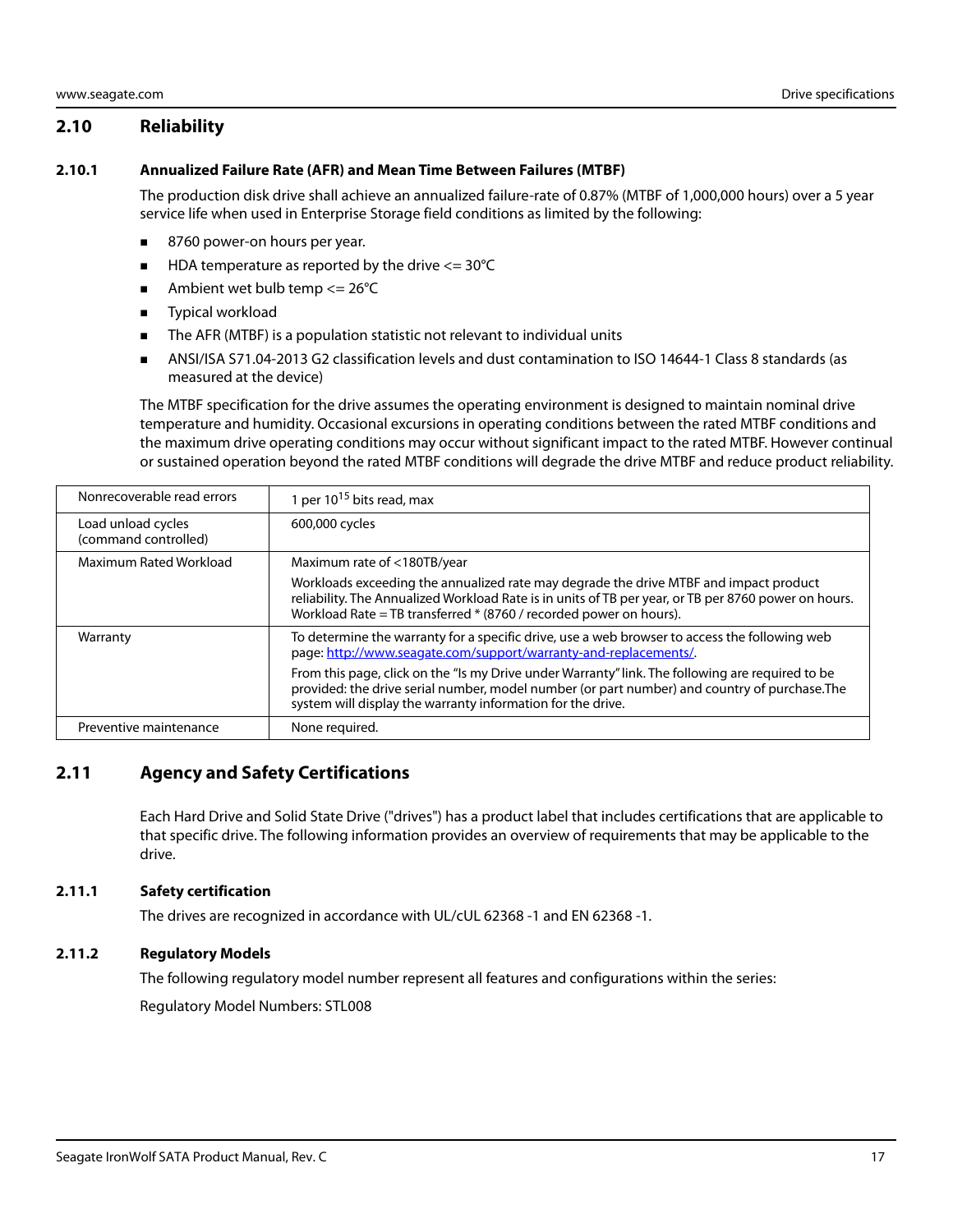#### <span id="page-18-0"></span>**2.11.3 European Union (EU) CE Marking Requirements**

Drives that display the CE mark comply with the European Union (EU) requirements specified in the Electromagnetic Compatibility Directive (2014/30/EU) put into force on 20 April 2016. Testing is performed to the levels specified by the product standards for Information Technology Equipment (ITE). Emission levels are defined by EN 55032:2012, Class B and the immunity levels are defined by EN 55024:2010.

The drives also meet the requirements of The Low Voltage Directive (LVD) 2014/35/EU.

Seagate drives are tested in representative end-user systems. Although CE-marked Seagate drives comply with all relevant regulatory requirements and standards for the drives, Seagate cannot guarantee that all system-level products into which the drives are installed comply with all regulatory requirements and standards applicable to the system-level products. The drive is designed for operation inside a properly designed system (e.g., enclosure designed for the drive), with properly shielded I/O cable (if necessary) and terminators on all unused I/O ports. Computer manufacturers and system integrators should confirm EMC compliance and provide CE marking for the system-level products.

For compliance with the RoHS "Recast" Directive 2011/65/EU (RoHS 2), [See "European Union Restriction of Hazardous](#page-19-3)  [Substance Law" on page 19.](#page-19-3)

#### <span id="page-18-1"></span>**2.11.4 Australian RCM Compliance Mark**

If these models have the RCM marking, they comply with the Australia/New Zealand Standard AS/NZ CISPR32 and meet the Electromagnetic Compatibility (EMC) Framework requirements of the Australian Communication and Media Authority (ACMA).

#### <span id="page-18-2"></span>**2.11.5 Canada ICES-003**

If this model has the ICES-003:2016 marking it complies with requirements of ICES tested per ANSI C63.4-2014.

#### <span id="page-18-3"></span>**2.11.6 South Korean KC Certification Mark**

The South Korean KC Certification Mark means the drives comply with paragraph 1 of Article 11 of the Electromagnetic Compatibility control Regulation and meet the Electromagnetic Compatibility (EMC) Framework requirements of the Radio Research Agency (RRA) Communications Commission, Republic of Korea.These drives have been tested and comply with the Electromagnetic Interference/Electromagnetic Susceptibility (EMI/EMS) for Class B products. Drives are tested in a representative, end-user system by a Korean-recognized lab.

| 기 종 별                   | 사 용 자 안 내 문                                                                |
|-------------------------|----------------------------------------------------------------------------|
| B급 기기<br>(가정용 방송통신기자재)ㅣ | 이 기기는 가정용(B급) 전자파적합기기로서 주로<br>가정에서 사용하는 것을 목적으로 하며, 모든<br>지역에서 사용할 수 있습니다. |

#### <span id="page-18-4"></span>**2.11.7 Morocco Commodity Mark**

To satisfy our OEM customers, Seagate has added the Moroccan Commodity Mark to the drives provided to the OEM for the sale of Customer Kits produced by our OEM customers that are intended to be incorporated into the OEM's finished system-level product by an end user. The Customer Kits are considered 'devices' under Morocco's Order of the Minister of Industry, Trade, Investment and Digital Economy No. 2574-14 of 29 Ramadan 1436 (16 July 2015) on electromagnetic compatibility of equipment.

Seagate drives are tested for compliance and complies with the European Union (EU) Electromagnetic Compatibility (EMC) Directive 2014/30/EU and the Low Voltage Directive (LVD) 2014/35/EU. Accordingly, the drives also meets the requirements of Morocco's Order of the Minister of Industry, Trade, Investment and Digital Economy No. 2574-14 of 29 Ramadan 1436 (16 July 2015) on electromagnetic compatibility of equipment.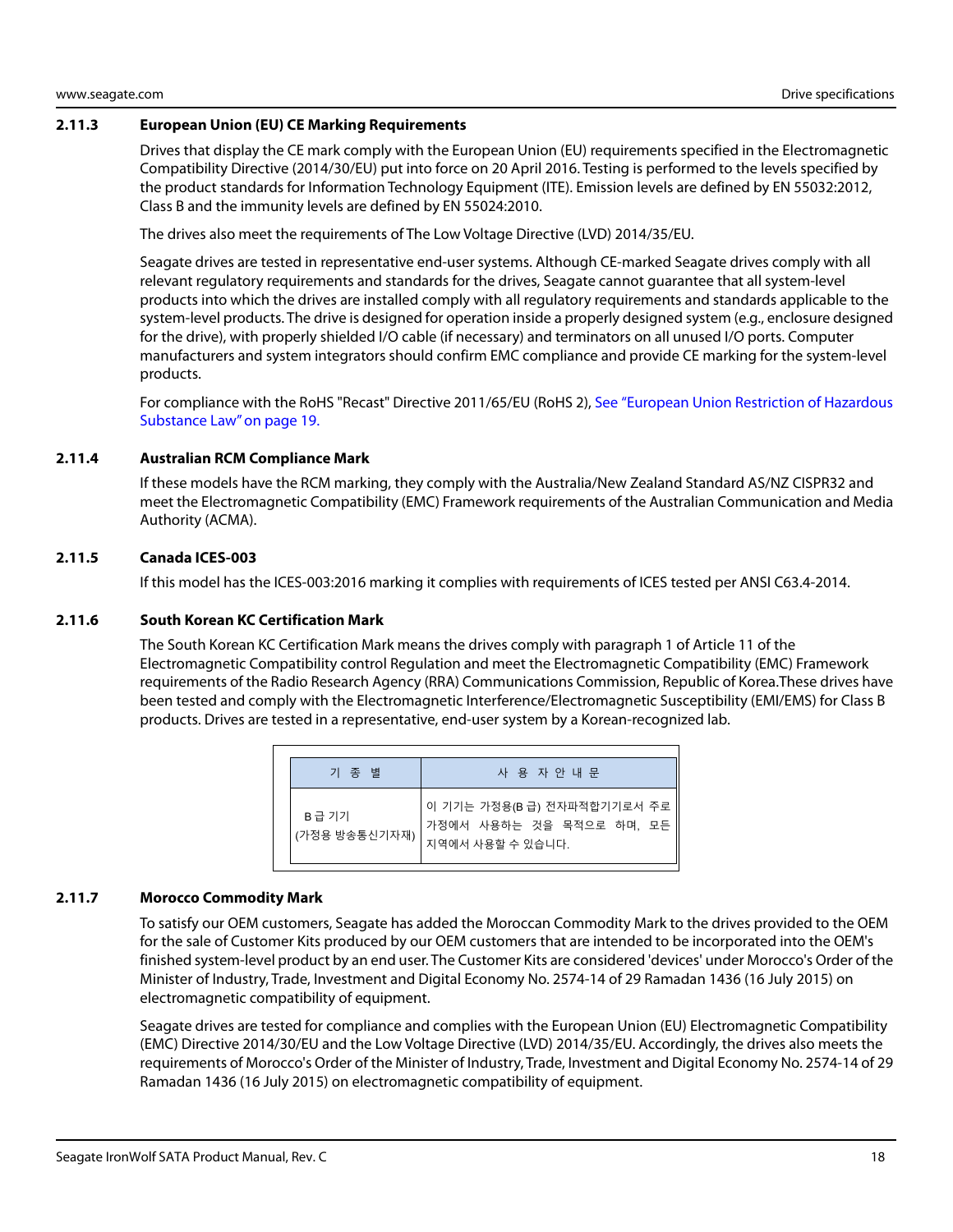#### <span id="page-19-0"></span>**2.11.8 Taiwanese BSMI**

Drives with the Taiwanese certification mark comply with Chinese National Standard, CNS13438.

For compliance with the Taiwan Bureau of Standards, Metrology and Inspection's (BSMI) requirements, [See "Taiwan](#page-21-0)  [Requirements — Taiwan RoHS" on page 21.](#page-21-0)

#### <span id="page-19-1"></span>**2.11.9 FCC verification**

These drives are intended to be contained solely within a personal computer or similar enclosure (not attached as an external device). As such, each drive is considered to be a subassembly even when it is individually marketed to the customer. As a subassembly, no Federal Communications Commission verification or certification of the device is required.

Seagate has tested this device in enclosures as described above to ensure that the total assembly (enclosure, disk drive, motherboard, power supply, etc.) does comply with the limits for a Class B computing device, pursuant to Subpart J, Part 15 of the FCC rules. Operation with noncertified assemblies is likely to result in interference to radio and television reception.

**Radio and television interference.** This equipment generates and uses radio frequency energy and if not installed and used in strict accordance with the manufacturer's instructions, may cause interference to radio and television reception.

This equipment is designed to provide reasonable protection against such interference in a residential installation. However, there is no guarantee that interference will not occur in a particular installation. If this equipment does cause interference to radio or television, which can be determined by turning the equipment on and off, users are encouraged to try one or more of the following corrective measures:

- Reorient the receiving antenna.
- **Move the device to one side or the other of the radio or TV.**
- Move the device farther away from the radio or TV.
- **Plug the computer into a different outlet so that the receiver and computer are on different branch outlets.**

If necessary, users should consult a dealer or an experienced radio/television technician for additional suggestions. Users may find helpful the following booklet prepared by the Federal Communications Commission: How to Identify and Resolve Radio-Television Interference Problems. This booklet is available from the Superintendent of Documents, U.S. Government Printing Office, Washington, DC 20402. Refer to publication number 004-000-00345-4.

### <span id="page-19-2"></span>**2.12 Environmental protection**

Seagate designs its products to meet environmental protection requirements worldwide, including regulations restricting certain chemical substances.

#### <span id="page-19-3"></span>**2.12.1 European Union Restriction of Hazardous Substance Law**

#### **2.12.1.1 Restriction of Hazardous Substances in Electrical and Electronic Equipment**

Seagate drives are designed to be compliant with the European Union RoHS "Recast" Directive 2011/65/EU (RoHS 2) as amended by Directive (EU) 2015/863. The RoHS2 restricts the use of certain hazardous substances such as Lead, Cadmium, Mercury, Hexavalent Chromium, Polybrominated Biphenyls (PBB) and Polybrominated Diphenyl Ether (PBDE), BisBis(2-Ethylhexyl) phthalate (DEHP), Benzyl butyl phthalate (BBP), Dibutyl phthalate (DBP), and Diisobutyl phthalate (DIBP) in electrical and electronic equipment (EEE).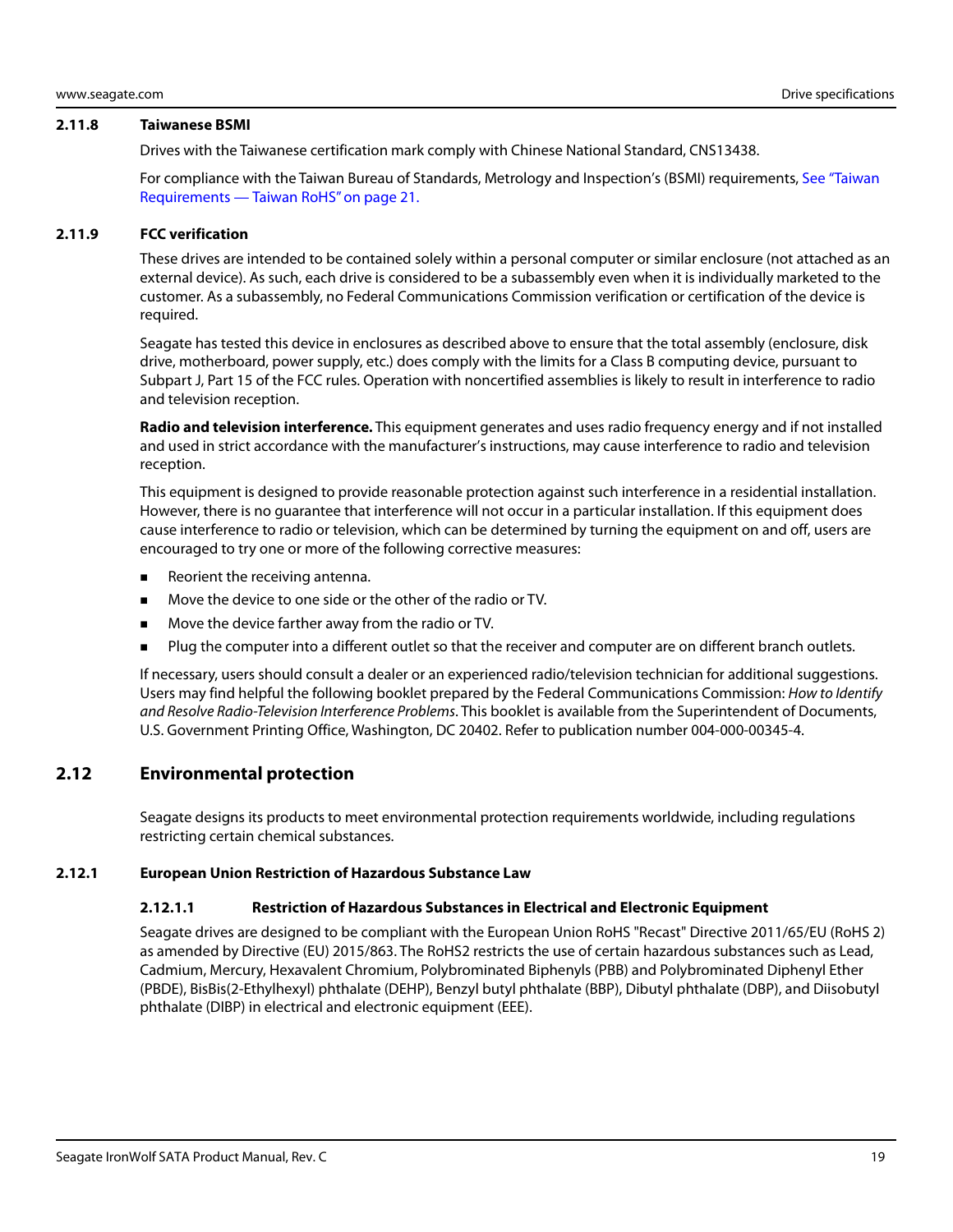### **2.12.1.2 Substances of Very High Concern (SVHC)**

The European Union REACH (Registration, Evaluation, Authorization and Restriction of Chemicals) Regulation (EC) 1907/2006 regulates chemicals shipped into and used in Europe. A number of parts and materials in Seagate products are procured from external suppliers. We rely on the representations of our suppliers regarding the presence of REACH substances in these articles and materials. Our supplier contracts require compliance with our chemical substance restrictions, and our suppliers document their compliance with our requirements by providing full-disclosure material content declarations that disclose inclusion of any REACH-regulated substance in such articles or materials. Productspecific REACH declarations are available upon request through your Seagate Sales Representative.

#### <span id="page-20-0"></span>**2.12.2 China Requirements —China RoHS 2**



China RoHS 2 refers to the Ministry of Industry and Information Technology Order No. 32, effective July 1, 2016, titled Management Methods for the Restriction of the Use of Hazardous Substances in Electrical and Electronic Products. To comply with China RoHS 2, Seagate determines this product's Environmental Protection Use Period (EPUP) to be 20 years in accordance with the Marking for the Restricted Use of Hazardous Substances in Electronic and Electrical Products, SJT 11364-2014.

#### **Table 6 China - Hazardous Substances**

| 部件名称<br>Part Name      | 有害物质<br><b>Hazardous Substances</b> |           |           |                 |               |                 |  |
|------------------------|-------------------------------------|-----------|-----------|-----------------|---------------|-----------------|--|
|                        | 铅<br>(Pb)                           | 汞<br>(Hg) | 镉<br>(Cd) | 六价铬 $(Cr^{+6})$ | 多溴联苯<br>(PBB) | 多溴二苯醚<br>(PBDE) |  |
| 硬盘驱动器<br><b>HDD</b>    | Χ                                   | O         | O         | O               | O             | O               |  |
| 印刷电路板组装<br><b>PCBA</b> | $\checkmark$<br>v                   | O         | O         |                 | O             | Ο               |  |
|                        |                                     |           |           |                 |               |                 |  |

本表格依据 SJ/T 11364 的规定编制。

This table is prepared in accordance with the provisions of SJ/T 11364-2014

O:表示该有害物质在该部件所有均质材料中的含量均在 GB/T 26572 规定的限量要求以下。

O: Indicates that the hazardous substance contained in all of the homogeneous materials for this part is below the limit requirement of GB/T26572.

- X:表示该有害物质至少在该部件的某一均质材料中的含量超出 GB/T 26572 规定的限量要求。
- X: Indicates that the hazardous substance contained in at least one of the homogeneous materials used for this part is above the limit requirement of GB/T26572.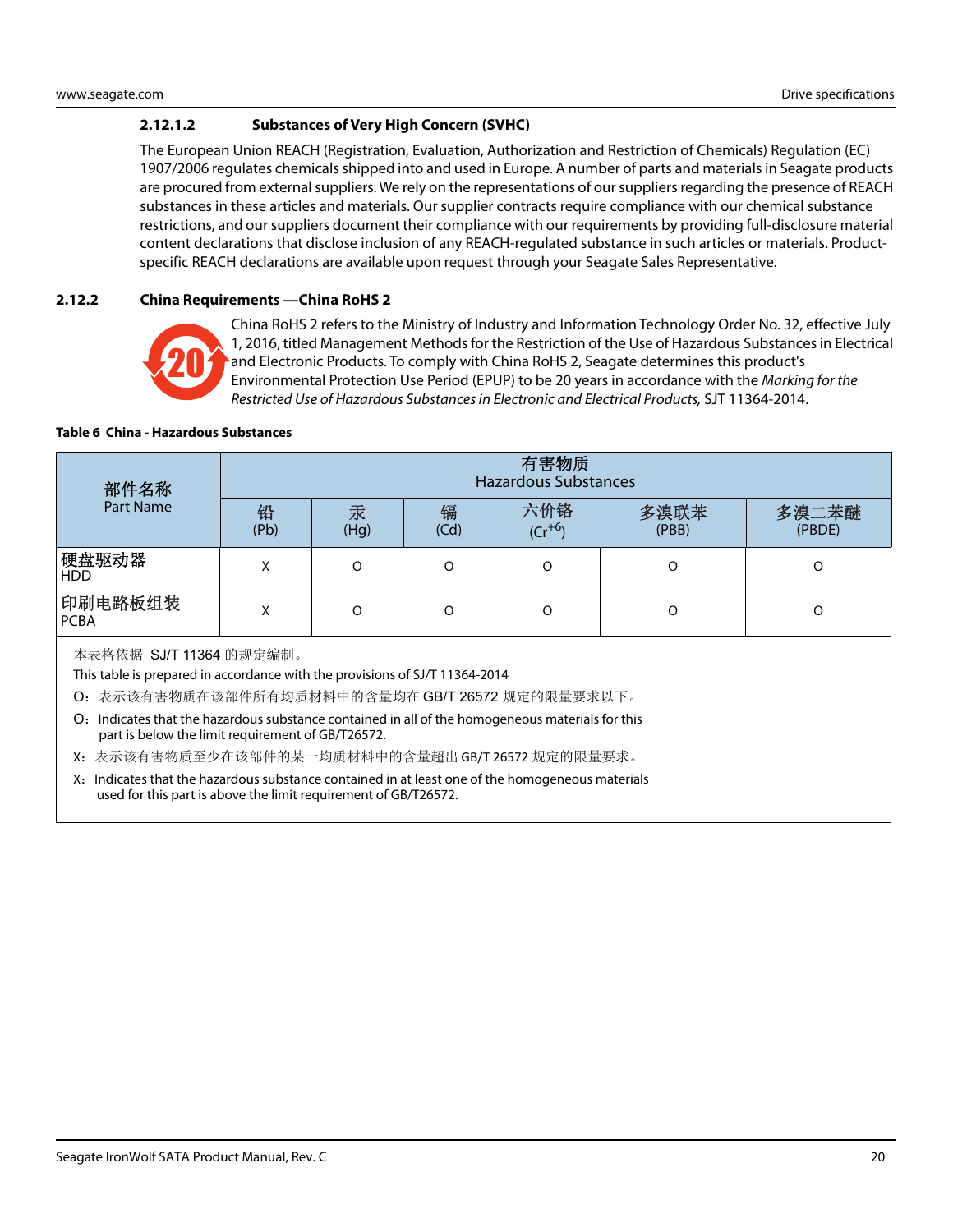#### <span id="page-21-0"></span>**2.12.3 Taiwan Requirements — Taiwan RoHS**

Taiwan RoHS refers to the Taiwan Bureau of Standards, Metrology and Inspection's (BSMI) requirements in standard CNS 15663, Guidance to reduction of the restricted chemical substances in electrical and electronic equipment. Seagate products must comply with the "Marking of presence" requirements in Section 5 of CNS 15663, effective January 1, 2018. This product is Taiwan RoHS compliant.

The following table meets the Section 5 "Marking of presence" requirements.

#### **Table 7 Taiwan - Restricted Substances**

| 設備名稱:硬碟設備,型號:<br>Equipment Name: Hard Disk Device, Type Designation: |                                                            |                                                                               |          |          |          |          |  |  |
|----------------------------------------------------------------------|------------------------------------------------------------|-------------------------------------------------------------------------------|----------|----------|----------|----------|--|--|
| 單元                                                                   | 限用物質及其化學符號<br>Restricted Substance and its chemical symbol |                                                                               |          |          |          |          |  |  |
| Unit                                                                 | 鉛<br>(Pb)                                                  | 汞<br>鎘<br>多溴聯苯<br>多溴二苯醚<br>六價鉻<br>$(Cr+6)$<br>(PBDE)<br>(Hg)<br>(Cd)<br>(PBB) |          |          |          |          |  |  |
| 頂蓋<br>Top Cover                                                      |                                                            | $\Omega$                                                                      | $\Omega$ | $\Omega$ | $\Omega$ | $\Omega$ |  |  |
| 磁碟<br>Magnetic disk                                                  |                                                            | $\Omega$                                                                      | $\Omega$ | ∩        | $\Omega$ | O        |  |  |
| 電機底座組件<br><b>Motor Base Assembly</b>                                 |                                                            | $\circ$                                                                       | $\Omega$ | $\Omega$ | $\Omega$ | O        |  |  |
| 印刷電路板组装<br>PCB Assembly                                              |                                                            | O                                                                             | $\Omega$ | $\Omega$ | O        | $\Omega$ |  |  |

備考 1. "O" 係指該项限用物質之百分比含量未超出百分比含量基準值。

**Note 1**. "O" indicates that the percentage content of the restricted substance does not exceed the percentage of reference value of presence.

備考 2. "—" 係指該项限用物質為排除項目。

**Note 2**. "—" indicates that the restricted substance corresponds to the exemption.

### <span id="page-21-1"></span>**2.13 Corrosive environment**

Seagate electronic drive components pass accelerated corrosion testing equivalent to 10 years exposure to light industrial environments containing sulfurous gases, chlorine and nitric oxide, classes G and H per ASTM B845. However, this accelerated testing cannot duplicate every potential application environment.

Users should use caution exposing any electronic components to uncontrolled chemical pollutants and corrosive chemicals as electronic drive component reliability can be affected by the installation environment. The silver, copper, nickel and gold films used in hard disk drives are especially sensitive to the presence of sulfide, chloride, and nitrate contaminants. Sulfur is found to be the most damaging. Materials used in cabinet fabrication, such as vulcanized rubber, that can outgas corrosive compounds should be minimized or eliminated. The useful life of any electronic equipment may be extended by replacing materials near circuitry with sulfide-free alternatives.

Seagate recommends that data centers be kept clean by monitoring and controlling the dust and gaseous contamination. Gaseous contamination should be within ANSI/ISA S71.04-2013 G2 classification levels (as measured on copper and silver coupons), and dust contamination to ISO 14644-1 Class 8 standards, and MTBF rated conditions as defined in the Annualized Failure Rate (AFR) and Mean Time Between Failure (MTBF) section.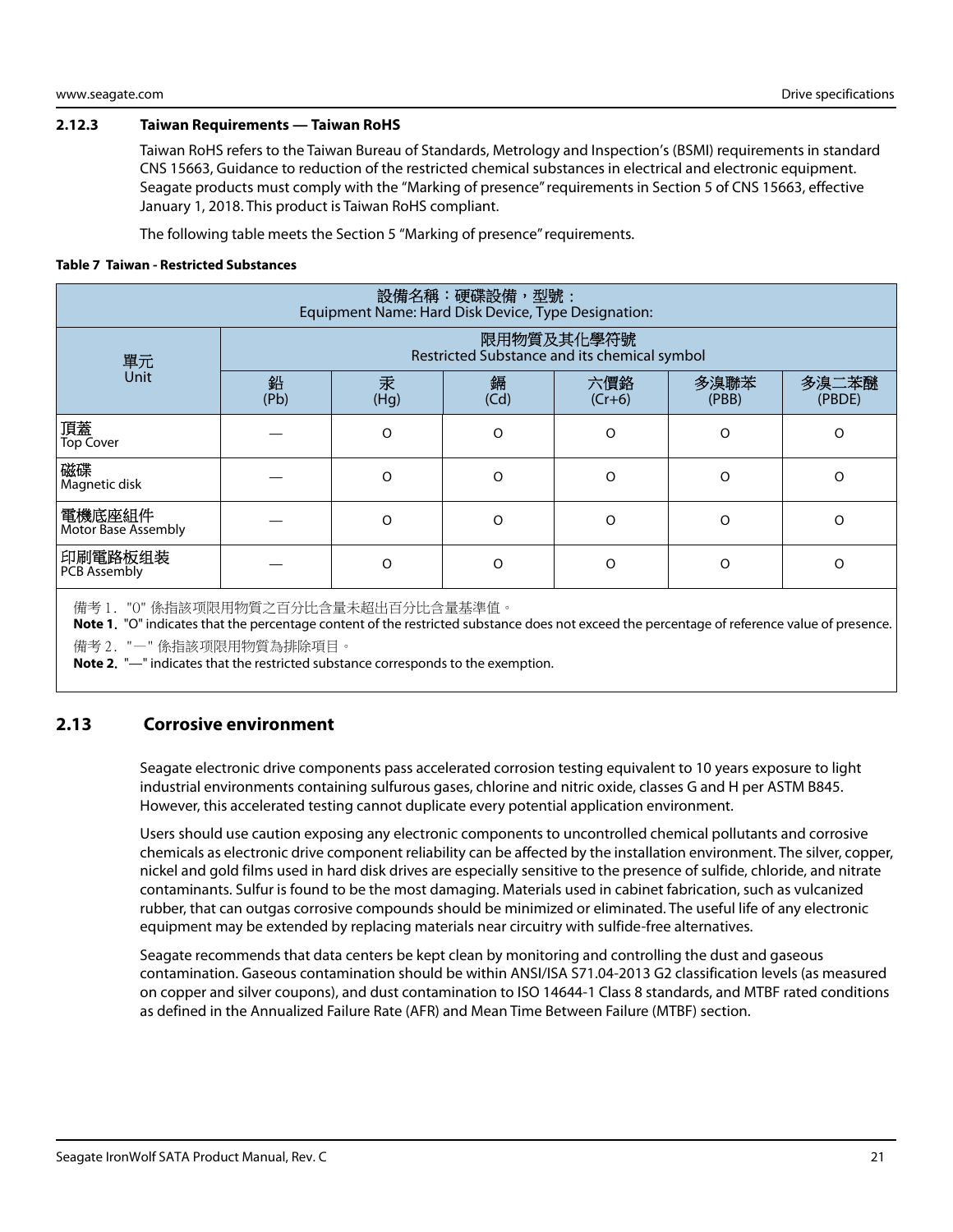#### <span id="page-22-0"></span>**2.14 Reference documents**

Supported Standards

Serial ATA Revision 3.3 specification

ANSI Documents

INCITS 529-2018 ATA/ATAPI Command Set - 4 (ACS-4)

Specification for Acoustic Test Requirement and Procedures Seagate part number: 30553-001

HDD and SSD Regulatory Compliance and Safety www.seagate.com/files/www-content/forms/compliance/regulatory-compliance-and-safety-100838899-A.pdf

In case of conflict between this document and any referenced document, this document takes precedence.

#### <span id="page-22-1"></span>**2.15 Product warranty**

Beginning on the date of shipment to the customer and continuing for the period specified in the purchase contract, Seagate warrants that each product (including components and subassemblies) that fails to function properly under normal use due to defect in materials or workmanship or due to nonconformance to the applicable specifications will be repaired or replaced, at Seagate's option and at no charge to the customer, if returned by customer at customer's expense to Seagate's designated facility in accordance with Seagate's warranty procedure. Seagate will pay for transporting the repair or replacement item to the customer. For more detailed warranty information, refer to the standard terms and conditions of purchase for Seagate products on the purchase documentation.

[The remaining warranty for a particular drive can be determined by calling Seagate Customer Service at 1-800-468-](http://www.seagate.com) [3472. Users can also determine remaining warranty using the Seagate web site \(w](http://www.seagate.com)ww.seagate.com). The drive serial number is required to determine remaining warranty information.

#### **Shipping**

When transporting or shipping a drive, use only a Seagate-approved container. Keep the original box. Seagate approved containers are easily identified by the Seagate Approved Package label. Shipping a drive in a non-approved container voids the drive warranty.

Seagate repair centers may refuse receipt of components improperly packaged or obviously damaged in transit. Contact the authorized Seagate distributor to purchase additional boxes. Seagate recommends shipping by an airride carrier experienced in handling computer equipment.

#### **Storage**

Maximum storage periods are 180 days within original unopened Seagate shipping package or 60 days unpackaged within the defined non-operating limits (refer to environmental section in this manual). Storage can be extended to 1 year packaged or unpackaged under optimal environmental conditions (25°C, <40% relative humidity noncondensing, and non-corrosive environment). During any storage period the drive non-operational temperature, humidity, wet bulb, atmospheric conditions, shock, vibration, magnetic and electrical field specifications should be followed.

#### **Product repair and return information**

Seagate customer service centers are the only facilities authorized to service Seagate drives. Seagate does not sanction any third-party repair facilities. Any unauthorized repair or tampering with the factory seal voids the warranty.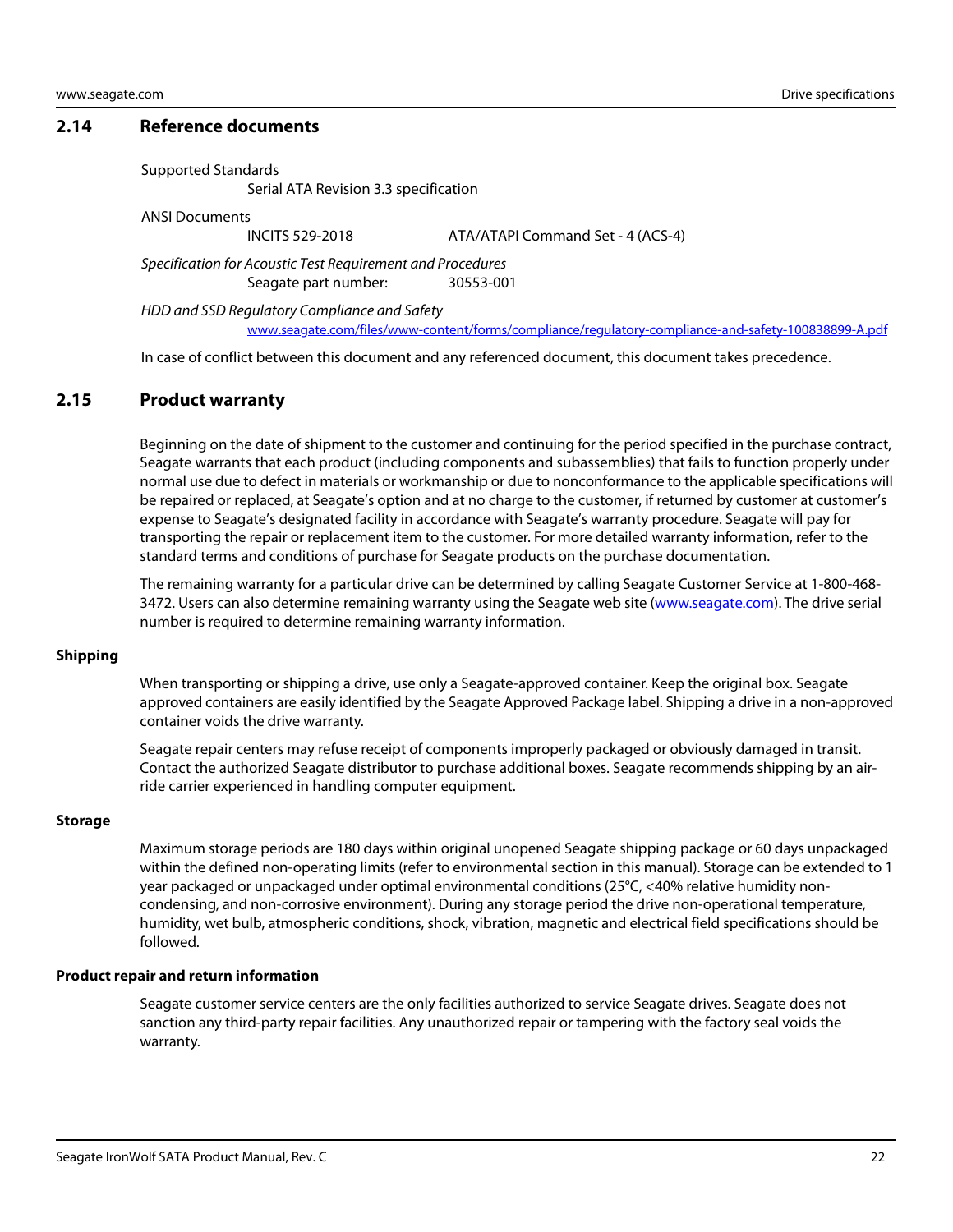### <span id="page-23-0"></span>**3.0 Configuring and mounting the drive**

This section contains the specifications and instructions for configuring and mounting the drive.

### <span id="page-23-1"></span>**3.1 Handling and static-discharge precautions**

After unpacking, and before installation, the drive may be exposed to potential handling and electrostatic discharge (ESD) hazards. Observe the following standard handling and static-discharge precautions:

|                | Before handling the drive, put on a grounded wrist strap, or ground oneself frequently by touching the metal chassis of a<br>computer that is plugged into a grounded outlet. Wear a grounded wrist strap throughout the entire installation procedure.  |
|----------------|----------------------------------------------------------------------------------------------------------------------------------------------------------------------------------------------------------------------------------------------------------|
|                | Handle the drive by its edges or frame only.                                                                                                                                                                                                             |
|                | The drive is extremely fragile—handle it with care. Do not press down on the drive top cover.                                                                                                                                                            |
| <b>Caution</b> | Always rest the drive on a padded, antistatic surface until mounting it in the computer.                                                                                                                                                                 |
|                | Do not touch the connector pins or the printed circuit board.                                                                                                                                                                                            |
|                | Do not remove the factory-installed labels from the drive or cover them with additional labels. Removal voids the warranty.<br>Some factory-installed labels contain information needed to service the drive. Other labels are used to seal out dirt and |
|                | contamination.                                                                                                                                                                                                                                           |

### <span id="page-23-2"></span>**3.2 Configuring the drive**

Each drive on the Serial ATA interface connects point-to-point with the Serial ATA host adapter. There is no master/ slave relationship because each drive is considered a master in a point-to-point relationship. If two drives are attached on one Serial ATA host adapter, the host operating system views the two devices as if they were both "masters" on two separate ports. Both drives behave as if they are Device 0 (master) devices.

### <span id="page-23-3"></span>**3.3 Serial ATA cables and connectors**



The Serial ATA interface cable consists of four conductors in two differential pairs, plus three ground connections. The cable size may be 30 to 26 AWG with a maximum length of one meter (39.37 in).

See **Table 8** for connector pin definitions. Either end of the SATA signal cable can be attached to the drive or host.

For direct backplane connection, the drive connectors are inserted directly into the host receptacle. The drive and the host receptacle incorporate features that enable the direct connection to be hot pluggable and blind mateable.

For installations which require cables, users can connect the drive as illustrated in **[Figure 2](#page-23-4)**.

#### <span id="page-23-4"></span>**Figure 2. Attaching SATA cabling**

Each cable is keyed to ensure correct orientation. IronWolf SATA drives support latching SATA connectors.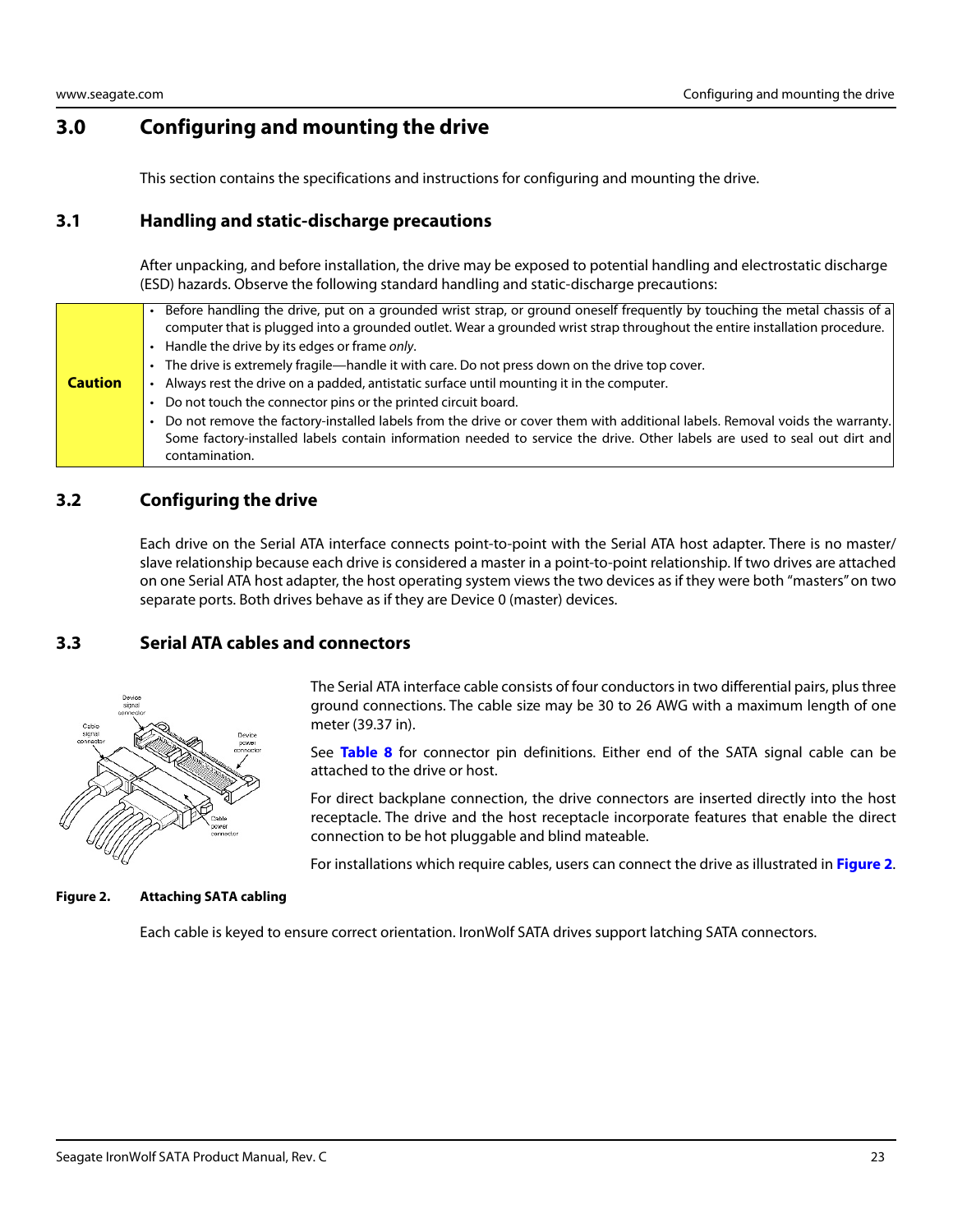#### <span id="page-24-0"></span>**3.4 Drive mounting**

Users can mount the drive in any orientation using four screws in the side-mounting holes or four screws in the bottom-mounting holes. See **[Figure 3](#page-24-2)** for drive mounting dimensions. Follow these important mounting precautions when mounting the drive:

- Allow a minimum clearance of 0.030 in (0.76mm) around the entire perimeter of the drive for cooling.
- Use only 6-32 UNC mounting screws.
- The screws should be inserted no more than 0.140 in (3.56mm) into the bottom or side mounting holes.
- Do not overtighten the mounting screws (maximum torque: 6 in-lb).

#### <span id="page-24-1"></span>**3.4.1 Mechanical specifications**

Refer to **[Figure 3](#page-24-2)** for detailed mounting configuration dimensions. See **[Section 3.4](#page-24-0)**, "Drive mounting."



#### <span id="page-24-2"></span>**Figure 3. Mounting configuration dimensions**

**NOTE** The image is for mechanical dimension reference only and may not represent the actual drive.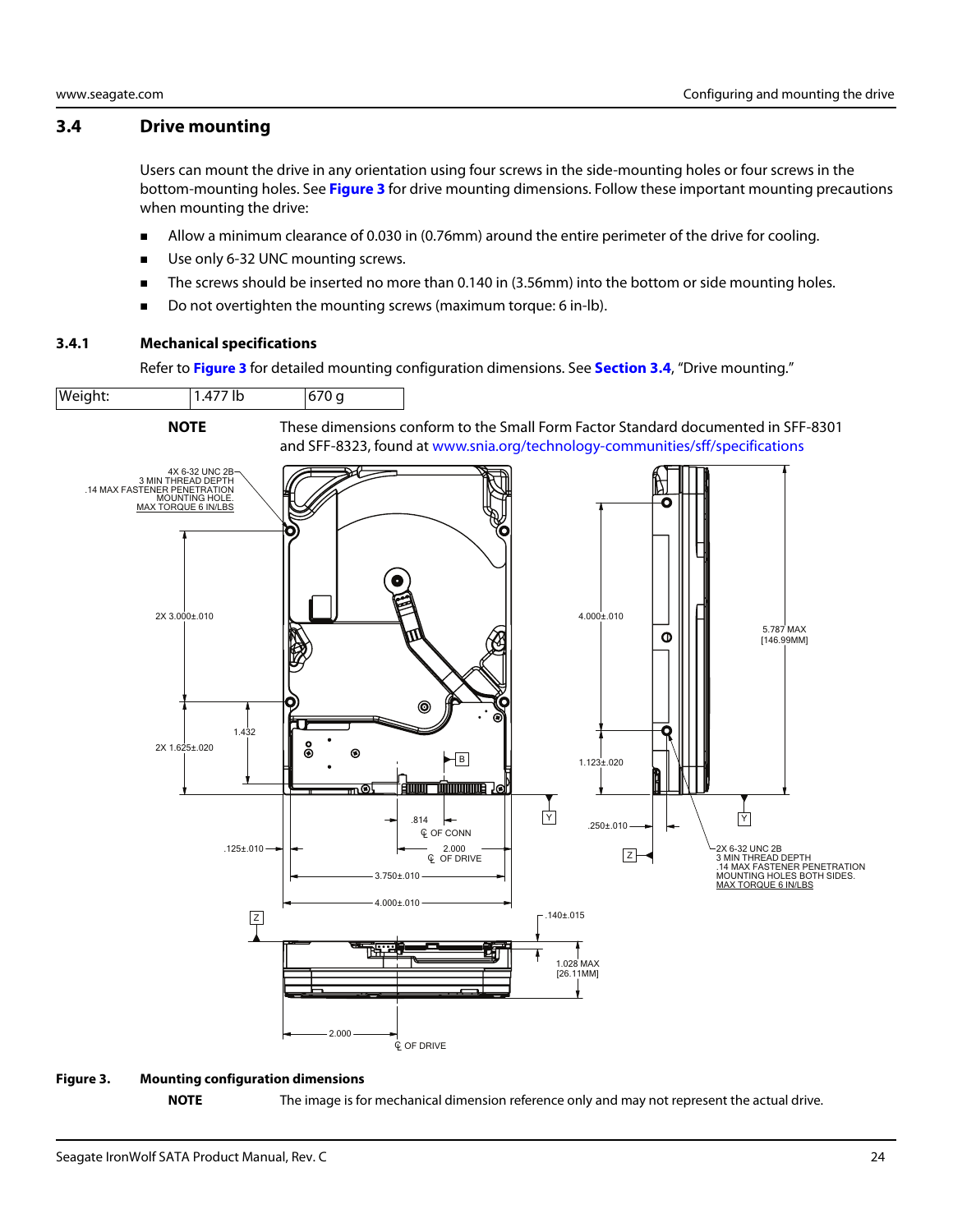### <span id="page-25-0"></span>**4.0 Serial ATA (SATA) interface**

These drives use the industry-standard Serial ATA interface that supports FIS data transfers. It supports ATA programmed input/output (PIO) modes 0–4; multiword DMA modes 0–2, and Ultra DMA modes 0–6.

For detailed information about the Serial ATA interface, refer to the "Serial ATA: High Speed Serialized AT Attachment" specification.

### <span id="page-25-1"></span>**4.1 Hot-Plug compatibility**

IronWolf SATA drives incorporate connectors which enable users to hot plug these drives in accordance with the Serial ATA Revision 3.3 specification. This specification can be downloaded from [www.serialata.org](http://www.serialata.org).

#### **Caution**:

The drive motor must come to a complete stop **(Ready to spindle stop time indicated in [Section 2.4](#page-9-3))** prior to changing the plane of operation. This time is required to insure data integrity.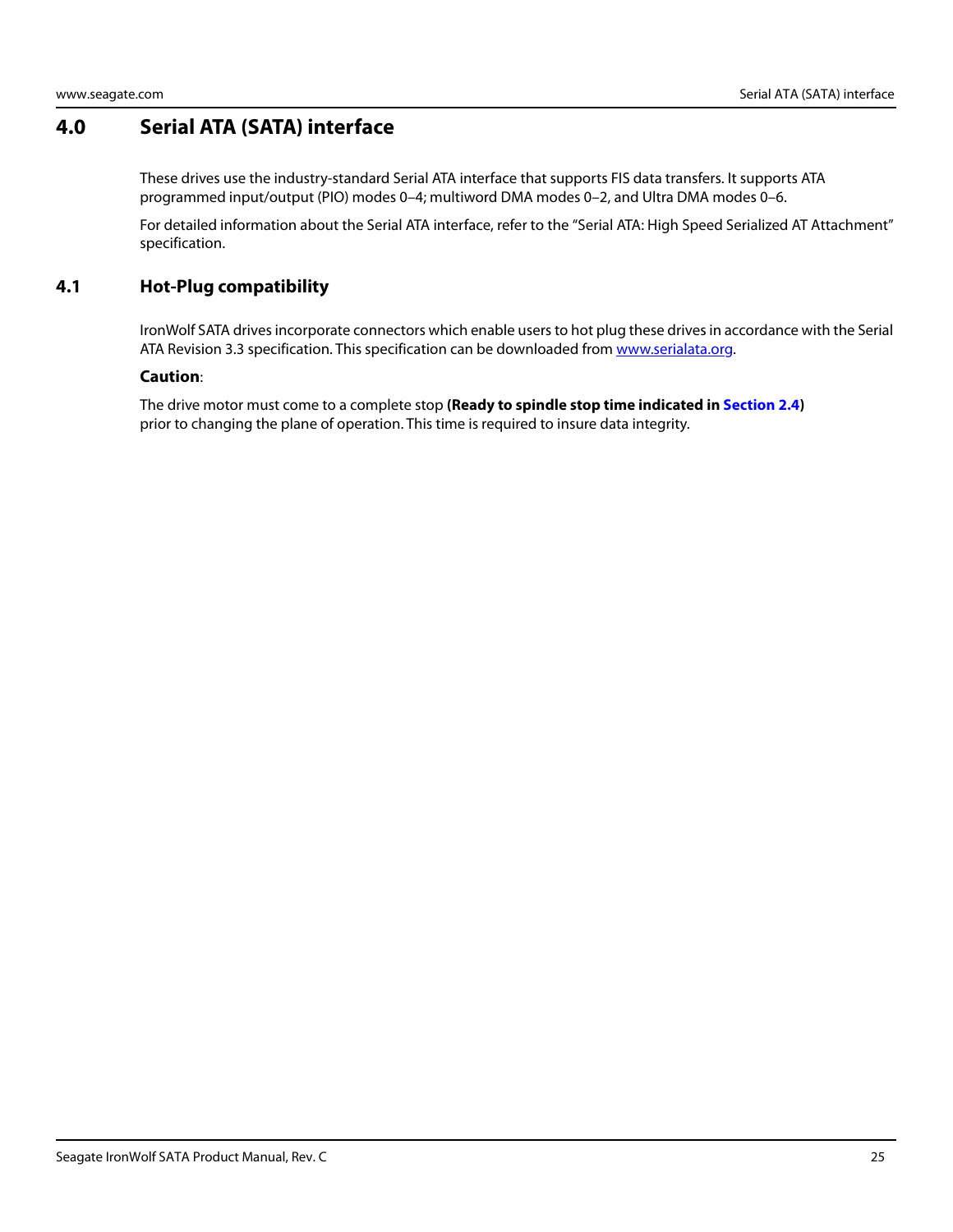### <span id="page-26-0"></span>**4.2 Serial ATA device plug connector pin definitions**

**Table 8** summarizes the signals on the Serial ATA interface and power connectors.

| <b>Segment</b> | Pin             | <b>Function</b>                                    | <b>Definition</b>                             |  |
|----------------|-----------------|----------------------------------------------------|-----------------------------------------------|--|
| <b>Signal</b>  | S <sub>1</sub>  | Ground                                             | 2nd mate                                      |  |
|                | S <sub>2</sub>  | $A+$                                               | Differential signal pair A from Phy           |  |
|                | S <sub>3</sub>  | A-                                                 |                                               |  |
|                | S <sub>4</sub>  | Ground                                             | 2nd mate                                      |  |
|                | S <sub>5</sub>  | $B -$                                              | Differential signal pair B from Phy           |  |
|                | S <sub>6</sub>  | $B+$                                               |                                               |  |
|                | S7              | Ground                                             | 2nd mate                                      |  |
|                |                 | Key and spacing separate signal and power segments |                                               |  |
| <b>Power</b>   | <b>P1</b>       | V33                                                | 3.3V power                                    |  |
|                | P <sub>2</sub>  | V <sub>33</sub>                                    | 3.3V power                                    |  |
|                | P <sub>3</sub>  | V33                                                | 3.3V power, pre-charge, 2nd mate              |  |
|                | P <sub>4</sub>  | Ground                                             | 1st mate                                      |  |
|                | P <sub>5</sub>  | Ground                                             | 2nd mate                                      |  |
|                | <b>P6</b>       | Ground                                             | 2nd mate                                      |  |
|                | P7              | V <sub>5</sub>                                     | 5V power, pre-charge, 2nd mate                |  |
|                | P8              | V <sub>5</sub>                                     | 5V power                                      |  |
|                | P <sub>9</sub>  | V <sub>5</sub>                                     | 5V power                                      |  |
|                | P <sub>10</sub> | Ground                                             | 2nd mate                                      |  |
|                | P11             | Ground or LED signal                               | If grounded, drive does not use deferred spin |  |
|                | P <sub>12</sub> | Ground                                             | 1st mate.                                     |  |
|                | P <sub>13</sub> | V12                                                | 12V power, pre-charge, 2nd mate               |  |
|                | P14             | V12                                                | 12V power                                     |  |
|                | P15             | V12                                                | 12V power                                     |  |

#### **Table 8 Serial ATA connector pin definitions**

#### **Notes:**

- 1. All pins are in a single row, with a 1.27mm (0.050") pitch.
- 2. The comments on the mating sequence apply to the case of backplane blindmate connector only. In this case, the mating sequences are:
	- **—** the ground pins P4 and P12.
	- **—** the pre-charge power pins and the other ground pins.
	- **—** the signal pins and the rest of the power pins.
- 3. There are three power pins for each voltage. One pin from each voltage is used for pre-charge when installed in a blind-mate backplane configuration.
- 4. All used voltage pins (Vx) must be terminated.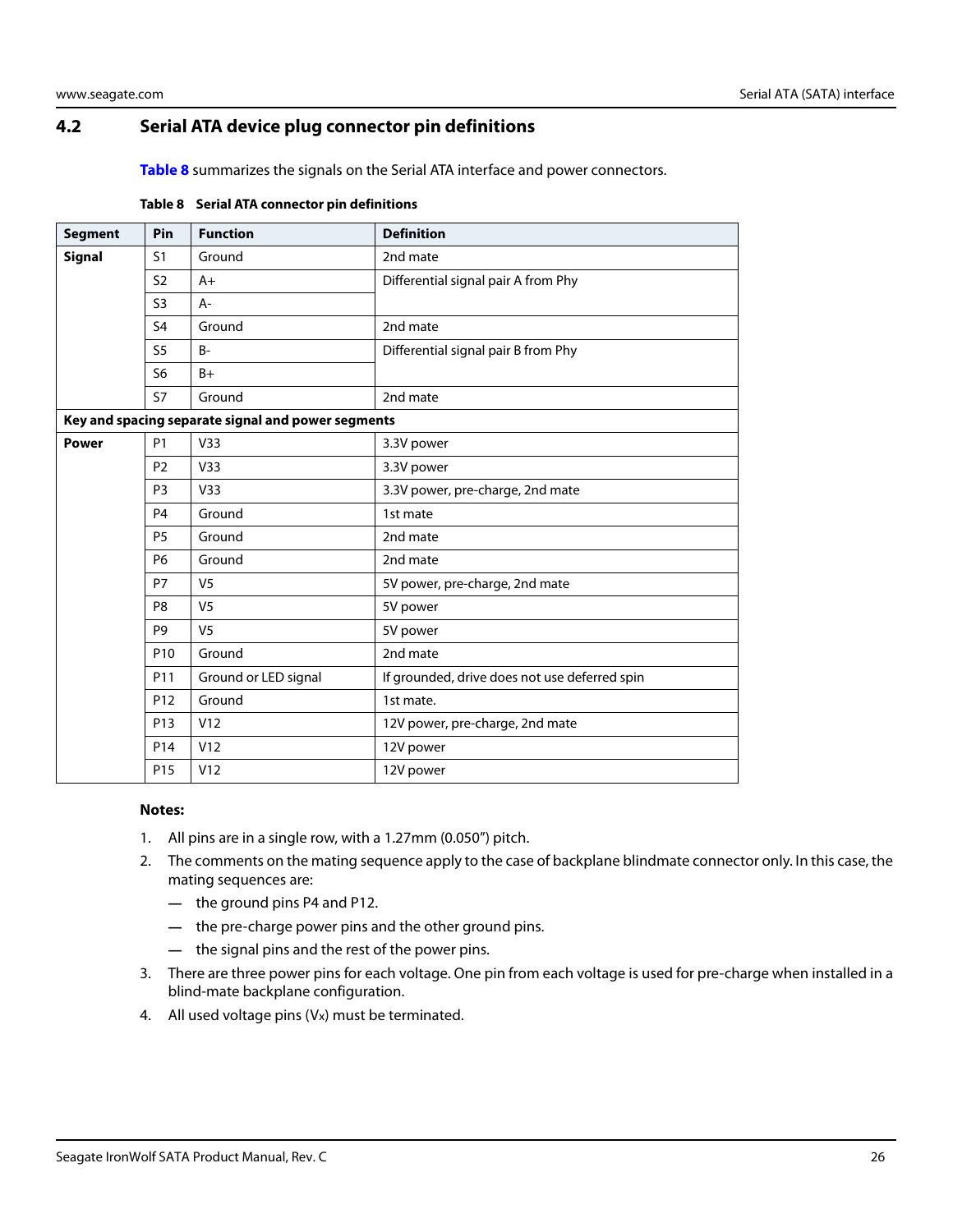### <span id="page-27-0"></span>**4.3 Supported ATA commands**

The following table lists Serial ATA standard commands that the drive supports. For a detailed description of the ATA commands, refer to the Serial ATA: High Speed Serialized AT Attachment specification. **[See "S.M.A.R.T. commands"](#page-50-0)  [on page 50](#page-50-0)** for details and subcommands used in the S.M.A.R.T. implementation.

#### **Table 9 Supported ATA commands**

| <b>Command name</b>                  | <b>Command code (in hex)</b>                                  |
|--------------------------------------|---------------------------------------------------------------|
| Accessible Max Address Configuration |                                                               |
| <b>Get Native Max Address Ext</b>    | 78 <sub>H</sub> / 0000 <sub>H</sub>                           |
| Set Accessible Max Address Ext       | $78_H / 0001_H$                                               |
| Freeze Accessible Max Address Ext    | 78 <sub>H</sub> / 0002 <sub>H</sub>                           |
| <b>Check Power Mode</b>              | $\mathsf{E} \mathsf{5}_{\mathsf{H}}$                          |
| Download Microcode                   | 92 <sub>H</sub>                                               |
| <b>Execute Device Diagnostics</b>    | 90 <sub>H</sub>                                               |
| <b>Flush Cache</b>                   | E7 <sub>H</sub>                                               |
| Flush Cache Extended                 | $EA_H$                                                        |
| <b>Get Physical Element Status</b>   | 12 <sub>H</sub>                                               |
| <b>Identify Device</b>               | $EC_{H}$                                                      |
| Idle                                 | E3 <sub>H</sub>                                               |
| Idle Immediate                       | $E1_H$                                                        |
| <b>Read Buffer</b>                   | E4 <sub>H</sub>                                               |
| Read DMA                             | C8 <sub>H</sub>                                               |
| <b>Read DMA Extended</b>             | 25 <sub>H</sub>                                               |
| Read FPDMA Queued                    | 60 <sub>H</sub>                                               |
| Read Log DMA Ext                     | 47 <sub>H</sub>                                               |
| Read Log Ext                         | $2F_H$                                                        |
| <b>Read Multiple</b>                 | $C4_H$                                                        |
| Read Multiple Extended               | 29 <sub>H</sub>                                               |
| <b>Read Sectors</b>                  | 20 <sub>H</sub>                                               |
| <b>Read Sectors Extended</b>         | 24 <sub>H</sub>                                               |
| Read Verify Sectors                  | 40 <sub>H</sub>                                               |
| Read Verify Sectors Extended         | 42 <sub>H</sub>                                               |
| Receive FPDMA Queued                 | 65 <sub>H</sub>                                               |
| Request Sense Data Ext               | $0B_H$                                                        |
| <b>Remove Element And Truncate</b>   | $7C_H$                                                        |
| Sanitize Device - Crypto Scramble    | B4 <sub>H</sub> / 0011 <sub>H</sub> (SED and ISE drives only) |
| Sanitize Device - Overwrite Ext      | $B4_H / 0014_H$                                               |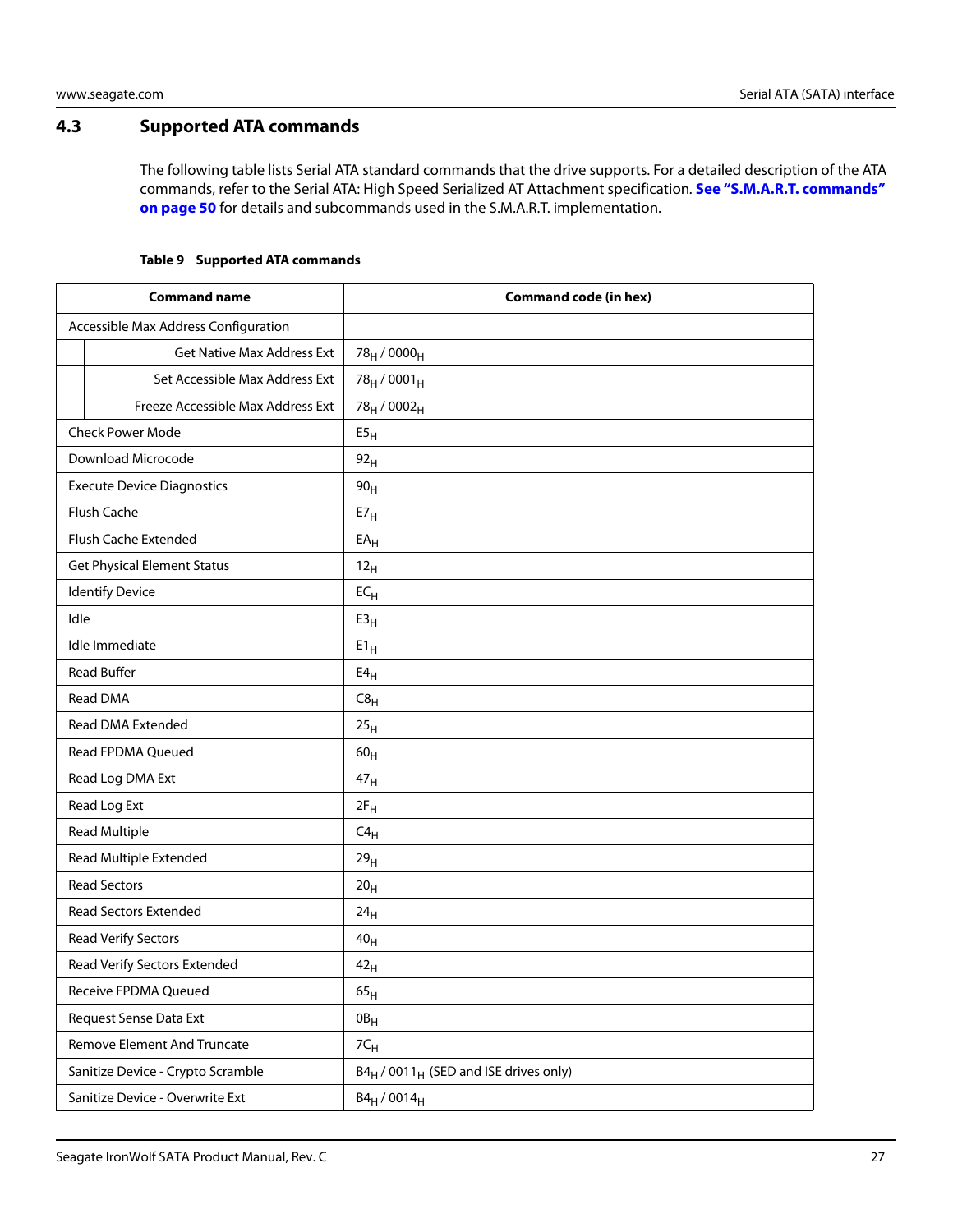| <b>Command name</b>                  | <b>Command code (in hex)</b>        |
|--------------------------------------|-------------------------------------|
| Sanitize Device - Freeze Lock Ext    | B4 <sub>H</sub> / 0020 <sub>H</sub> |
| Sanitize Device - Status Ext         | $B4_H / 0000_H$                     |
| Security Disable Password            | F6 <sub>H</sub>                     |
| <b>Security Erase Prepare</b>        | F3 <sub>H</sub>                     |
| Security Erase Unit                  | $F4_H$                              |
| <b>Security Freeze</b>               | F5 <sub>H</sub>                     |
| Security Set Password                | $F1_H$                              |
| <b>Security Unlock</b>               | $F2_H$                              |
| Seek                                 | 70 <sub>H</sub>                     |
| Send FPDMA Queued                    | 64 <sub>H</sub>                     |
| Set Date & Time Ext                  | 77 <sub>H</sub>                     |
| <b>Set Features</b>                  | $\mathsf{EF}_\mathsf{H}$            |
| Set Multiple Mode                    | C6 <sub>H</sub>                     |
| Set Sector Configuration Ext         | B2 <sub>H</sub>                     |
| Sleep                                | E6 <sub>H</sub>                     |
| S.M.A.R.T. Disable Operations        | $B0_H / D9_H$                       |
| S.M.A.R.T. Enable/Disable Autosave   | $B0_H / D2_H$                       |
| S.M.A.R.T. Enable Operations         | $B0_H / D8_H$                       |
| S.M.A.R.T. Execute Offline           | $B0_H$ / $D4_H$                     |
| S.M.A.R.T. Read Attribute Thresholds | $B0_H / D1_H$                       |
| S.M.A.R.T. Read Data                 | $B0_H / D0_H$                       |
| S.M.A.R.T. Read Log Sector           | $B0_H / D5_H$                       |
| S.M.A.R.T. Return Status             | $B0_H$ / $DA_H$                     |
| S.M.A.R.T. Save Attribute Values     | $B0_H / D3_H$                       |
| S.M.A.R.T. Write Log Sector          | $B0_H$ / $D6_H$                     |
| Standby                              | E2 <sub>H</sub>                     |
| Standby Immediate                    | E0 <sub>H</sub>                     |
| <b>Trusted Send</b>                  | 5E <sub>H</sub> (SED drives only)   |
| <b>Trusted Send DMA</b>              | 5F <sub>H</sub> (SED drives only)   |
| <b>Trusted Receive</b>               | 5CH (SED drives only)               |
| <b>Trusted Receive DMA</b>           | 5D <sub>H</sub> (SED drives only)   |
| Write Buffer                         | E8 <sub>H</sub>                     |
| Write DMA                            | CA <sub>H</sub>                     |
| Write DMA Extended                   | 35 <sub>H</sub>                     |
| Write DMA FUA Extended               | $3D_H$                              |
| Write FPDMA Queued                   | 61 <sub>H</sub>                     |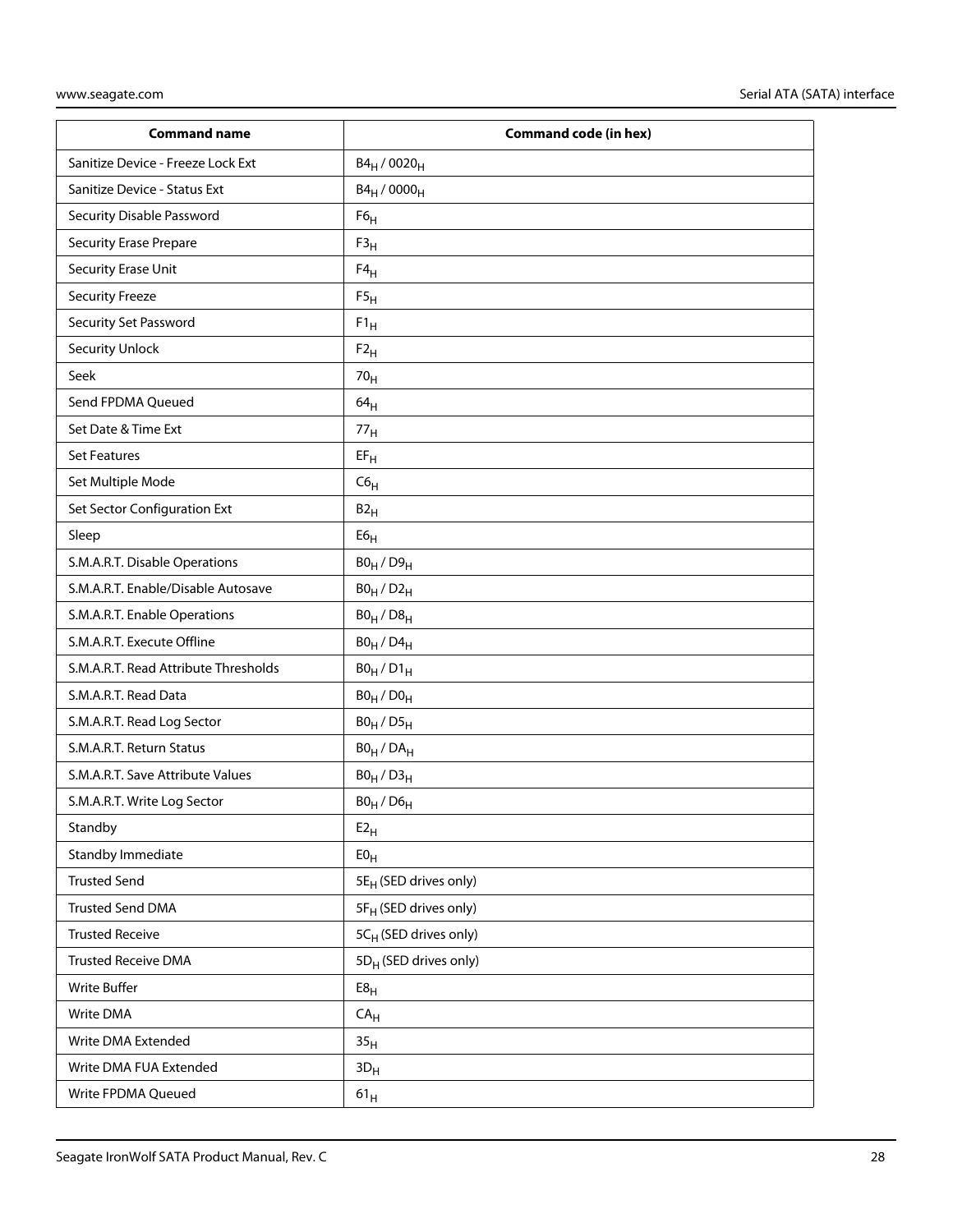| <b>Command name</b>          | Command code (in hex) |
|------------------------------|-----------------------|
| Write Log DMA Ext            | 57 <sub>H</sub>       |
| Write Log Extended           | $3F_H$                |
| Write Multiple               | C5 <sub>H</sub>       |
| Write Multiple Extended      | 39 <sub>H</sub>       |
| Write Multiple FUA Extended  | $CE_{H}$              |
| <b>Write Sectors</b>         | 30 <sub>H</sub>       |
| Write Sectors Extended       | 34 <sub>H</sub>       |
| Write Uncorrectable Extended | 45 <sub>H</sub>       |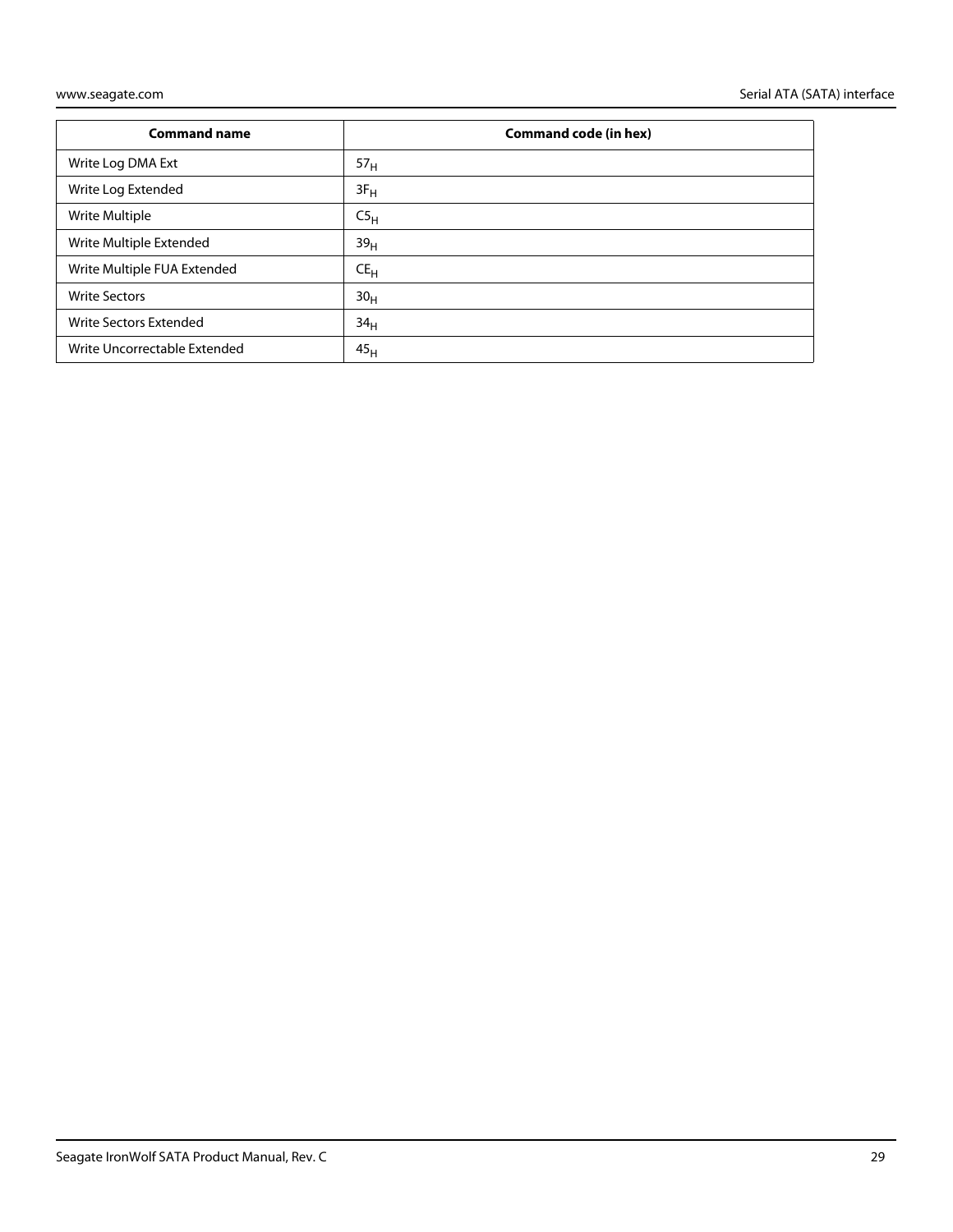#### <span id="page-30-0"></span>**4.3.1 Identify Device command**

The Identify Device command (command code  $EC_H$ ) transfers information about the drive to the host following power up. The data is organized as a single 512-byte block of data, whose contents are shown in **Table 9** on **page 27**. All reserved bits or words should be set to zero. Parameters listed with an "x" are drive-specific or vary with the state of the drive. **[see Section 2.0 on page 7](#page-7-0)**for default parameter settings.

The following commands contain drive-specific features that may not be included in the Serial ATA specification..

| Word           | <b>Description</b>                                                                                                                                                                                                                                                                                                                                    | <b>Value</b>                                       |
|----------------|-------------------------------------------------------------------------------------------------------------------------------------------------------------------------------------------------------------------------------------------------------------------------------------------------------------------------------------------------------|----------------------------------------------------|
| $\Omega$       | Configuration information:<br>$\cdot$ Bit 15: 0 = ATA; 1 = ATAPI<br>• Bit 7: removable media<br>• Bit 6: removable controller<br>• Bit 0: reserved                                                                                                                                                                                                    | $OC5A_H$                                           |
| $\mathbf{1}$   | Obsolete                                                                                                                                                                                                                                                                                                                                              | 16,383                                             |
| $\overline{2}$ | ATA-reserved                                                                                                                                                                                                                                                                                                                                          | C837 <sub>H</sub>                                  |
| 3              | Obsolete                                                                                                                                                                                                                                                                                                                                              | 16                                                 |
| 4              | Retired                                                                                                                                                                                                                                                                                                                                               | 0000 <sub>H</sub>                                  |
| 5              | Retired                                                                                                                                                                                                                                                                                                                                               | 0000 <sub>H</sub>                                  |
| 6              | Obsolete                                                                                                                                                                                                                                                                                                                                              | $003F_H$                                           |
| $7 - 9$        | Retired                                                                                                                                                                                                                                                                                                                                               | 0000 <sub>H</sub>                                  |
| $10 - 19$      | Serial number: (20 ASCII characters, 0000 $_{H}$ = none)                                                                                                                                                                                                                                                                                              | <b>ASCII</b>                                       |
| $20 - 21$      | Retired                                                                                                                                                                                                                                                                                                                                               | 0000 <sub>H</sub>                                  |
| 22             | Obsolete                                                                                                                                                                                                                                                                                                                                              | 0000 <sub>H</sub>                                  |
| $23 - 26$      | Firmware revision (8 ASCII character string, padded with blanks to end of string)                                                                                                                                                                                                                                                                     | X.XX                                               |
| $27 - 46$      | Drive model number: (40 ASCII characters, padded with blanks to end of string)                                                                                                                                                                                                                                                                        | ST16000VN001<br>ST14000VN0008                      |
| 47             | (Bits 7-0) Maximum sectors per interrupt on Read multiple and Write multiple (16)                                                                                                                                                                                                                                                                     | 8010 <sub>H</sub> (512e) / 8002 <sub>H</sub> (4KN) |
| 48             | Trusted computing feature set supported bit 0 (SED only)                                                                                                                                                                                                                                                                                              | $4000_H$                                           |
| 49             | Standard Standby timer, IORDY supported and may be disabled                                                                                                                                                                                                                                                                                           | 2F00 <sub>H</sub>                                  |
| 50             | Capabilities                                                                                                                                                                                                                                                                                                                                          | 4000 <sub>H</sub>                                  |
| $51 - 52$      | Obsolete                                                                                                                                                                                                                                                                                                                                              | XXXH                                               |
| 53-56          | Words 64-70 and 88 are valid                                                                                                                                                                                                                                                                                                                          | XXXH                                               |
| $57 - 58$      | Obsolete                                                                                                                                                                                                                                                                                                                                              | XXXH                                               |
| 59             | (Bit 15: 0) Block Erase Ext Not Supported - N<br>(Bit 14: 1) Overwrite Ext Supported - Y<br>(Bit 13: X) Crypto Scramble Ext Supported (SED Only) - N<br>(Bit 12: 1) Sanitize feature set supported - Y<br>(Bit 11: 1) Commands allowed during sanitize op as specified in ACS-3 - Y<br>(Bit 10: 1) Sanitize Antifreeze Lock Ext command supported - Y | 5D10 <sub>H</sub> (512E) / 5D02 <sub>H</sub> (4KN) |

**Table 10 Identify Device command**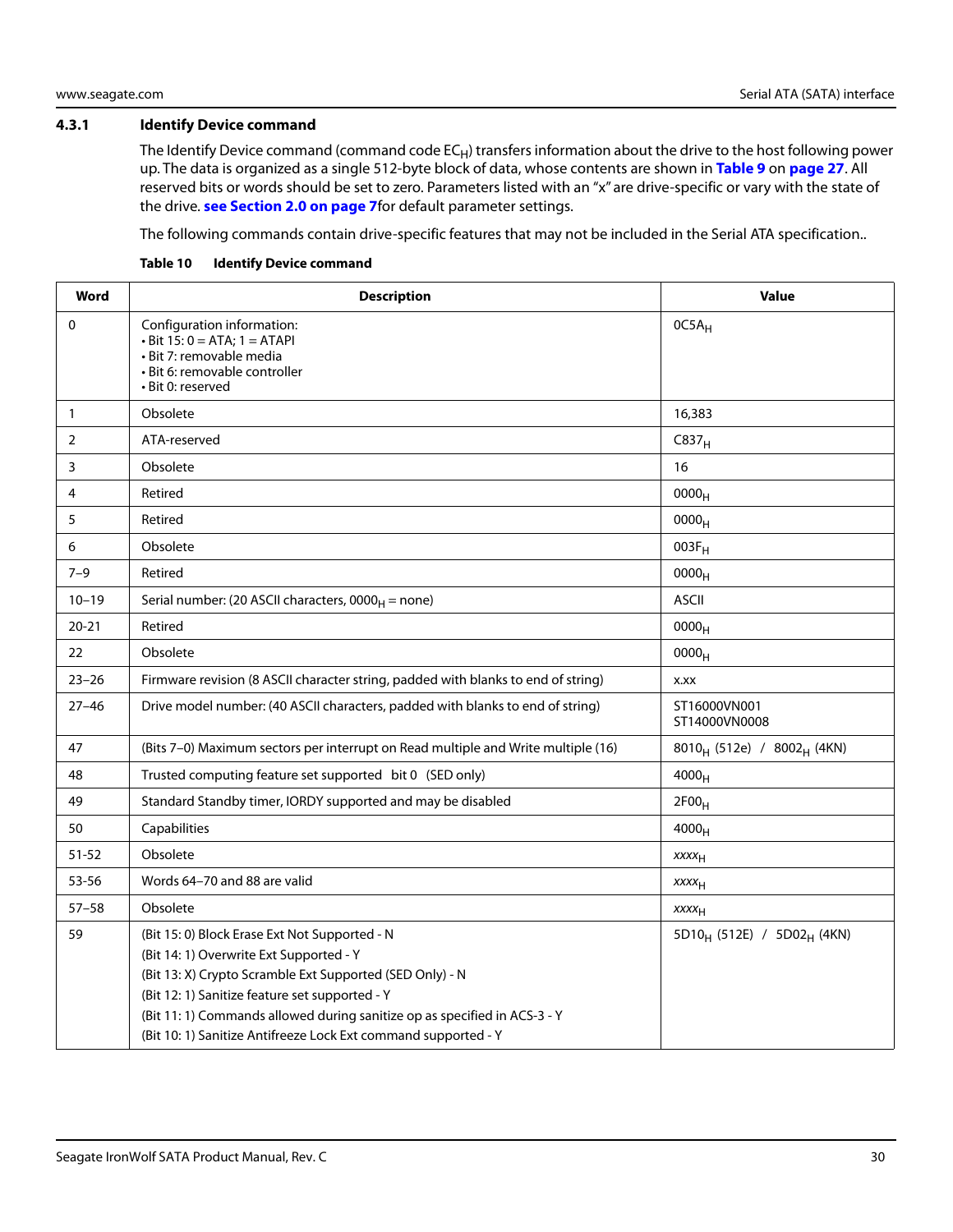#### **Table 10 Identify Device command**

| Word        | <b>Description</b>                                                                                                                                                                                                                                                                                                                                                                                                                | <b>Value</b>              |
|-------------|-----------------------------------------------------------------------------------------------------------------------------------------------------------------------------------------------------------------------------------------------------------------------------------------------------------------------------------------------------------------------------------------------------------------------------------|---------------------------|
| $60 - 61$   | Total number of user-addressable LBA sectors available<br>(see Section 2.2 for related information)<br>*Note: The maximum value allowed in this field is: 0FFFFFFFh (268,435,455 sectors,<br>137GB). Drives with capacities over 137GB will have 0FFFFFFFh in this field and the<br>actual number of user-addressable LBAs specified in words 100-103. This is required for<br>drives that support the 48-bit addressing feature. | 0FFFFFFFh*                |
| 62          | Obsolete                                                                                                                                                                                                                                                                                                                                                                                                                          | 0000 <sub>H</sub>         |
| 63          | Multiword DMA active and modes supported (see note following this table)                                                                                                                                                                                                                                                                                                                                                          | xx07 <sub>H</sub>         |
| 64          | Advanced PIO modes supported (modes 3 and 4 supported)                                                                                                                                                                                                                                                                                                                                                                            | 0003 <sub>H</sub>         |
| 65          | Minimum multiword DMA transfer cycle time per word (120 ns)                                                                                                                                                                                                                                                                                                                                                                       | $0078_{H}$                |
| 66          | Recommended multiword DMA transfer cycle time per word (120 ns)                                                                                                                                                                                                                                                                                                                                                                   | $0078_{H}$                |
| 67          | Minimum PIO cycle time without IORDY flow control (240 ns)                                                                                                                                                                                                                                                                                                                                                                        | 0078 <sub>H</sub>         |
| 68          | Minimum PIO cycle time with IORDY flow control (120 ns)                                                                                                                                                                                                                                                                                                                                                                           | 0078 <sub>H</sub>         |
| 69          | Additional supported                                                                                                                                                                                                                                                                                                                                                                                                              | $0008_{H}$                |
| $70 - 74$   | ATA-reserved                                                                                                                                                                                                                                                                                                                                                                                                                      | 0000 <sub>H</sub>         |
| 75          | Queue depth                                                                                                                                                                                                                                                                                                                                                                                                                       | $001F_H$                  |
| 76          | Serial ATA capabilities                                                                                                                                                                                                                                                                                                                                                                                                           | 8D0E <sub>H</sub>         |
| 77          | (Bit 6:1) Send/Receive FPDMA Queued Commands Supported                                                                                                                                                                                                                                                                                                                                                                            | $xx4x_H$                  |
| 78          | Serial ATA features supported                                                                                                                                                                                                                                                                                                                                                                                                     | 00CC <sub>H</sub>         |
| 79          | Serial ATA features enabled                                                                                                                                                                                                                                                                                                                                                                                                       | xxxx <sub>H</sub>         |
| 80          | Major version number                                                                                                                                                                                                                                                                                                                                                                                                              | OFEO <sub>H</sub> (ACS-4) |
| 81          | Minor version number                                                                                                                                                                                                                                                                                                                                                                                                              | $F$ $F$ $F$ $H$           |
| 82          | Command sets supported                                                                                                                                                                                                                                                                                                                                                                                                            | $306B_H$                  |
| 83          | Command sets supported                                                                                                                                                                                                                                                                                                                                                                                                            | $7561_H$                  |
| 84          | Command sets support extension (see note following this table)                                                                                                                                                                                                                                                                                                                                                                    | 6163 <sub>H</sub>         |
| 85          | Command sets enabled                                                                                                                                                                                                                                                                                                                                                                                                              | 3069 <sub>H</sub>         |
| 86          | Command sets enabled                                                                                                                                                                                                                                                                                                                                                                                                              | B441 <sub>H</sub>         |
| 87          | Command sets enable extension                                                                                                                                                                                                                                                                                                                                                                                                     | $6163_H$                  |
| 88          | Ultra DMA support and current mode (see note following this table)                                                                                                                                                                                                                                                                                                                                                                | $xx7F_H$                  |
| 89          | Security erase time                                                                                                                                                                                                                                                                                                                                                                                                               | XXXH                      |
| 90          | Enhanced security erase time                                                                                                                                                                                                                                                                                                                                                                                                      | <b>XXXX<sub>H</sub></b>   |
| 92          | Master password revision code                                                                                                                                                                                                                                                                                                                                                                                                     | FFE <sub>H</sub>          |
| 93          | Hardware reset value                                                                                                                                                                                                                                                                                                                                                                                                              | <b>XXXX<sub>H</sub></b>   |
| $95 - 99$   | ATA-reserved                                                                                                                                                                                                                                                                                                                                                                                                                      | 0000 <sub>H</sub>         |
| $100 - 103$ | Total number of user-addressable LBA sectors available.<br>These words are required for drives that support the 48-bit addressing feature.<br>Maximum value: 0000FFFFFFFFFFFFh.                                                                                                                                                                                                                                                   | (see Section 2.2)         |
| 104-105     | ATA-reserved                                                                                                                                                                                                                                                                                                                                                                                                                      | 0000 <sub>H</sub>         |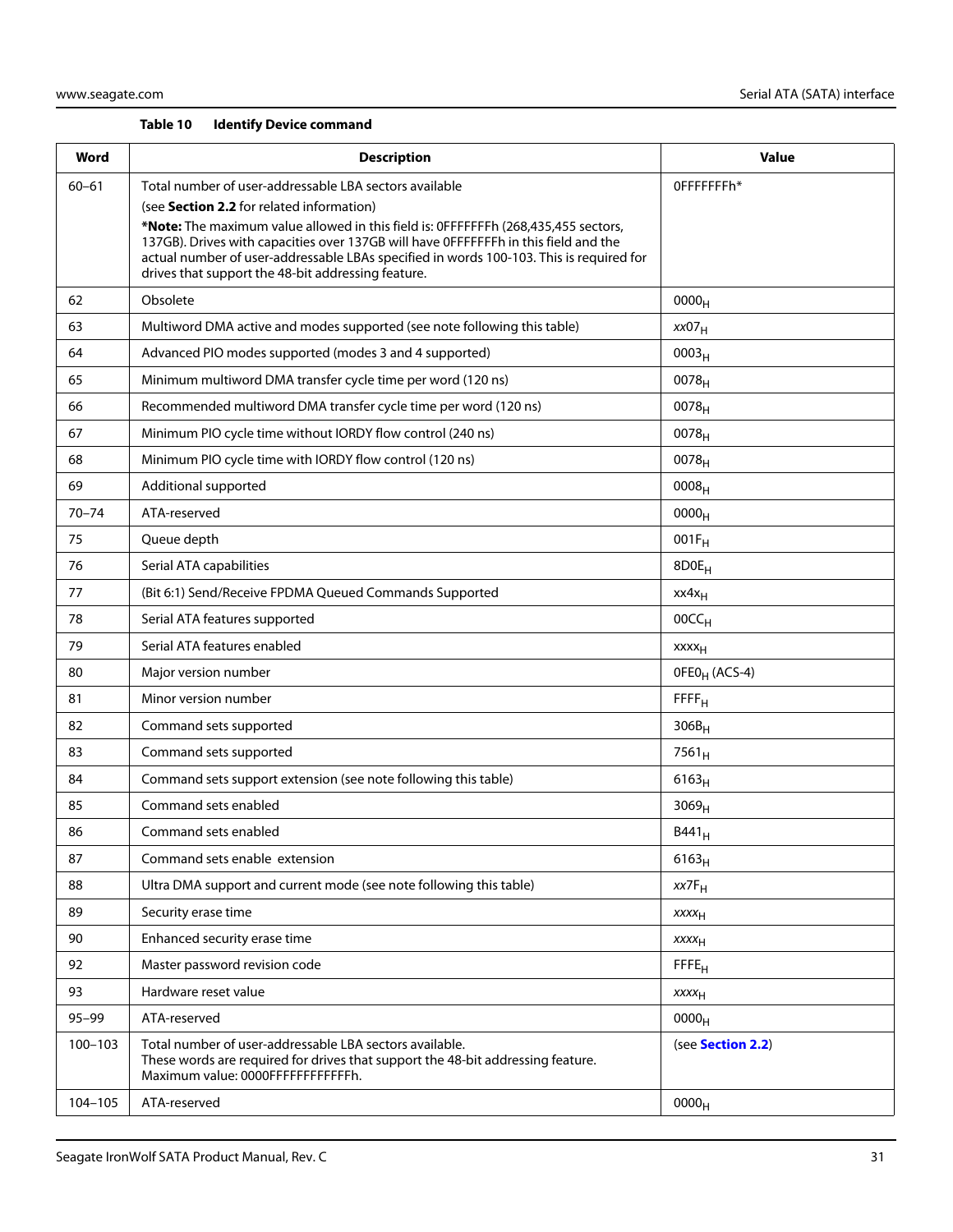| Table 10 |  |  | <b>Identify Device command</b> |
|----------|--|--|--------------------------------|
|----------|--|--|--------------------------------|

| Word        | <b>Description</b>                                                                                                                                                 | <b>Value</b>                              |
|-------------|--------------------------------------------------------------------------------------------------------------------------------------------------------------------|-------------------------------------------|
| 106         | Physical/Logical sector size                                                                                                                                       | $6003_H$ (512E) / 5000 <sub>H</sub> (4KN) |
| 107         | ATA-reserved                                                                                                                                                       | 0000 <sub>H</sub>                         |
| 108-111     | The mandatory value of the world wide name (WWN) for the drive.<br>NOTE: This field is valid if word 84, bit 8 is set to 1 indicating 64-bit WWN support.          | Each drive will have a unique value.      |
| $112 - 118$ | ATA-reserved                                                                                                                                                       | 0000 <sub>H</sub>                         |
| 119         | Commands and feature sets supported                                                                                                                                | 43DE <sub>H</sub>                         |
| 120         | Commands and feature sets supported or enabled                                                                                                                     | 40DC <sub>H</sub>                         |
| 121-127     | ATA-reserved                                                                                                                                                       | 0000 <sub>H</sub>                         |
| 128         | Security status                                                                                                                                                    | $0021_H$                                  |
| 129-159     | Seagate-reserved                                                                                                                                                   | $xxxx_{H}$                                |
| $160 - 167$ | ATA-reserved                                                                                                                                                       | 0000 <sub>H</sub>                         |
| 168         | <b>Device Nominal Form Factor</b>                                                                                                                                  | 3.5''                                     |
| 169-205     | ATA-reserved                                                                                                                                                       | 0000 <sub>H</sub>                         |
| 206         | SCT Command Transport command set.<br>If bit 0 is set to one, then the device supports SCT Command Transport.<br>Bits 7:2 indicate individual SCT feature support. | $xxBD_H$                                  |
| 207-216     | ATA-reserved                                                                                                                                                       | $0000_{H}$                                |
| 217         | Nominal media rotation rate                                                                                                                                        | 7200                                      |
| 218-221     | ATA-reserved                                                                                                                                                       | 0000 <sub>H</sub>                         |
| 222         | <b>Transport Major Version</b>                                                                                                                                     | 11FF <sub>H</sub> (SATA 3.3)              |
| 223         | <b>Transport Minor Version</b>                                                                                                                                     | 0000 <sub>H</sub>                         |
| 224-229     | ATA-reserved                                                                                                                                                       | 0000 <sub>H</sub>                         |
| 230-233     | Extended Number of User Accessible Sectors                                                                                                                         | (see Section 2.2)                         |
| 234-254     | ATA-reserved                                                                                                                                                       | 0000 <sub>H</sub>                         |
| 255         | Integrity word                                                                                                                                                     | xxA5 <sub>H</sub>                         |

**NOTE** See the bit descriptions below for words 63, 84, and 88 of the Identify Drive data.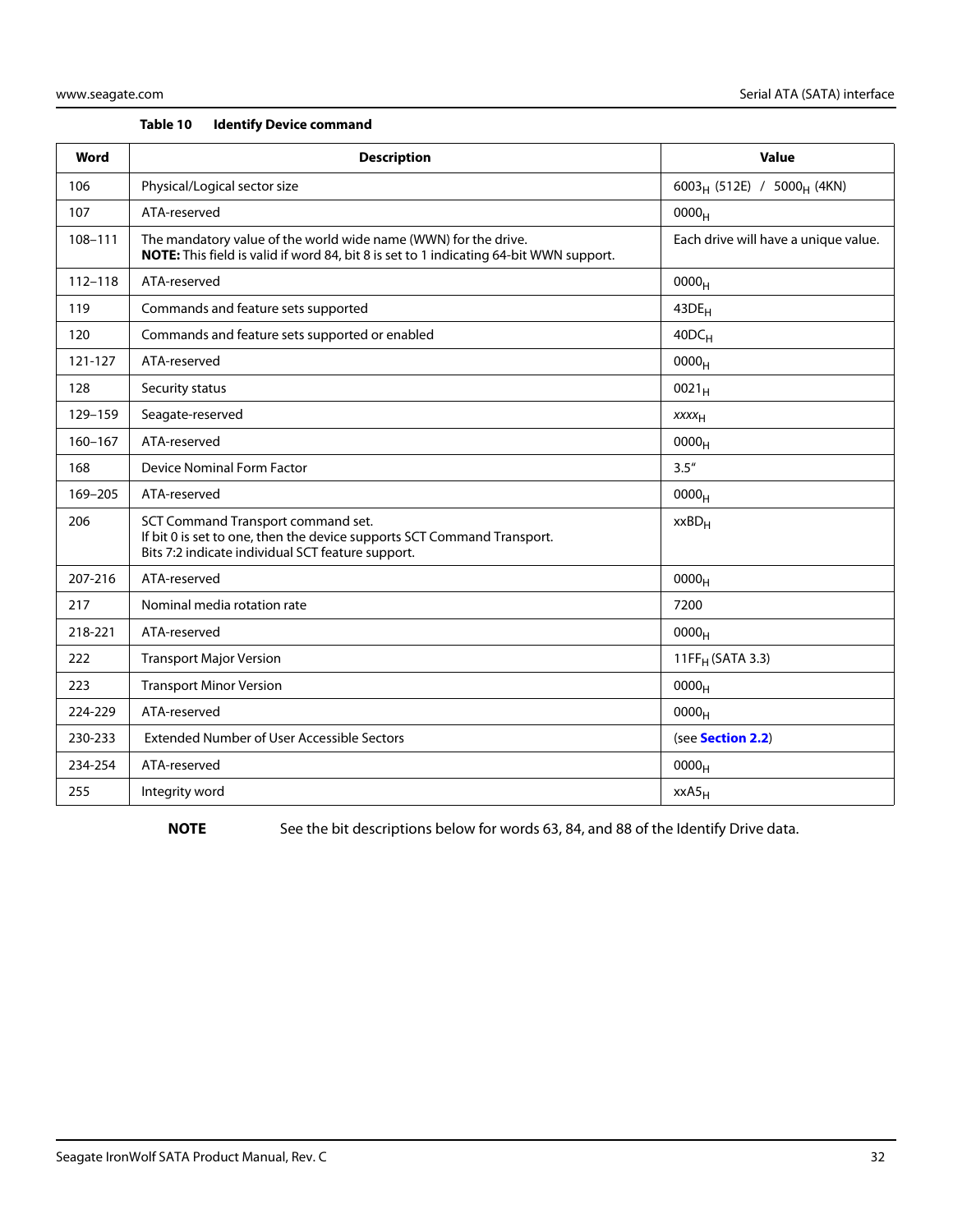| Description (if bit is set to 1) |                                                                      |  |  |  |  |
|----------------------------------|----------------------------------------------------------------------|--|--|--|--|
| <b>Bit</b>                       | Word 63                                                              |  |  |  |  |
| $\mathbf 0$                      | Multiword DMA mode 0 is supported.                                   |  |  |  |  |
| 1                                | Multiword DMA mode 1 is supported.                                   |  |  |  |  |
| $\overline{2}$                   | Multiword DMA mode 2 is supported.                                   |  |  |  |  |
| 8                                | Multiword DMA mode 0 is currently active.                            |  |  |  |  |
| 9                                | Multiword DMA mode 1 is currently active.                            |  |  |  |  |
| 10                               | Multiword DMA mode 2 is currently active.                            |  |  |  |  |
| <b>Bit</b>                       | Word 84                                                              |  |  |  |  |
| $\mathbf 0$                      | SMART error logging is supported.                                    |  |  |  |  |
| 1                                | SMART self-test is supported.                                        |  |  |  |  |
| 2                                | Media serial number is not supported.                                |  |  |  |  |
| 3                                | Media Card Pass Through Command feature set is not supported.        |  |  |  |  |
| 4                                | Streaming feature set is not supported.                              |  |  |  |  |
| 5                                | GPL feature set is supported.                                        |  |  |  |  |
| 6                                | WRITE DMA FUA EXT and WRITE MULTIPLE FUA EXT commands are supported. |  |  |  |  |
| $\overline{7}$                   | WRITE DMA QUEUED FUA EXT command is not supported.                   |  |  |  |  |
| 8                                | 64-bit World Wide Name is supported.                                 |  |  |  |  |
| $9 - 10$                         | Obsolete.                                                            |  |  |  |  |
| $11 - 12$                        | Reserved for TLC.                                                    |  |  |  |  |
| 13                               | IDLE IMMEDIATE command with IUNLOAD feature is supported.            |  |  |  |  |
| 14                               | Shall be set to 1.                                                   |  |  |  |  |
| 15                               | Shall be cleared to 0.                                               |  |  |  |  |
| <b>Bit</b>                       | Word 88                                                              |  |  |  |  |
| 0                                | Ultra DMA mode 0 is supported.                                       |  |  |  |  |
| 1                                | Ultra DMA mode 1 is supported.                                       |  |  |  |  |
| 2                                | Ultra DMA mode 2 is supported.                                       |  |  |  |  |
| $\overline{3}$                   | Ultra DMA mode 3 is supported.                                       |  |  |  |  |
| $\overline{4}$                   | Ultra DMA mode 4 is supported.                                       |  |  |  |  |
| 5                                | Ultra DMA mode 5 is supported.                                       |  |  |  |  |
| 6                                | Ultra DMA mode 6 is supported.                                       |  |  |  |  |
| 8                                | Ultra DMA mode 0 is currently active.                                |  |  |  |  |
| 9                                | Ultra DMA mode 1 is currently active.                                |  |  |  |  |
| 10                               | Ultra DMA mode 2 is currently active.                                |  |  |  |  |
| 11                               | Ultra DMA mode 3 is currently active.                                |  |  |  |  |
| 12                               | Ultra DMA mode 4 is currently active.                                |  |  |  |  |
| 13                               | Ultra DMA mode 5 is currently active.                                |  |  |  |  |
| 14                               | Ultra DMA mode 6 is currently active.                                |  |  |  |  |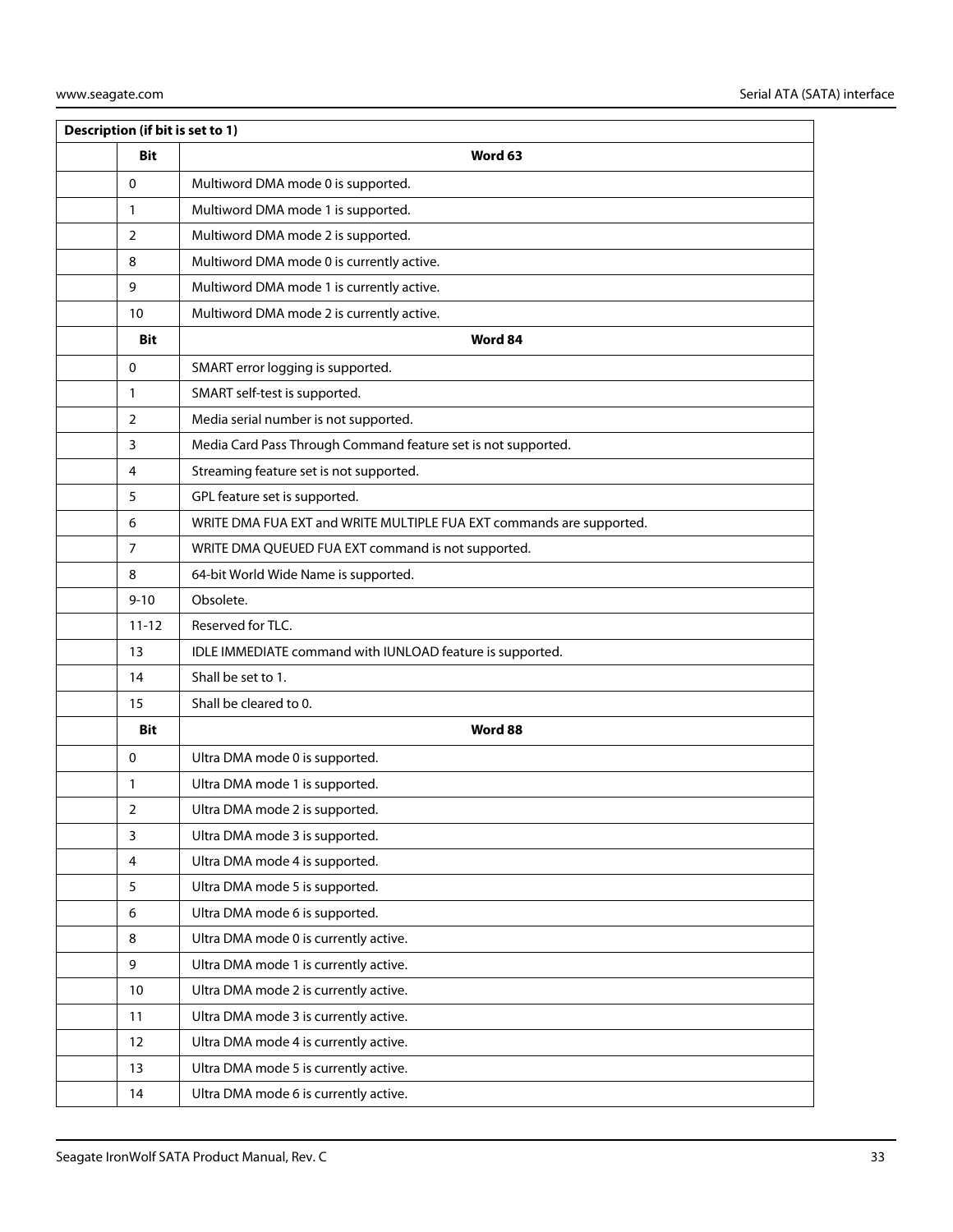#### <span id="page-34-0"></span>**4.3.2 Identify Device Data log**

The IDENTIFY DEVICE Data log (log 30H) transfers information about the drive. The data is organized as a set of 512 byte blocks of data, whose contents are shown in **[Table 2 on page 7](#page-7-2)**. All reserved bits or words should be set to zero. Parameters listed with an "x" are drive-specific or vary with the state of the drive.

The following may contain drive-specific features that may are included in the Serial ATA specification

| Page<br>(hex)  | <b>OWord Offset</b><br>(dec) | <b>Bits</b>             | <b>Description</b>                                 | <b>Value</b><br>(hex) |  |  |  |
|----------------|------------------------------|-------------------------|----------------------------------------------------|-----------------------|--|--|--|
|                |                              | List of supported pages |                                                    |                       |  |  |  |
|                |                              | 63:24                   | Reserved                                           |                       |  |  |  |
|                | 0.7                          | 23:16                   | Page number                                        | 00                    |  |  |  |
|                |                              | 15:0                    | <b>Revision number</b>                             | 0001                  |  |  |  |
|                | 8                            |                         | Number of entries in the following list            | 09                    |  |  |  |
|                | 9                            |                         | Page number of the 1st supported ID data log page  | $00\,$                |  |  |  |
|                | 10                           |                         | Page number of the 2nd supported ID data log page  | 01                    |  |  |  |
| 0 <sub>0</sub> | 11                           |                         | Page number of the next supported ID data log page | 02                    |  |  |  |
|                | 12                           |                         | Page number of the next supported ID data log page | 03                    |  |  |  |
|                | 13                           |                         | Page number of the next supported ID data log page | 04                    |  |  |  |
|                | 14                           |                         | Page number of the next supported ID data log page | 05                    |  |  |  |
|                | 15                           |                         | Page number of the next supported ID data log page | 06                    |  |  |  |
|                | 16                           |                         | Page number of the next supported ID data log page | 08                    |  |  |  |
|                | 17                           |                         | Page number of the last supported ID data log page | 0 <sub>0</sub>        |  |  |  |
|                | 18.511                       |                         | Reserved                                           |                       |  |  |  |
|                |                              |                         |                                                    |                       |  |  |  |
| 01             | Copy of IDENTIFY DEVICE data |                         |                                                    |                       |  |  |  |
|                | 0.511                        |                         | Copy of IDENTIFY DEVICE command data               |                       |  |  |  |
|                |                              |                         |                                                    |                       |  |  |  |

#### **Table 11 Identify Device Data log**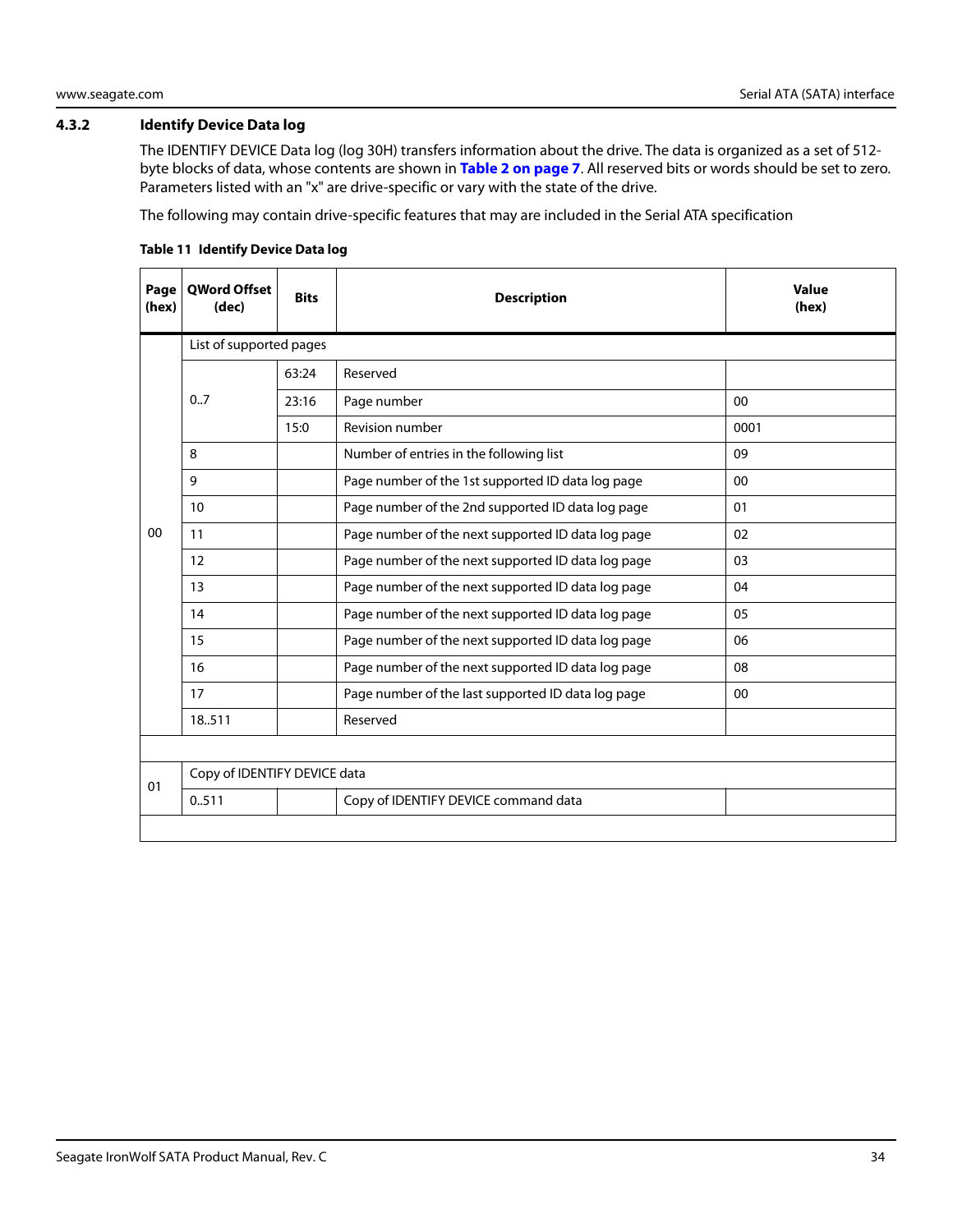|    | Capacity                                               |                                          |                                                   |                    |  |
|----|--------------------------------------------------------|------------------------------------------|---------------------------------------------------|--------------------|--|
|    |                                                        | Capacity page information header (QWord) |                                                   |                    |  |
|    |                                                        | 63                                       | Shall be set to 1                                 | $\mathbf{1}$       |  |
|    | 0.7                                                    | 62:24                                    | Reserved                                          |                    |  |
|    |                                                        | 23:16                                    | Page number                                       | 02                 |  |
|    |                                                        | 15:0                                     | Revision number                                   | 0001               |  |
|    |                                                        |                                          | Device Capacity (QWord)                           |                    |  |
|    | 8.15                                                   | 63                                       | Shall be set to 1                                 | $\mathbf{1}$       |  |
|    |                                                        | 62:48                                    | Reserved                                          | $\mathbf{0}$       |  |
|    |                                                        | 47:0                                     | accessible capacity                               | (see Section 2.2)  |  |
|    |                                                        |                                          | Physical/Logical Sector Size (QWord)              |                    |  |
|    |                                                        | 63                                       | Contents of the QWord are valid                   | $\mathbf{1}$       |  |
| 02 |                                                        | 62                                       | logical to physical sector relationship supported | 1 (512E) / 0 (4KN) |  |
|    | 1623                                                   | 61                                       | logical sector size supported bit                 | 1 (4KN) / 0 (512E) |  |
|    |                                                        | 60:22                                    | Reserved                                          | $\mathbf 0$        |  |
|    |                                                        | 19:16                                    | logical to physical sector relationship           | 0 (4KN) / 3 (512E) |  |
|    |                                                        | 15:0                                     | logical sector offset                             | 4000 <sub>H</sub>  |  |
|    |                                                        | Logical Sector Size (QWord)              |                                                   |                    |  |
|    | 24.31                                                  | 63                                       | Contents of the QWord are valid                   | $\mathbf{1}$       |  |
|    |                                                        | 62:32                                    | Reserved                                          | $\mathbf{0}$       |  |
|    |                                                        | 31:0                                     | Logical Sector Size                               | 4096b (4KN)        |  |
|    |                                                        |                                          | Nominal Buffer Size (QWord)                       |                    |  |
|    | 32.39                                                  | 63                                       | Contents of the QWord are valid                   | $\mathbf{1}$       |  |
|    |                                                        | 62:0                                     | buffer size                                       | 256                |  |
|    | 40.511                                                 |                                          | Reserved                                          | $\pmb{0}$          |  |
|    |                                                        |                                          |                                                   |                    |  |
| 03 | <b>Supported Capabilities</b>                          |                                          |                                                   |                    |  |
|    | Supported Capabilities page information header (OWord) |                                          |                                                   |                    |  |

| 03 |      | <b>Supported Capabilities</b>                          |                                         |              |  |  |  |
|----|------|--------------------------------------------------------|-----------------------------------------|--------------|--|--|--|
|    |      | Supported Capabilities page information header (QWord) |                                         |              |  |  |  |
|    |      | 63                                                     | Shall be set to 1                       |              |  |  |  |
|    | 0.7  | 62:24                                                  | Reserved                                |              |  |  |  |
|    |      | 23:16                                                  | Page number                             | 03           |  |  |  |
|    | 8.15 | Supported Capabilities (QWord)                         |                                         |              |  |  |  |
|    |      | 63                                                     | Shall be set to 1                       |              |  |  |  |
|    |      | 62:55                                                  | Reserved                                | 0            |  |  |  |
|    |      | 54                                                     | advanced background operation supported | $\mathbf{0}$ |  |  |  |
|    |      | 53                                                     | persistent sense data reporting         | 0            |  |  |  |
|    |      | 52                                                     | sff-8447 reporting                      | 1            |  |  |  |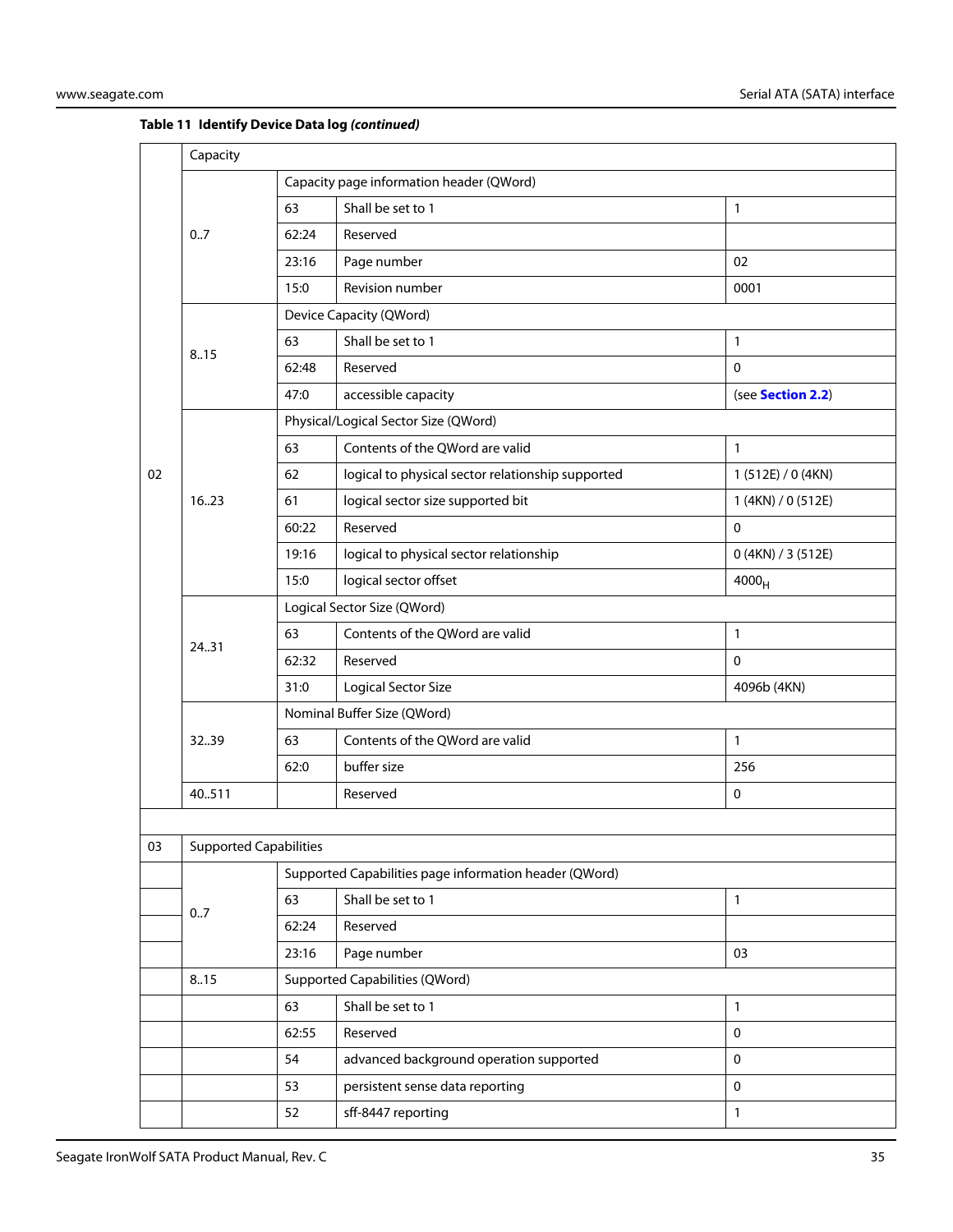|  | 51 | definitive ending pattern supported         | 1            |
|--|----|---------------------------------------------|--------------|
|  | 50 | data set management xl supported            | $\mathbf 0$  |
|  | 49 | set sector configuration supported          | 1            |
|  | 48 | zero ext supported                          | 0            |
|  | 47 | successful ncq command sense data supported | $\mathbf 0$  |
|  | 46 | dlc supported                               | $\mathbf 0$  |
|  | 45 | request sense device default supported      | $\mathbf{1}$ |
|  | 44 | dsn supported                               | 1            |
|  | 43 | low power standby supported                 | $\pmb{0}$    |
|  | 42 | set epc power source supported              | $\mathbf 0$  |
|  | 41 | amax addr supported                         | 1            |
|  | 40 | Reserved for CFA                            | $\mathbf 0$  |
|  | 39 | drat supported                              | $\mathbf 0$  |
|  | 38 | lps misalignment reporting supported        | $\mathbf 0$  |
|  | 37 | Reserved                                    | $\pmb{0}$    |
|  | 36 | read buffer dma supported                   | $\mathbf 0$  |
|  | 35 | write buffer dma supported                  | $\mathbf 0$  |
|  | 34 | Reserved                                    | $\mathbf 0$  |
|  | 33 | download microcode dma supported            | $\mathbf 0$  |
|  | 32 | 28-bit supported                            | $\mathbf 0$  |
|  | 31 | rzat supported                              | $\pmb{0}$    |
|  | 30 | Reserved                                    | $\pmb{0}$    |
|  | 29 | nop supported                               | $\mathbf 0$  |
|  | 28 | read buffer supported                       | 1            |
|  | 27 | write buffer supported                      | 1            |
|  | 26 | Reserved                                    | 0            |
|  | 25 | read look-ahead supported                   | 1            |
|  | 24 | volatile write cache supported              | $\mathbf{1}$ |
|  | 23 | smart supported                             | $\mathbf{1}$ |
|  | 22 | flush cache ext supported                   | $\mathbf{1}$ |
|  | 21 | Reserved                                    | $\pmb{0}$    |
|  | 20 | 48-bit supported                            | $\mathbf{1}$ |
|  | 19 | Reserved                                    | $\pmb{0}$    |
|  | 18 | spin-up supported                           | 1            |
|  | 17 | puis supported                              | $\mathbf{1}$ |
|  | 16 | apm supported                               | $\mathbf{1}$ |
|  | 15 | Reserved for CFA                            | $\pmb{0}$    |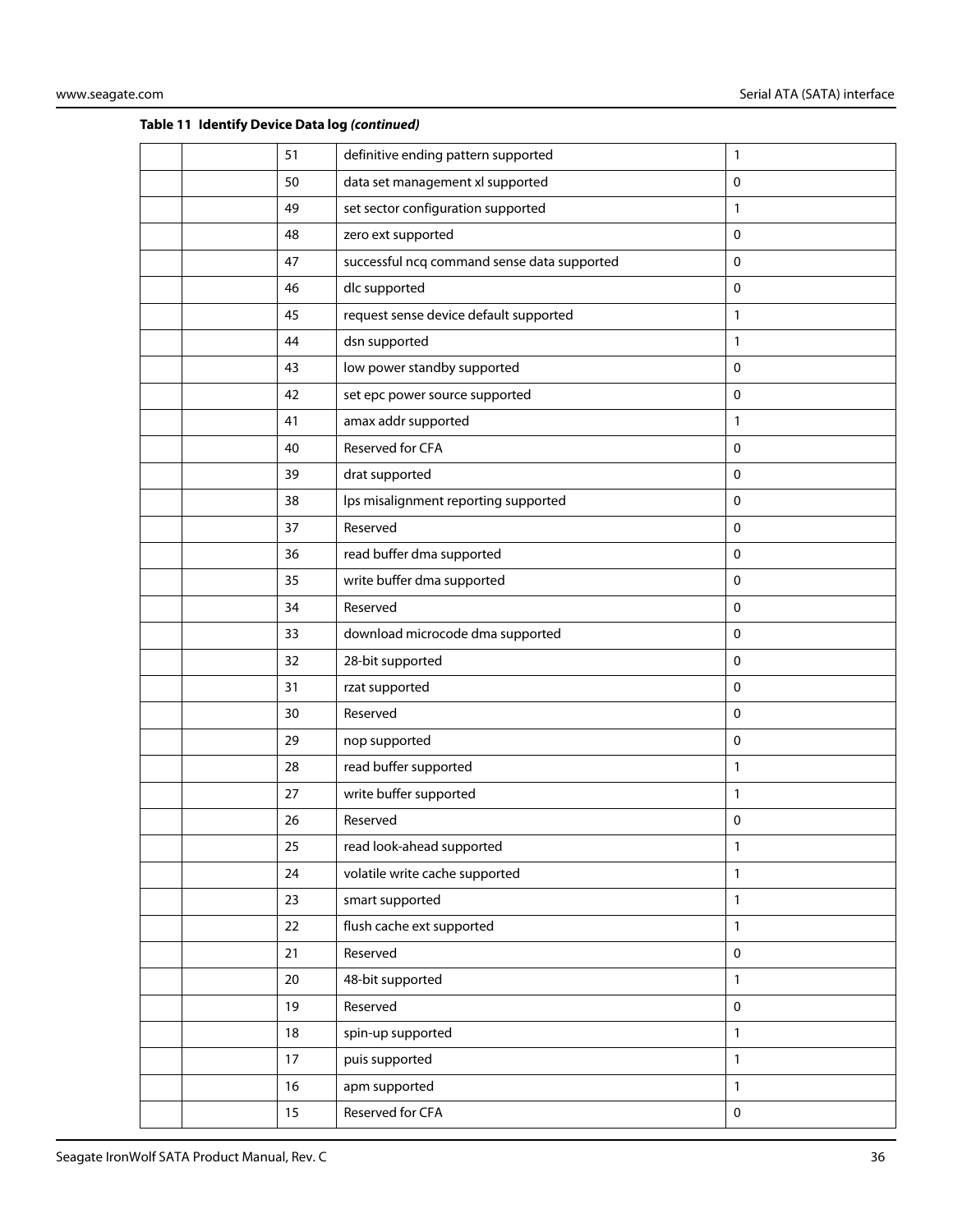|       | 14             | download microcode supported                  | 1                 |
|-------|----------------|-----------------------------------------------|-------------------|
|       | 13             | unload supported                              | 1                 |
|       | 12             | write fua ext supported                       | 1                 |
|       | 11             | gpl supported                                 | 1                 |
|       | 10             | streaming supported                           | $\mathbf 0$       |
|       | 9              | Reserved                                      | 0                 |
|       | 8              | smart self-test supported                     | 1                 |
|       | $\overline{7}$ | smart error logging supported                 | $\mathbf{1}$      |
|       | 6              | epc supported                                 | 1                 |
|       | 5              | sense data supported                          | 1                 |
|       | $\overline{4}$ | free-fall supported                           | 0                 |
|       | $\mathbf{3}$   | dm mode 3 supported                           | $\mathbf{1}$      |
|       | $\overline{2}$ | gpl dma supported                             | 1                 |
|       | $\mathbf{1}$   | write uncorrectable supported                 | 1                 |
|       | 0              | wrv supported                                 | 1                 |
|       |                | DOWNLOAD MICROCODE Capabilities (QWord)       |                   |
|       | 63             | Contents of the QWord are valid               | $\mathbf{1}$      |
|       | 62:36          | Reserved                                      | $\mathbf 0$       |
|       | 35             | dm clears nonactivated deferred data          | 0                 |
| 1623  | 34             | dm offsets deferred supported                 | 1                 |
|       | 33             | dm immediate supported                        | 1                 |
|       | 32             | dm offsets immediate supported                | 1                 |
|       | 31:16          | dm maximum transfer size                      | 0000 <sub>H</sub> |
|       | 15:0           | dm minimum transfer size                      | 0000 <sub>H</sub> |
|       |                | Nominal Media Rotation Rate (QWord)           |                   |
|       | 63             | Shall be set to one                           | 1                 |
| 24.31 | 62:16          | Reserved                                      | $\pmb{0}$         |
|       | 15:0           | nominal media rotation rate                   | 7200              |
|       |                | Form Factor (QWord)                           |                   |
|       | 63             | Contents of the QWord are valid               | $\mathbf{1}$      |
| 3239  | 62:4           | Reserved                                      | $\mathbf 0$       |
|       | 3:0            | nominal form factor                           | 3.5''             |
|       |                | Write-Read-Verify Sector Count Mode 3 (QWord) |                   |
|       | 63             | Contents of the QWord are valid               | $\mathbf{1}$      |
| 40.47 | 62:32          | Reserved                                      | $\mathbf 0$       |
|       | 31:0           | wrm mode 3 count                              | $\mathbf 0$       |
|       |                |                                               |                   |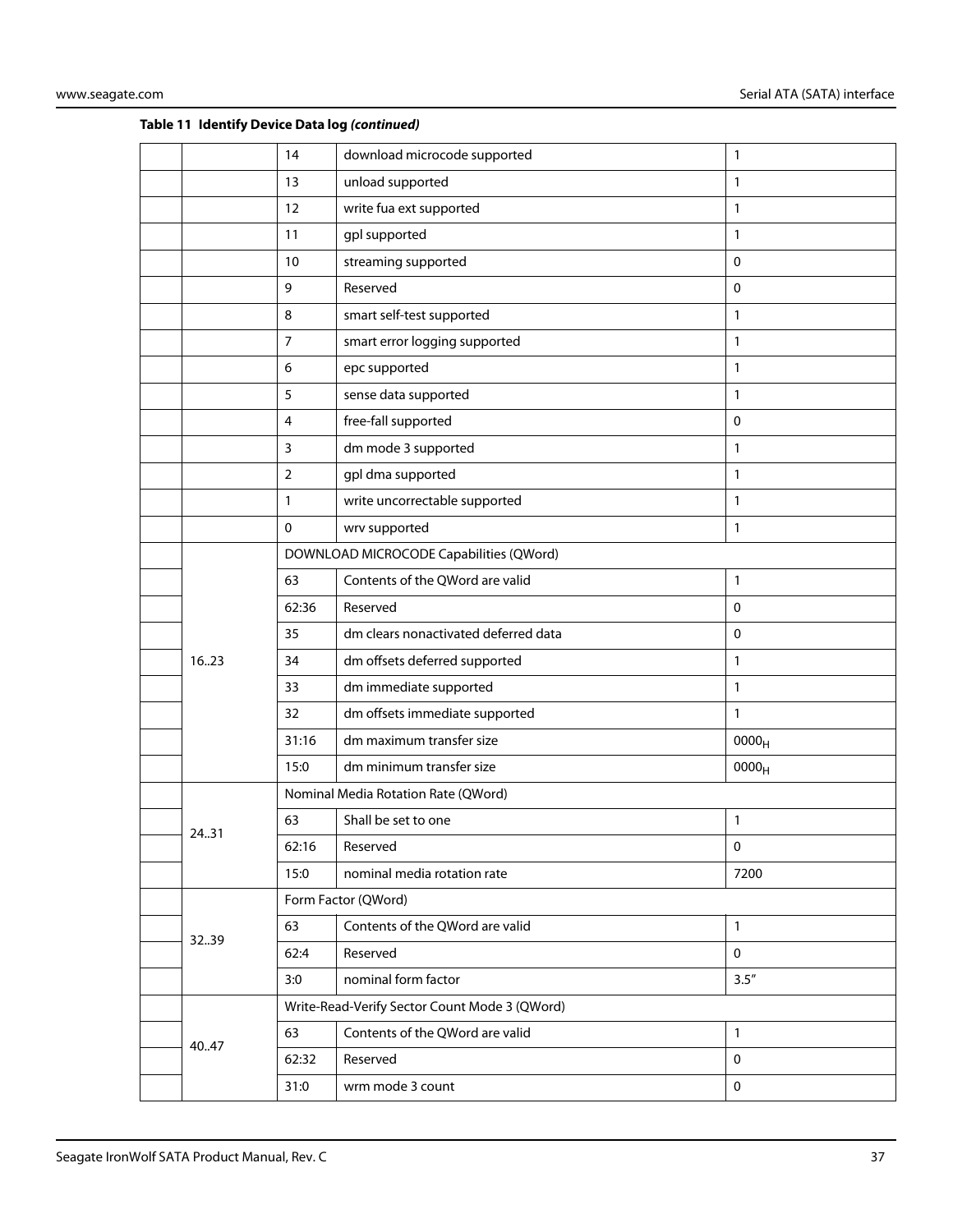|  |       | Write-Read-Verify Sector Count Mode 2 (QWord) |                                        |                                     |  |
|--|-------|-----------------------------------------------|----------------------------------------|-------------------------------------|--|
|  | 48.55 | 63                                            | Contents of the QWord are valid        | 1                                   |  |
|  |       | 62:32                                         | Reserved                               | $\pmb{0}$                           |  |
|  |       | 31:0                                          | wrm mode 2 count                       | $\mathbf 0$                         |  |
|  |       |                                               | World wide name (DQWord)               |                                     |  |
|  | 5671  | 127                                           | Shall be set to one                    | $\mathbf{1}$                        |  |
|  |       | 126:64                                        | Reserved                               | $\mathbf 0$                         |  |
|  |       | 63:0                                          | world wide name                        | unique                              |  |
|  |       |                                               | DATA SET MANAGEMENT (QWord)            |                                     |  |
|  |       | 63                                            | Shall be set to one                    | 1                                   |  |
|  |       | 62:32                                         | Reserved                               | $\mathbf 0$                         |  |
|  | 7279  | 31:16                                         | max pages per dsm command              | 0                                   |  |
|  |       | 15:8                                          | logical block markups supported        | $\mathbf 0$                         |  |
|  |       | 7:1                                           | Reserved                               | $\mathbf 0$                         |  |
|  |       | $\mathbf 0$                                   | trim supported                         | $\mathbf 0$                         |  |
|  |       |                                               | Utilization Per Unit Time (DQWord)     |                                     |  |
|  |       | 127                                           | Shall be set to one                    | 1                                   |  |
|  |       | 126:120                                       | Reserved                               | $\mathbf 0$                         |  |
|  |       | 119:112                                       | utilization type                       | Combined<br><b>Writes and Reads</b> |  |
|  | 80.95 | 111:104                                       | utilization units                      | TB                                  |  |
|  |       | 103:96                                        | utilization interval                   | Per Year                            |  |
|  |       | 95:34                                         | Reserved                               | 0                                   |  |
|  |       | 63:32                                         | utilization b                          |                                     |  |
|  |       | 31:0                                          | utilization a                          | 550                                 |  |
|  |       |                                               | Utilization Usage Rate Support (QWord) |                                     |  |
|  |       | 63                                            | Contents of the QWord are valid        | $\pmb{0}$                           |  |
|  |       | 62:24                                         | Reserved                               | 0                                   |  |
|  |       | 23                                            | setting rate basis supported           | $\mathbf 0$                         |  |
|  |       | 22:9                                          | Reserved                               | 0                                   |  |
|  | 96103 | 8                                             | since power on rate basis supported    | $\mathbf 0$                         |  |
|  |       | 7:5                                           | Reserved                               | $\mathbf 0$                         |  |
|  |       | $\overline{4}$                                | power on hours rate basis supported    | 0                                   |  |
|  |       | 3:1                                           | Reserved                               | 0                                   |  |
|  |       | $\mathbf 0$                                   | date/time rate basis supported         | $\mathbf 0$                         |  |
|  |       |                                               |                                        |                                     |  |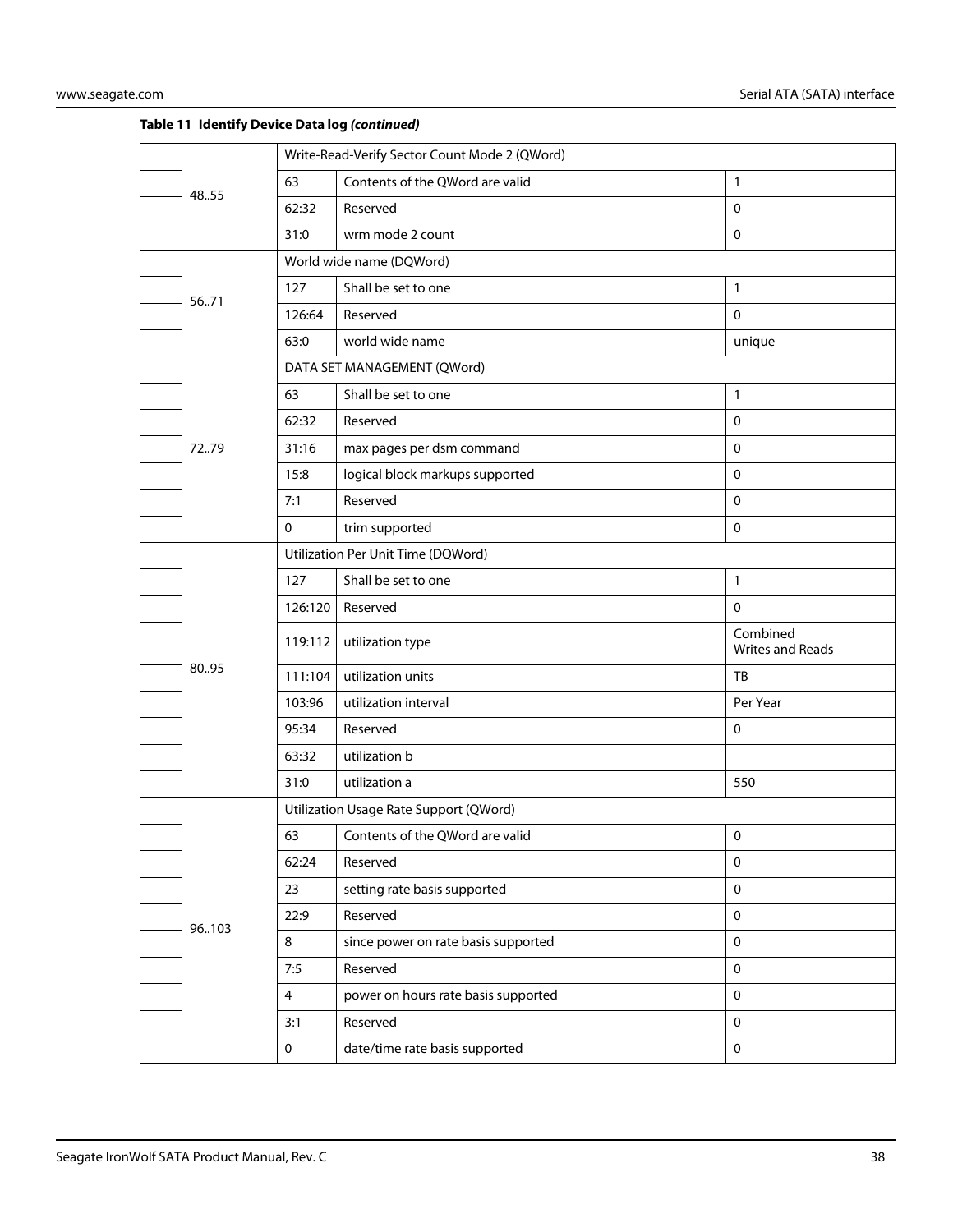|         | Zoned Capabilities (QWord) |                                                        |              |  |
|---------|----------------------------|--------------------------------------------------------|--------------|--|
| 104.111 | 63                         | Contents of the QWord are valid                        | $\mathbf{0}$ |  |
|         | 62:2                       | Reserved                                               | $\mathbf 0$  |  |
|         | 1:0                        | zoned                                                  | $\mathbf{0}$ |  |
|         |                            | Supported ZAC Capabilities (QWord)                     |              |  |
|         | 63                         | Contents of the QWord are valid                        | $\mathbf 0$  |  |
|         | 62:5                       | Reserved                                               | 0            |  |
| 112.119 | 4                          | non-data reset write pointers ext supported            | $\mathbf{0}$ |  |
|         | 3                          | non-data finish zone ext supported                     | $\mathbf 0$  |  |
|         | $\overline{2}$             | non-data close zone ext supported                      | $\mathbf 0$  |  |
|         | $\mathbf{1}$               | non-data open zone ext supported                       | $\Omega$     |  |
|         | $\mathbf{0}$               | report zones ext supported                             | $\mathbf{0}$ |  |
|         |                            | Advanced Background Operations Capabilities (QWord)    |              |  |
|         | 63                         | Contents of the QWord are valid                        | 0            |  |
|         | 62                         | abo foreground mode supported                          | $\mathbf{0}$ |  |
| 120127  | 61                         | abo ir mode supported                                  | $\mathbf 0$  |  |
|         | 60:48                      | Reserved                                               | 0            |  |
|         | 47:16                      | abo minimum fraction                                   | $\mathbf{0}$ |  |
|         | 15:0                       | abo minimum supported timelimit                        | $\mathbf{0}$ |  |
|         |                            | Advanced Background Operations Recommendations (QWord) |              |  |
|         | 63                         | Contents of the QWord are valid                        | $\mathbf 0$  |  |
| 128.135 | 62:32                      | Reserved                                               | $\mathbf 0$  |  |
|         | 31:16                      | device maintenance polling time                        | $\mathbf{0}$ |  |
|         | 15:0                       | abo recommended abo start interval                     | $\mathbf{0}$ |  |
|         |                            | Queue Depth (QWord)                                    |              |  |
| 136.143 | 63                         | Contents of the QWord are valid                        | $\mathbf 0$  |  |
|         | 62:5                       | Reserved                                               | $\mathbf{0}$ |  |
|         | 4:0                        | queue depth                                            | 32           |  |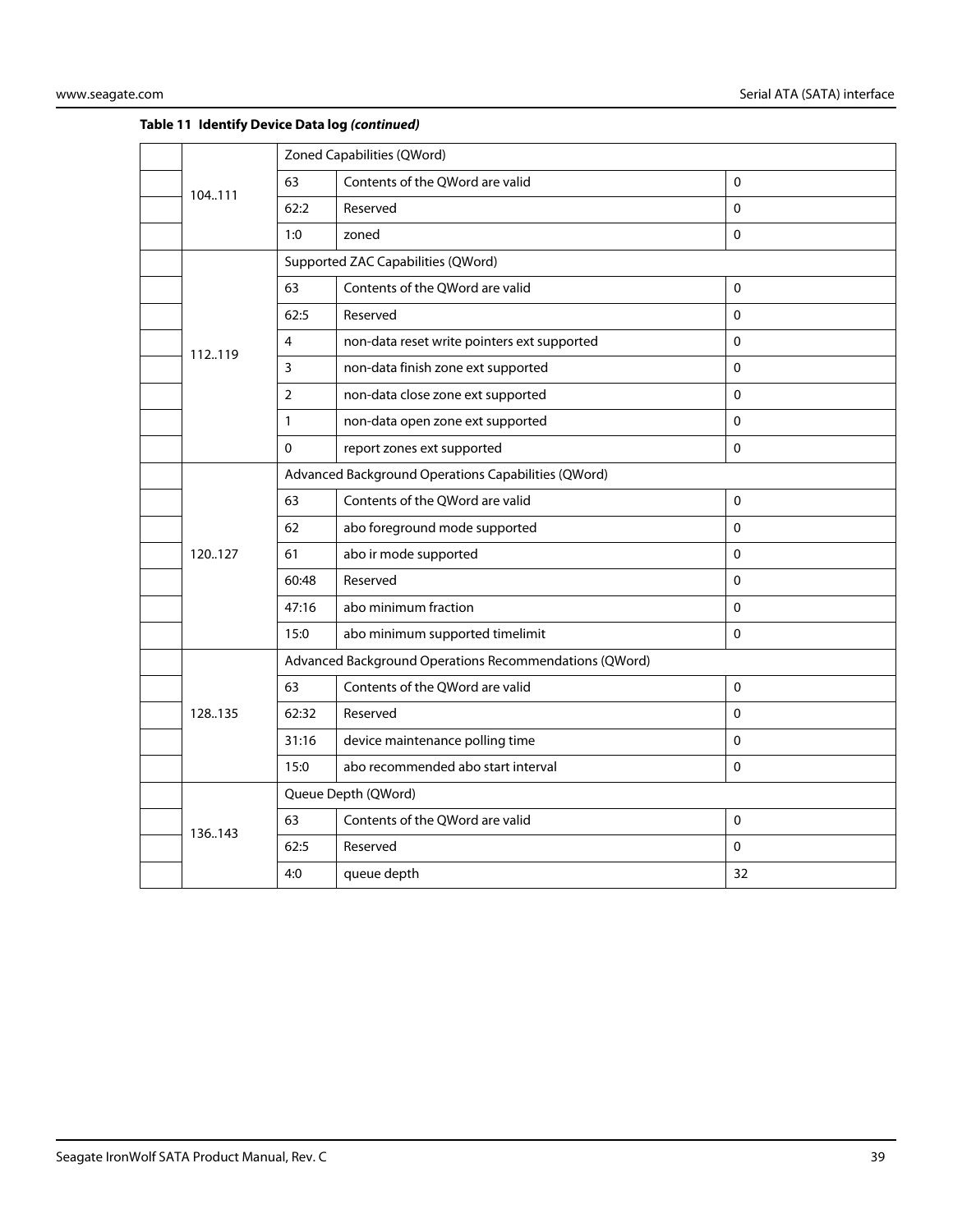|    |                         | Supported SCT Capabilities (QWord) |                                                               |                    |  |
|----|-------------------------|------------------------------------|---------------------------------------------------------------|--------------------|--|
|    |                         | 63                                 | Contents of the QWord are valid                               | $\mathbf 0$        |  |
|    |                         | 62:27                              | Reserved                                                      | $\mathbf 0$        |  |
|    |                         | 26                                 | sct write same function 103 supported                         | 1                  |  |
|    |                         | 25                                 | sct write same function 102 supported                         | 1                  |  |
|    |                         | 24                                 | sct write same function 101 supported                         | 1                  |  |
|    |                         | 23:19                              | Reserved                                                      | 0                  |  |
|    |                         | 18                                 | sct write same function 3 supported                           | 1                  |  |
|    | 144.151                 | 17                                 | sct write same function 2 supported                           | 1                  |  |
|    |                         | 16                                 | sct write same function 1 supported                           | $\mathbf{1}$       |  |
|    |                         | 15:6                               | Reserved                                                      | 0                  |  |
|    |                         | 5                                  | sct data tables supported                                     | 1                  |  |
|    |                         | $\overline{4}$                     | sct feature control supported                                 | 1                  |  |
|    |                         | 3                                  | sct error recovery control supported                          | 1                  |  |
|    |                         | 2                                  | sct write same supported                                      | 1                  |  |
|    |                         | 1                                  | Reserved                                                      | 0                  |  |
|    |                         | 0                                  | sct supported                                                 | 1                  |  |
|    |                         |                                    | Depopulation Capabilities (QWord)                             |                    |  |
|    |                         | 63                                 | Contents of the QWord are valid                               | 1                  |  |
|    | 152159                  | 62:2                               | Reserved                                                      | $\mathbf 0$        |  |
|    |                         | $\mathbf{1}$                       | get physical element status supported                         | 1                  |  |
|    |                         | 0                                  | remove element and truncate supported                         | 1                  |  |
|    |                         | 35                                 | Depopulation Execution Time (QWord)                           |                    |  |
|    | 160167                  |                                    | <b>Bit Description:</b><br>63 Contents of the QWord are valid | 1                  |  |
|    |                         |                                    | 62:0 DEPOPULATION TIME field (see 9.10.5.19)                  | (Unique per drive) |  |
|    | 168503                  | Reserved                           |                                                               |                    |  |
|    |                         |                                    | Vendor Specific Supported Capabilities (QWord)                |                    |  |
|    | 504511                  | 63                                 | Contents of the QWord are valid                               | $\mathbf 0$        |  |
|    |                         | 62:0                               | Vendor specific                                               |                    |  |
|    |                         |                                    |                                                               |                    |  |
| 04 | <b>Current Settings</b> |                                    |                                                               |                    |  |
|    |                         |                                    | Current Settings page information header (QWord)              |                    |  |
|    |                         | 63                                 | Shall be set to 1                                             | 1                  |  |
|    | 0.7                     | 62:24                              | Reserved                                                      | $\mathbf 0$        |  |
|    |                         | 23:16                              | Page number                                                   | 04                 |  |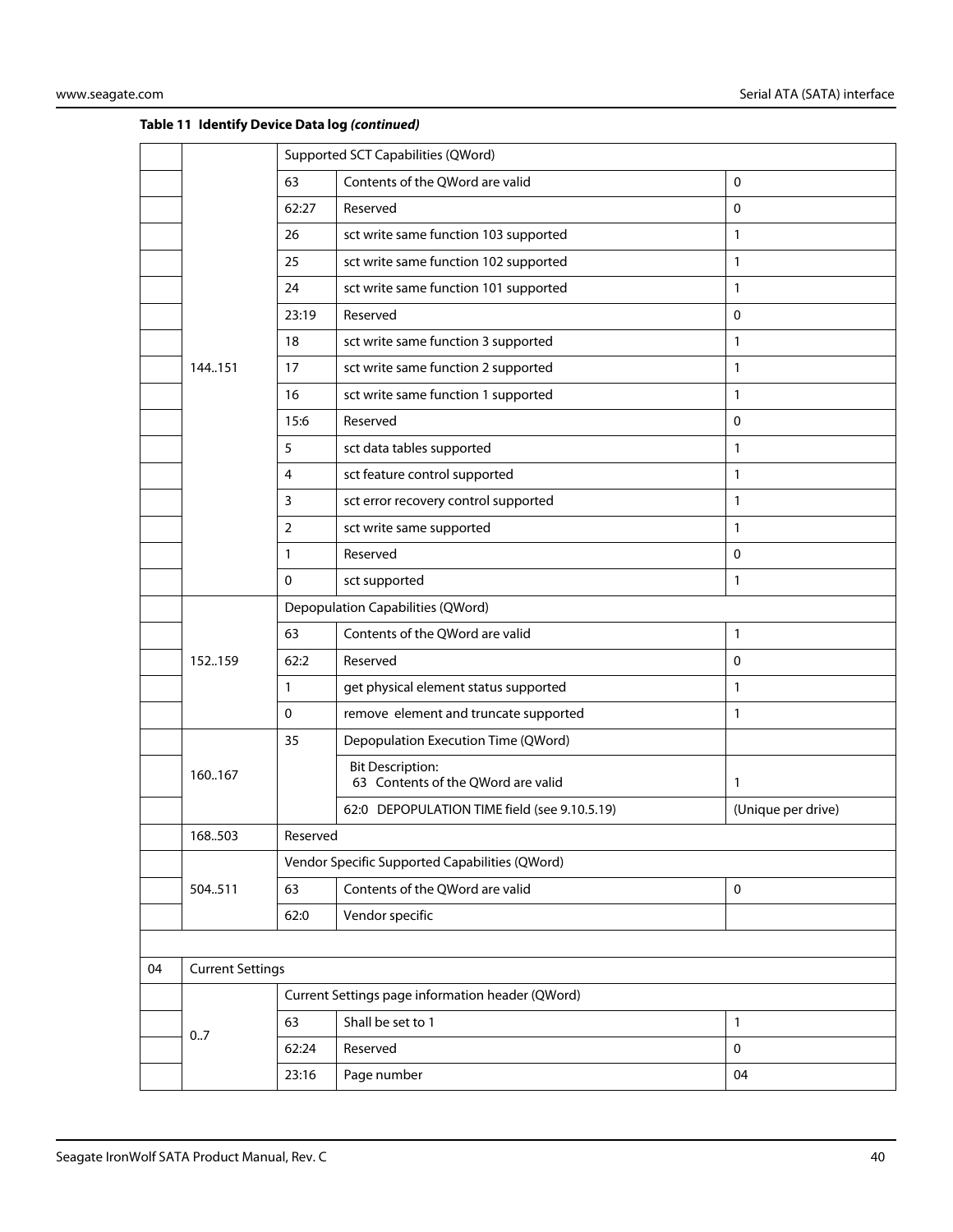|       | <b>Current Settings (QWord)</b> |                                           |              |  |
|-------|---------------------------------|-------------------------------------------|--------------|--|
|       | 63                              | Shall be set to one                       | $\mathbf{1}$ |  |
|       | 62:19                           | Reserved                                  | $\mathbf 0$  |  |
|       | 18                              | successful ncq command sense data enabled | $\pmb{0}$    |  |
|       | 17                              | dlc enabled                               | $\mathbf 0$  |  |
|       | 16                              | dsn enabled                               | $\pmb{0}$    |  |
|       | 15                              | epc enabled                               | $\mathbf{1}$ |  |
|       | 14                              | Reserved                                  | $\pmb{0}$    |  |
|       | 13                              | volatile write cache enabled              | $\mathbf{1}$ |  |
|       | 12                              | Reserved                                  | $\mathbf 0$  |  |
| 8.15  | 11                              | reverting to defaults enabled             | $\pmb{0}$    |  |
|       | 10                              | sense data enabled                        | $\mathbf{1}$ |  |
|       | 9                               | Reserved                                  | $\pmb{0}$    |  |
|       | 8                               | non-volatile write cache                  | $\mathbf{1}$ |  |
|       | $\overline{7}$                  | read look-ahead                           | $\mathbf{1}$ |  |
|       | 6                               | smart enabled                             | $\mathbf{1}$ |  |
|       | 5                               | Reserved                                  | $\mathbf 0$  |  |
|       | $\overline{4}$                  | Reserved                                  | $\mathbf 0$  |  |
|       | 3                               | puis enabled                              | $\mathbf 0$  |  |
|       | $\overline{2}$                  | apm enabled                               | $\mathbf 0$  |  |
|       | $\mathbf{1}$                    | free-fall enabled                         | $\mathbf 0$  |  |
|       | 0                               | wrv enabled                               | $\pmb{0}$    |  |
|       |                                 | Feature Settings (QWord)                  |              |  |
|       | 63                              | Contents of the QWord are valid           | $\mathbf{1}$ |  |
| 1623  | 62:18                           | Reserved                                  | $\pmb{0}$    |  |
|       | 17:16                           | power source                              | $\mathbf 0$  |  |
|       | 15:8                            | apm level                                 | $\pmb{0}$    |  |
|       | 7:0                             | wrv mode                                  | $\mathbf 0$  |  |
|       |                                 | DMA Host Interface Sector Times (QWord)   |              |  |
| 24.31 | 63                              | Contents of the QWord are valid           | $\mathbf{1}$ |  |
|       | 62:16                           | Reserved                                  | $\mathbf 0$  |  |
|       | 15:0                            | dma sector time                           | $\mathbf 0$  |  |
|       |                                 | PIO Host Interface Sector Times (QWord)   |              |  |
| 3239  | 63                              | Contents of the QWord are valid           | $\mathbf{1}$ |  |
|       | 62:16                           | Reserved                                  | 0            |  |
|       | 15:0                            | pio sector time                           | $\mathbf 0$  |  |
|       |                                 |                                           |              |  |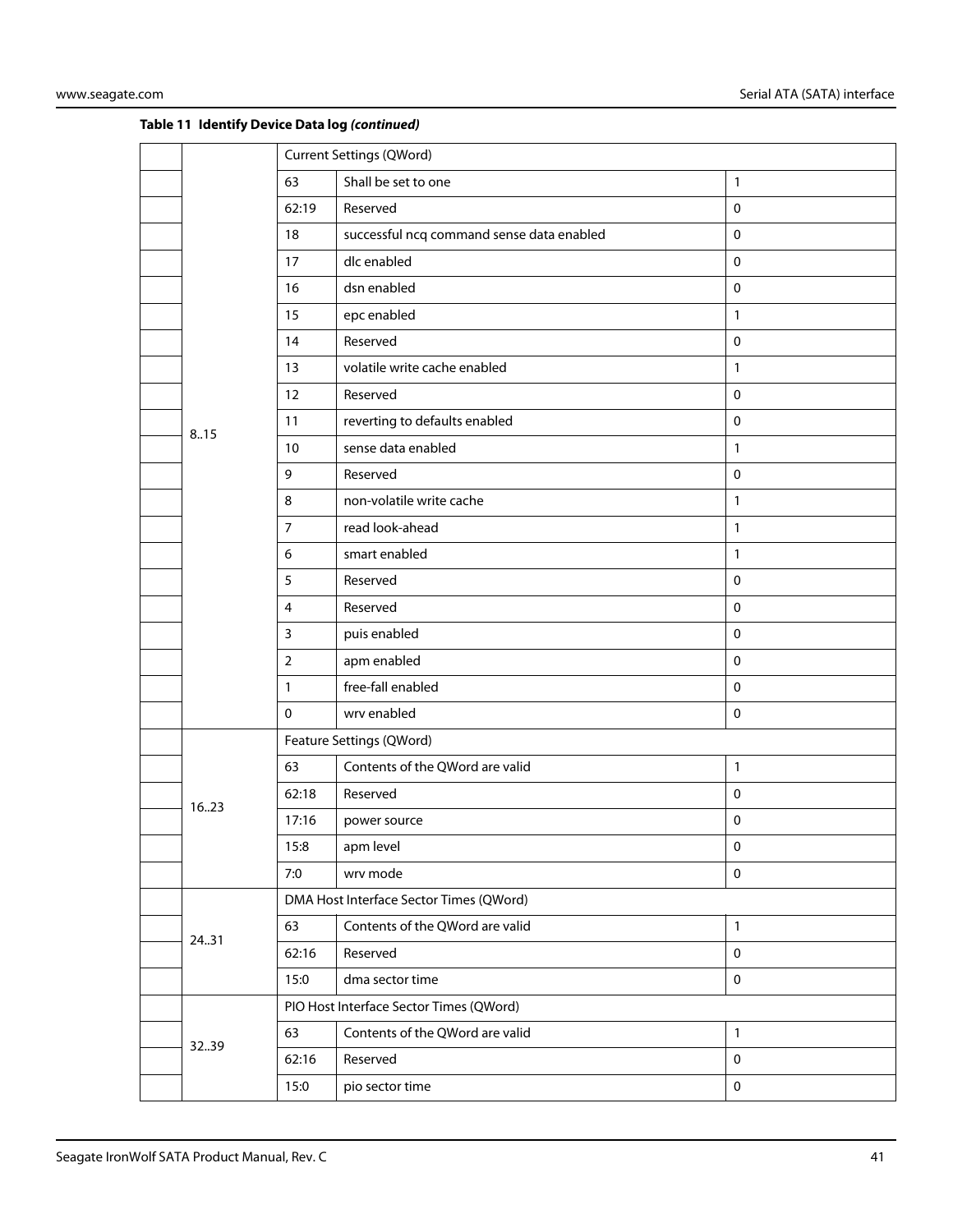|        | Streaming Minimum Request Size (QWord) |                                                  |                   |  |
|--------|----------------------------------------|--------------------------------------------------|-------------------|--|
| 40.47  | 63                                     | Contents of the QWord are valid                  | $\mathbf{1}$      |  |
|        | 62:16                                  | Reserved                                         | $\Omega$          |  |
|        | 15:0                                   | stream min request size                          | 0000 <sub>H</sub> |  |
|        |                                        | <b>Streaming Access Latency (QWord)</b>          |                   |  |
| 48.55  | 63                                     | Contents of the QWord are valid                  | $\mathbf{1}$      |  |
|        | 62:16                                  | Reserved                                         | $\Omega$          |  |
|        | 15:0                                   | stream access latency                            | $\Omega$          |  |
|        |                                        | <b>Streaming Performance Granularity (QWord)</b> |                   |  |
| 56.63  | 63                                     | Contents of the QWord are valid                  | $\mathbf{1}$      |  |
|        | 62:16                                  | Reserved                                         | 0                 |  |
|        | 15:0                                   | stream granularity                               | 0000 <sub>H</sub> |  |
|        |                                        | Free-fall Control Sensitivity (QWord)            |                   |  |
| 64.71  | 63                                     | Contents of the OWord are valid                  | $\mathbf{1}$      |  |
|        | 62:16                                  | Reserved                                         | $\mathbf 0$       |  |
|        | 15:0                                   | free-fall sensitivity                            | $\Omega$          |  |
|        | Device Maintenance Schedule (QWord)    |                                                  |                   |  |
|        | 63                                     | Contents of the QWord are valid                  | $\mathbf 0$       |  |
|        | 62:58                                  | Reserved                                         | $\mathbf 0$       |  |
| 72.79  | 57:48                                  | minimum inactive time in milliseconds            | $\mathbf 0$       |  |
|        | 47:32                                  | time scheduled for device maintenance            | $\mathbf 0$       |  |
|        | 31:16                                  | time to performance degradation                  | 0                 |  |
|        | 15:0                                   | minimum inactive time                            | $\mathbf 0$       |  |
|        |                                        | Advanced Background Operations Settings (QWord)  |                   |  |
| 8087   | 63                                     | Contents of the QWord are valid                  | $\Omega$          |  |
|        | 62:8                                   | Reserved                                         | $\Omega$          |  |
|        | 7:0                                    | abo_status                                       | $\mathbf 0$       |  |
| 88.511 | Reserved                               |                                                  |                   |  |
|        |                                        |                                                  |                   |  |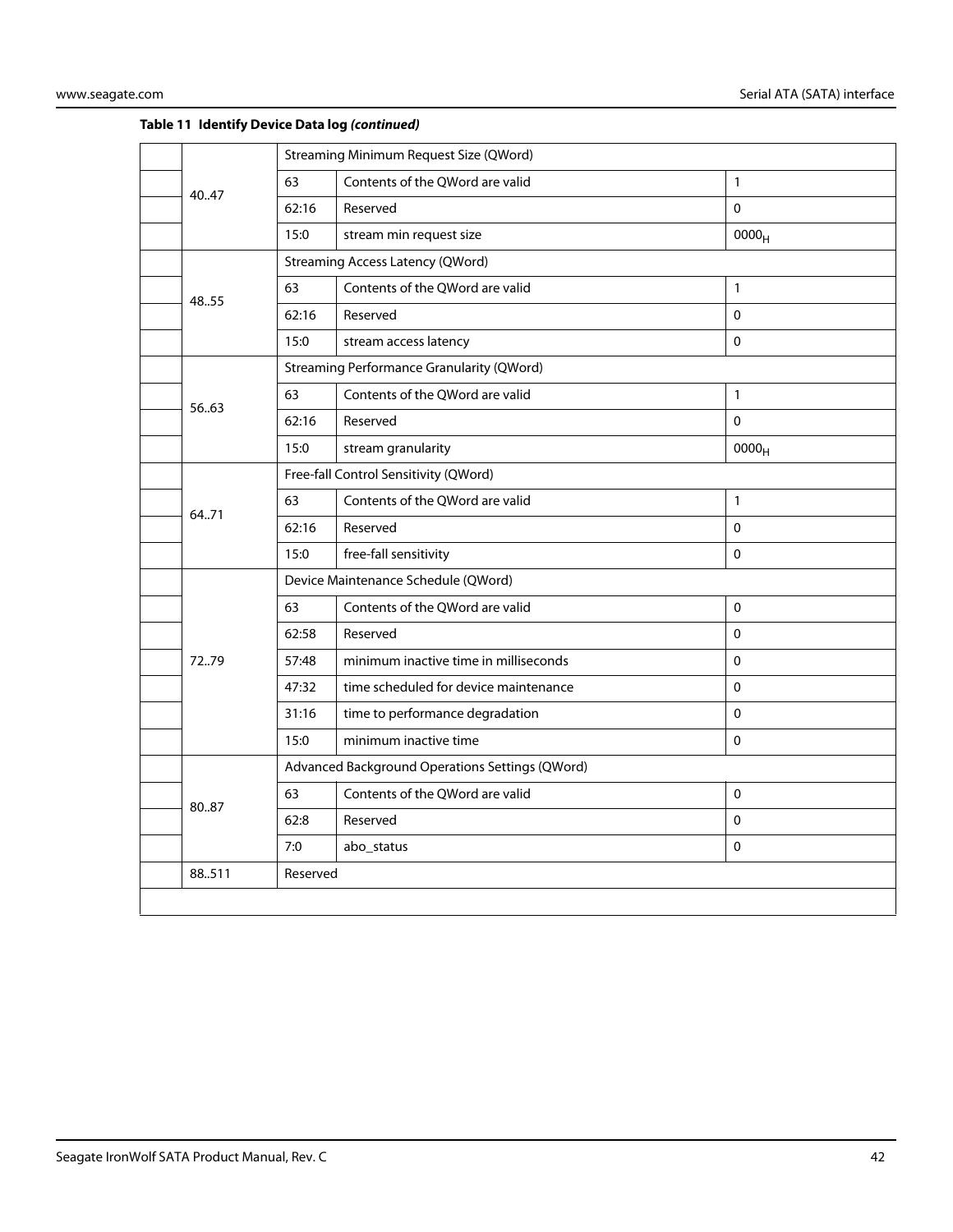|    | <b>Strings</b> |                                                        |                                            |                               |  |  |
|----|----------------|--------------------------------------------------------|--------------------------------------------|-------------------------------|--|--|
|    |                | Supported Capabilities page information header (QWord) |                                            |                               |  |  |
|    | 0.7            | 63                                                     | Shall be set to 1                          | $\mathbf{1}$                  |  |  |
|    |                | 62:24                                                  | Reserved                                   |                               |  |  |
|    |                | 23:16                                                  | Page number                                | 05                            |  |  |
|    | 8.27           |                                                        | SERIAL NUMBER (ATA String)                 | <b>XXXXXXXX</b> <sub>H</sub>  |  |  |
| 05 | 28.31          | Reserved                                               |                                            |                               |  |  |
|    | 32.39          |                                                        | FIRMWARE REVISION (ATA String)             | <b>XXXX</b> <sub>H</sub>      |  |  |
|    | 40.47          | Reserved                                               |                                            |                               |  |  |
|    | 48.87          |                                                        | MODEL NUMBER (ATA String)                  | ST16000VN001<br>ST14000VN0008 |  |  |
|    | 88.95          | Reserved                                               |                                            |                               |  |  |
|    | 96.103         |                                                        | ADDITIONAL PRODUCT IDENTIFIER (ATA String) | $\pmb{0}$                     |  |  |
|    | 104511         | Reserved                                               |                                            |                               |  |  |
|    |                |                                                        |                                            |                               |  |  |
| 06 | Security       |                                                        |                                            |                               |  |  |
|    |                |                                                        | Security page information header (QWord)   |                               |  |  |
|    | 0.7            | 63                                                     | Shall be set to 1                          | $\mathbf{1}$                  |  |  |
|    |                | 62:24                                                  | Reserved                                   |                               |  |  |
|    |                | 23:16                                                  | Page number                                | 06                            |  |  |
|    |                | Master Password Identifier (QWord)                     |                                            |                               |  |  |
|    | 8.15           | 63                                                     | Contents of the QWord are valid            | $\mathbf{1}$                  |  |  |
|    |                | 62:16                                                  | Reserved                                   | $\mathbf 0$                   |  |  |
|    |                | 15:0                                                   | master password identifier                 | FFFE <sub>H</sub>             |  |  |
|    |                | Security Status (QWord)                                |                                            |                               |  |  |
|    |                | 63                                                     | Contents of the QWord are valid            | $\mathbf{1}$                  |  |  |
|    |                | 62:7                                                   | Reserved                                   | $\mathbf 0$                   |  |  |
|    |                | 6                                                      | security supported                         | $\mathbf{1}$                  |  |  |
|    | 1623           | 5                                                      | master password capability                 | $\pmb{0}$                     |  |  |
|    |                | 4                                                      | enhanced security erase supported          | $\mathbf{1}$                  |  |  |
|    |                | $\mathsf{3}$                                           | security count expired                     | $\pmb{0}$                     |  |  |
|    |                | $\overline{2}$                                         | security frozen                            | $\pmb{0}$                     |  |  |
|    |                | $\mathbf{1}$                                           | security locked                            | $\pmb{0}$                     |  |  |
|    |                | $\pmb{0}$                                              | security enabled                           | $\pmb{0}$                     |  |  |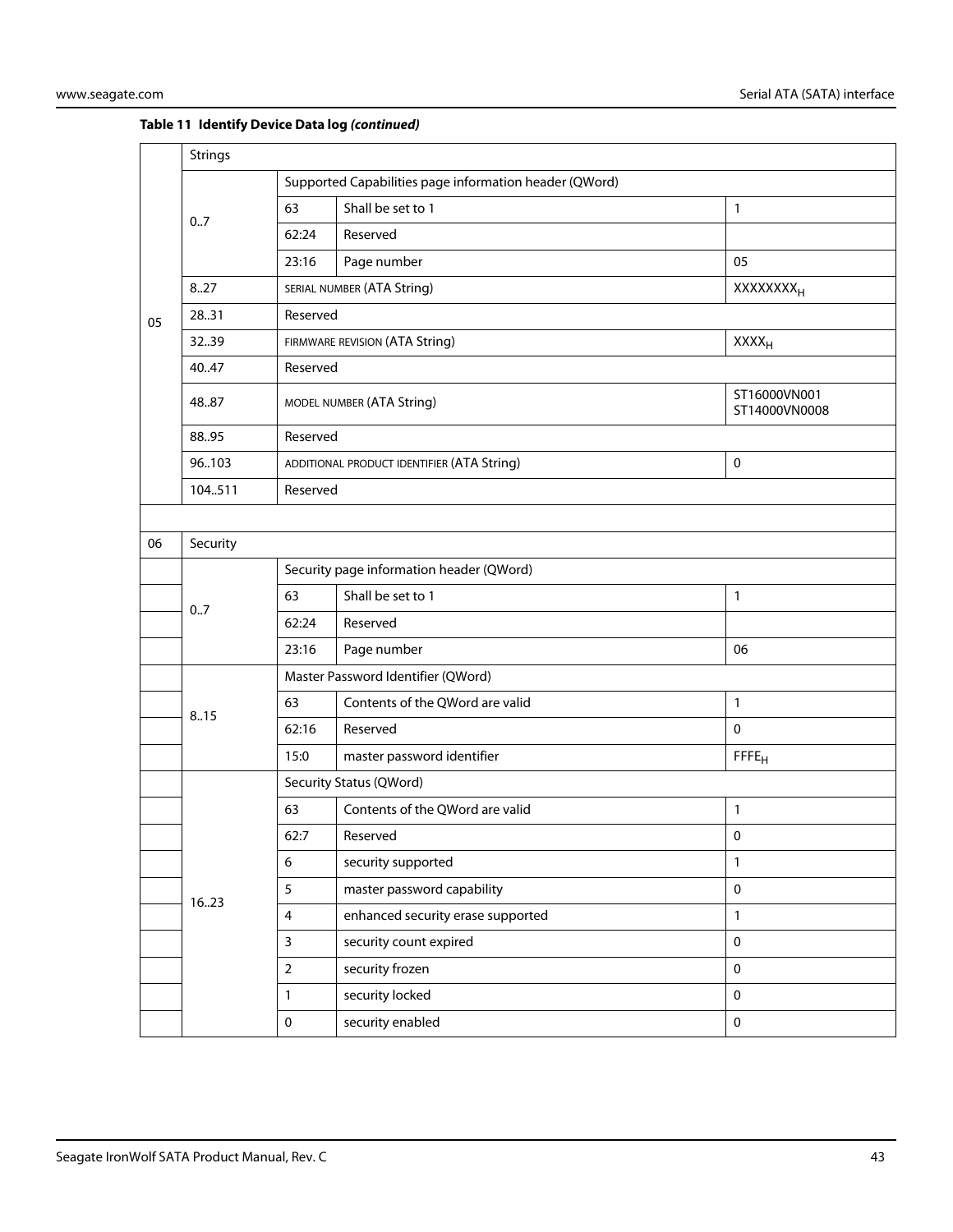|    |              |                               | Time required for an Enhanced Erase mode SECURITY ERASE UNIT command (QWord) |                                          |  |
|----|--------------|-------------------------------|------------------------------------------------------------------------------|------------------------------------------|--|
|    | 24.31        | 63                            | Contents of the OWord are valid                                              | 1                                        |  |
|    |              | 62:16                         | Reserved                                                                     | $\mathbf{0}$                             |  |
|    |              | 15                            | enhanced security erase time format                                          | 1                                        |  |
|    |              | 14:0                          | enhanced security erase time                                                 | (Unique per drive)                       |  |
|    |              |                               | Time required for an Normal Erase mode SECURITY ERASE UNIT command (QWord)   |                                          |  |
|    |              | 63                            | Contents of the QWord are valid                                              | 1                                        |  |
|    | 3239         | 62:16                         | Reserved                                                                     | $\mathbf{0}$                             |  |
|    |              | 15                            | normal security erase time format                                            | 1                                        |  |
|    |              | 14:0                          | normal security erase time                                                   | (Unique per drive)                       |  |
|    |              |                               | Trusted Computing Feature Set (QWord)                                        |                                          |  |
|    |              | 63                            | Contents of the QWord are valid                                              | 1                                        |  |
|    | 40.47        | 62:1                          | Reserved                                                                     | 0                                        |  |
|    |              | 0                             | trusted computing supported                                                  | $\Omega$<br>(1, SED drives only)         |  |
|    |              | Security Capabilities (QWord) |                                                                              |                                          |  |
|    |              | 63                            | Contents of the QWord are valid                                              | 1                                        |  |
|    |              | 62:8                          | Reserved                                                                     | 0                                        |  |
|    |              | 7                             | restricted sanitize overrides security                                       | $\mathbf 0$                              |  |
|    |              | 6                             | acs-3 commands allowed by sanitize                                           | 1                                        |  |
|    | 48.55        | 5                             | sanitize antifreeze lock supported                                           | 1                                        |  |
|    |              | 4                             | block erase supported                                                        | $\mathbf 0$                              |  |
|    |              | 3                             | overwrite supported                                                          | 1                                        |  |
|    |              | 2                             | crypto scramble supported                                                    | $\Omega$<br>(1, SED and ISE drives only) |  |
|    |              | 1                             | sanitize supported                                                           | $\mathbf{1}$                             |  |
|    |              | 0                             | encrypt all supported                                                        | $\mathbf 0$                              |  |
|    | 56511        | Reserved                      |                                                                              |                                          |  |
|    |              |                               |                                                                              |                                          |  |
| 07 | Parallel ATA |                               |                                                                              |                                          |  |
|    | 000511       |                               | (Not supported for SATA drives)                                              | all zeros                                |  |
|    |              |                               |                                                                              |                                          |  |
| 08 | Serial ATA   |                               |                                                                              |                                          |  |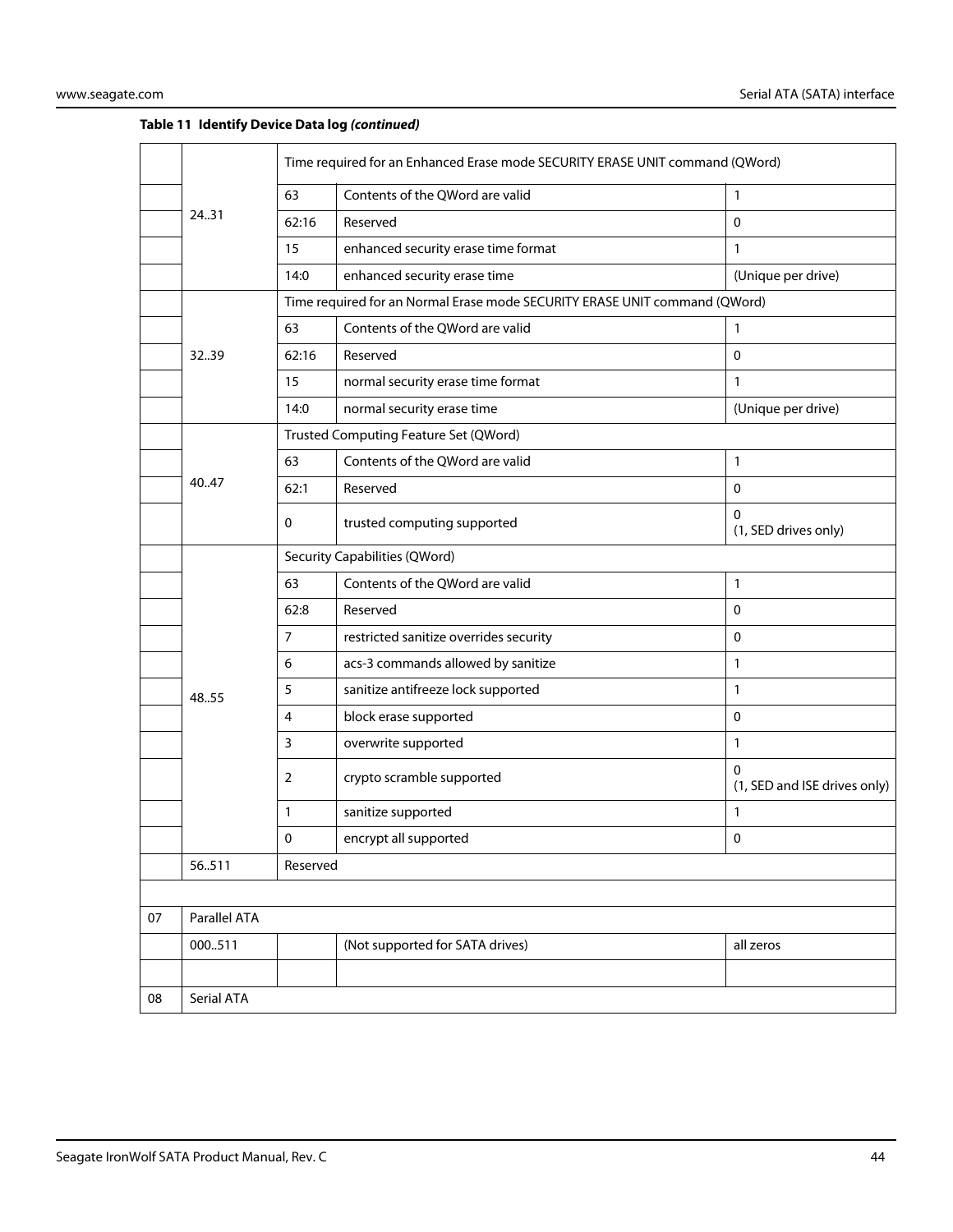|  |      | Serial ATA page information header (QWord) |                                                               |              |  |  |
|--|------|--------------------------------------------|---------------------------------------------------------------|--------------|--|--|
|  | 0.7  | 63                                         | Shall be set to 1                                             | $\mathbf{1}$ |  |  |
|  |      | 62:24                                      | Reserved                                                      |              |  |  |
|  |      | 23:16                                      | Page number                                                   | 08           |  |  |
|  |      | <b>SATA Capabilities</b>                   |                                                               |              |  |  |
|  |      | 63                                         | Shall be set to one                                           | $\mathbf{1}$ |  |  |
|  |      | 62:32                                      | Reserved                                                      | $\mathbf 0$  |  |  |
|  |      | 31                                         | power disable feature always enabled                          | 0            |  |  |
|  |      | 30                                         | power disable feature supported                               | 0            |  |  |
|  |      | 29                                         | rebuild assist supported                                      | 0            |  |  |
|  |      | 28                                         | dipm ssp preservation supported                               | 0            |  |  |
|  |      | 27                                         | hybrid information supported                                  | 0            |  |  |
|  | 8.15 | 26                                         | devsleep to reducedpwrstate capability supported              | $\mathbf 0$  |  |  |
|  |      | 25                                         | device sleep supported                                        | 0            |  |  |
|  |      | 24                                         | ncq autosense supported                                       | 1            |  |  |
|  |      | 23                                         | software settings preservation supported                      | 1            |  |  |
|  |      | 22                                         | hardware feature control supported                            | $\mathbf 0$  |  |  |
|  |      | 21                                         | in-order data delivery supported                              | $\mathbf 0$  |  |  |
|  |      | 20                                         | device initiated power management supported                   | 1            |  |  |
|  |      | 19                                         | dma setup auto-activation supported                           | $\mathbf{1}$ |  |  |
|  |      | 18                                         | nonzero buffer offsets supported                              | 0            |  |  |
|  |      | 17                                         | send and receive queued commands supported                    | 1            |  |  |
|  |      | 16                                         | ncq non-data command supported                                | $\mathbf 0$  |  |  |
|  |      | 15                                         | ncq streaming supported                                       | $\mathbf 0$  |  |  |
|  |      | 14                                         | read log dma ext as equivalent to read log ext supported      | 1            |  |  |
|  |      | 13                                         | device automatic partial to slumber transitions supported     | 0            |  |  |
|  |      | 12                                         | host automatic partial to slumber transitions supported       | 0            |  |  |
|  |      | 11                                         | ncq priority information supported                            | $\mathbf 0$  |  |  |
|  |      | 10                                         | unload while ncq commands are outstanding supported           | $\mathbf{1}$ |  |  |
|  |      | 9                                          | sata phy event counters log supported                         | 1            |  |  |
|  |      | 8                                          | receipt of host initiated power management requests supported | $\mathbf 0$  |  |  |
|  |      | $\overline{7}$                             | ncq feature set supported                                     | 1            |  |  |
|  |      | 6:3                                        | Reserved                                                      | $\mathbf 0$  |  |  |
|  |      | $\overline{2}$                             | sata gen3 signaling speed supported                           | $\mathbf{1}$ |  |  |
|  |      | 1                                          | sata gen2 signaling speed supported                           | 1            |  |  |
|  |      | 0                                          | sata gen1 signaling speed supported                           | $\mathbf{1}$ |  |  |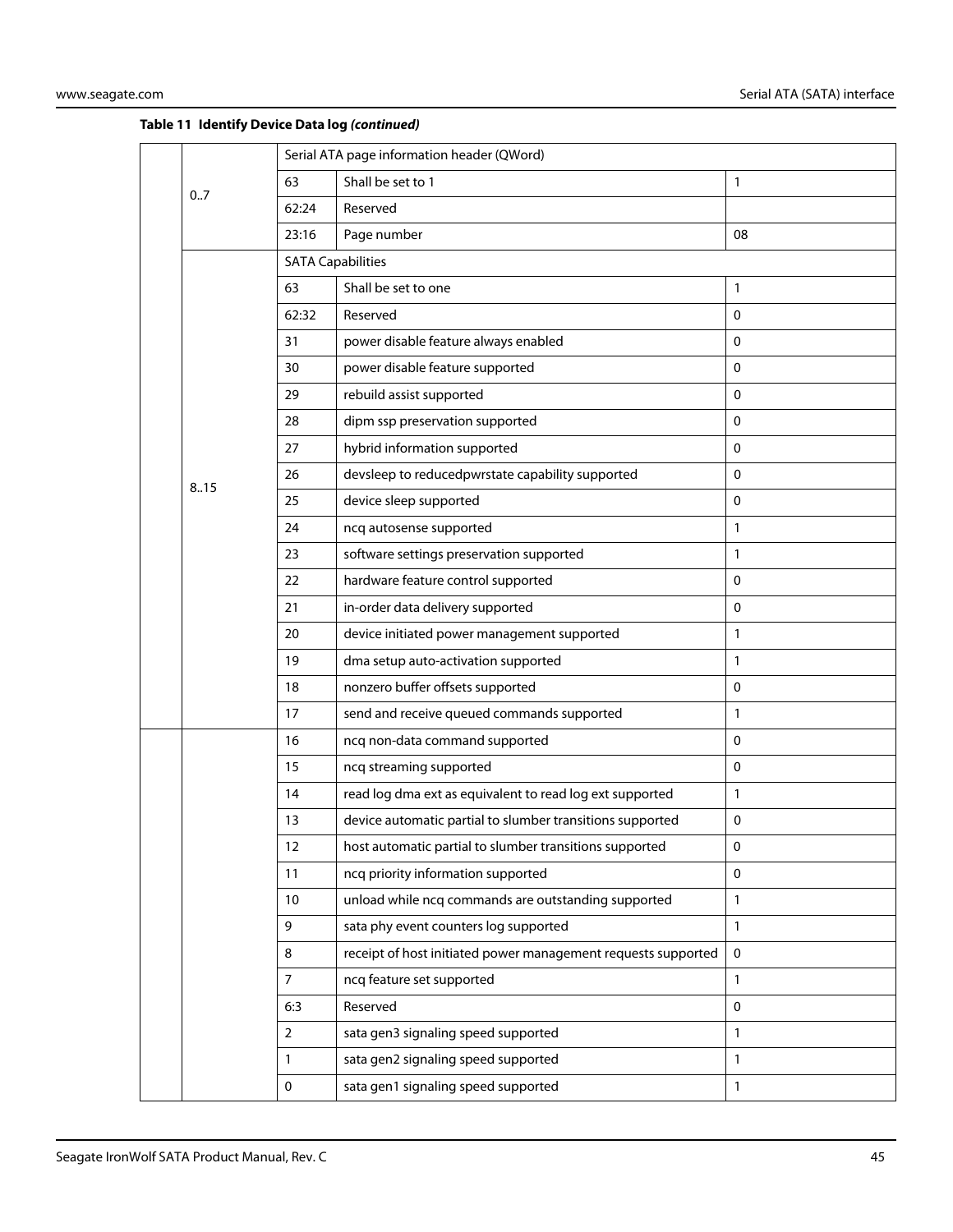|  | 1623  | Current SATA Settings (QWord)         |                                                      |                        |  |  |
|--|-------|---------------------------------------|------------------------------------------------------|------------------------|--|--|
|  |       | 63                                    | Shall be set to one                                  | $\mathbf{1}$           |  |  |
|  |       | 62:14                                 | Reserved                                             | $\Omega$               |  |  |
|  |       | 13                                    | hybrid enabled                                       | $\Omega$               |  |  |
|  |       | 12                                    | rebuild assist enabled                               | $\mathbf 0$            |  |  |
|  |       | 11                                    | power disable feature enabled                        | $\Omega$               |  |  |
|  |       | 10                                    | device sleep enabled                                 | $\Omega$               |  |  |
|  |       | 9                                     | automatic partial to slumber transitions enabled     | $\Omega$               |  |  |
|  |       | 8                                     | software settings preservation enabled               | $\mathbf{1}$           |  |  |
|  |       | $\overline{7}$                        | hardware feature control is enabled                  | $\Omega$               |  |  |
|  |       | 6                                     | in-order data delivery enabled                       | $\Omega$               |  |  |
|  |       | 5                                     | device initiated power management enabled            | $\Omega$               |  |  |
|  |       | 4                                     | dma setup auto-activation enabled                    | $\mathbf{1}$           |  |  |
|  |       | $\overline{3}$                        | nonzero buffer offsets enabled                       | $\Omega$               |  |  |
|  |       | 2:0                                   | current negotiated serial ata signal speed           | $(6.0, 3.0, 1.5)$ Gb/s |  |  |
|  | 24.39 | Reserved                              |                                                      |                        |  |  |
|  | 40.41 |                                       | CURRENT HARDWARE FEATURE CONTROL IDENTIFIER (Word)   |                        |  |  |
|  | 42.43 |                                       | SUPPORTED HARDWARE FEATURE CONTROL IDENTIFIER (Word) |                        |  |  |
|  | 44.47 |                                       | Reserved                                             |                        |  |  |
|  | 48.55 | Device Sleep Timing Variables (QWord) |                                                      |                        |  |  |
|  |       | 63                                    | devslp timing variables supported                    | $\Omega$               |  |  |
|  |       | 62:16                                 | Reserved                                             | $\Omega$               |  |  |
|  |       | 15:8                                  | devsleep exit timeout (deto)                         | $\Omega$               |  |  |
|  |       | 7:5                                   | Reserved                                             | $\Omega$               |  |  |
|  |       | 4:0                                   | minimum devslp assertion time (mdat)                 | $\mathbf 0$            |  |  |
|  | 56511 | Reserved                              |                                                      |                        |  |  |
|  |       |                                       |                                                      |                        |  |  |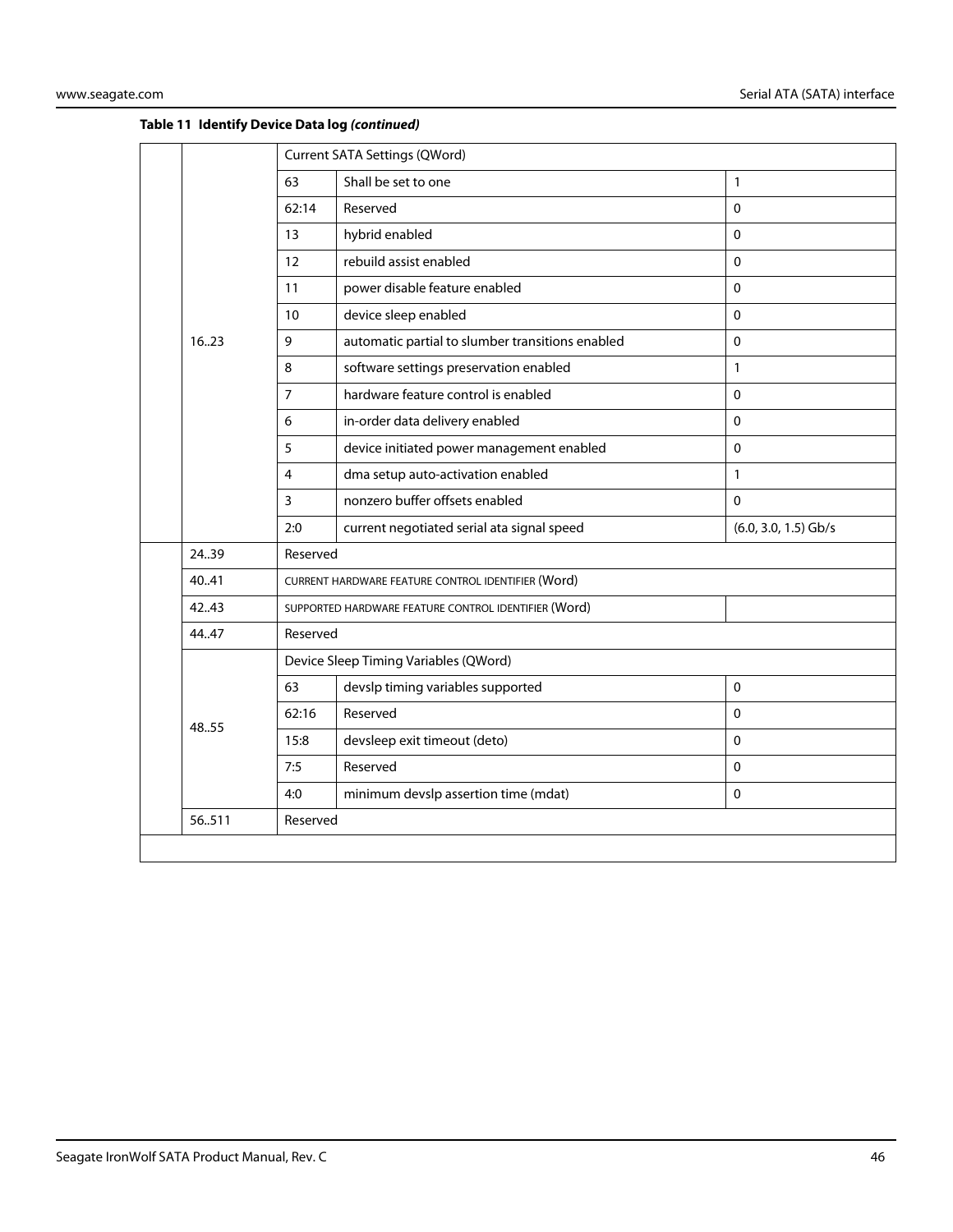### <span id="page-47-0"></span>**4.3.3 Device Statistics log**

The Device Statistics log (log 04H) transfers information about the drive. The data is organized as a set of 512-byte blocks of data, whose contents are shown in **[Table 2 on page 7](#page-7-2)**. All reserved bits or words should be set to zero. Parameters listed with an "x" are drive-specific or vary with the state of the drive.

The following may contain drive-specific features that are included in the SATA specifications.

| Page<br>(hex) | <b>Statistic</b>                                                   | <b>Supported</b> |  |  |  |  |
|---------------|--------------------------------------------------------------------|------------------|--|--|--|--|
| 00            | List of supported log pages                                        | Yes              |  |  |  |  |
| 01            | <b>General Statistics</b>                                          |                  |  |  |  |  |
|               | Lifetime Power-on Resets                                           | Yes              |  |  |  |  |
|               | Power-on Hours                                                     | Yes              |  |  |  |  |
|               | <b>Logical Sectors Written</b>                                     | Yes              |  |  |  |  |
|               | Number of Write Commands                                           | Yes              |  |  |  |  |
|               | Logical Sectors Read                                               | Yes              |  |  |  |  |
|               | Number of Read Commands                                            | Yes              |  |  |  |  |
|               | Pending Error Count                                                | Yes              |  |  |  |  |
|               | <b>Workload Utilization</b>                                        | No               |  |  |  |  |
|               | <b>Utilization Usage Rate</b>                                      | No               |  |  |  |  |
|               | Resource Availability                                              | No               |  |  |  |  |
|               | Random Write Resources Used                                        | No               |  |  |  |  |
| 02            | <b>Free Fall Statistics</b>                                        |                  |  |  |  |  |
|               | Number of Free-Fall Events Detected                                | No               |  |  |  |  |
|               | <b>Overlimit Shock Events</b>                                      | No               |  |  |  |  |
| 03            | <b>Rotating Media Statistics</b>                                   |                  |  |  |  |  |
|               | Spindle Motor Power-on Hours                                       | Yes              |  |  |  |  |
|               | <b>Head Flying Hours</b>                                           | Yes              |  |  |  |  |
|               | <b>Head Loaded Events</b>                                          | Yes              |  |  |  |  |
|               | Number of Reallocated Logical Sectors                              | Yes              |  |  |  |  |
|               | <b>Read Recovery Attempts</b>                                      | Yes              |  |  |  |  |
|               | Number of Mechanical Start Failures                                | Yes              |  |  |  |  |
|               | Number of Reallocation Candidate Logical Sectors                   | Yes              |  |  |  |  |
|               | Number of High Priority Unload Events                              | Yes              |  |  |  |  |
| 04            | <b>General Errors Statistics</b>                                   |                  |  |  |  |  |
|               | Number of Reported Uncorrectable Errors                            | Yes              |  |  |  |  |
|               | Number of Resets Between Command Acceptance and Command Completion | Yes              |  |  |  |  |
|               | Physical Element Status Changed                                    | Yes              |  |  |  |  |

#### **Table 12 Device Statistics log**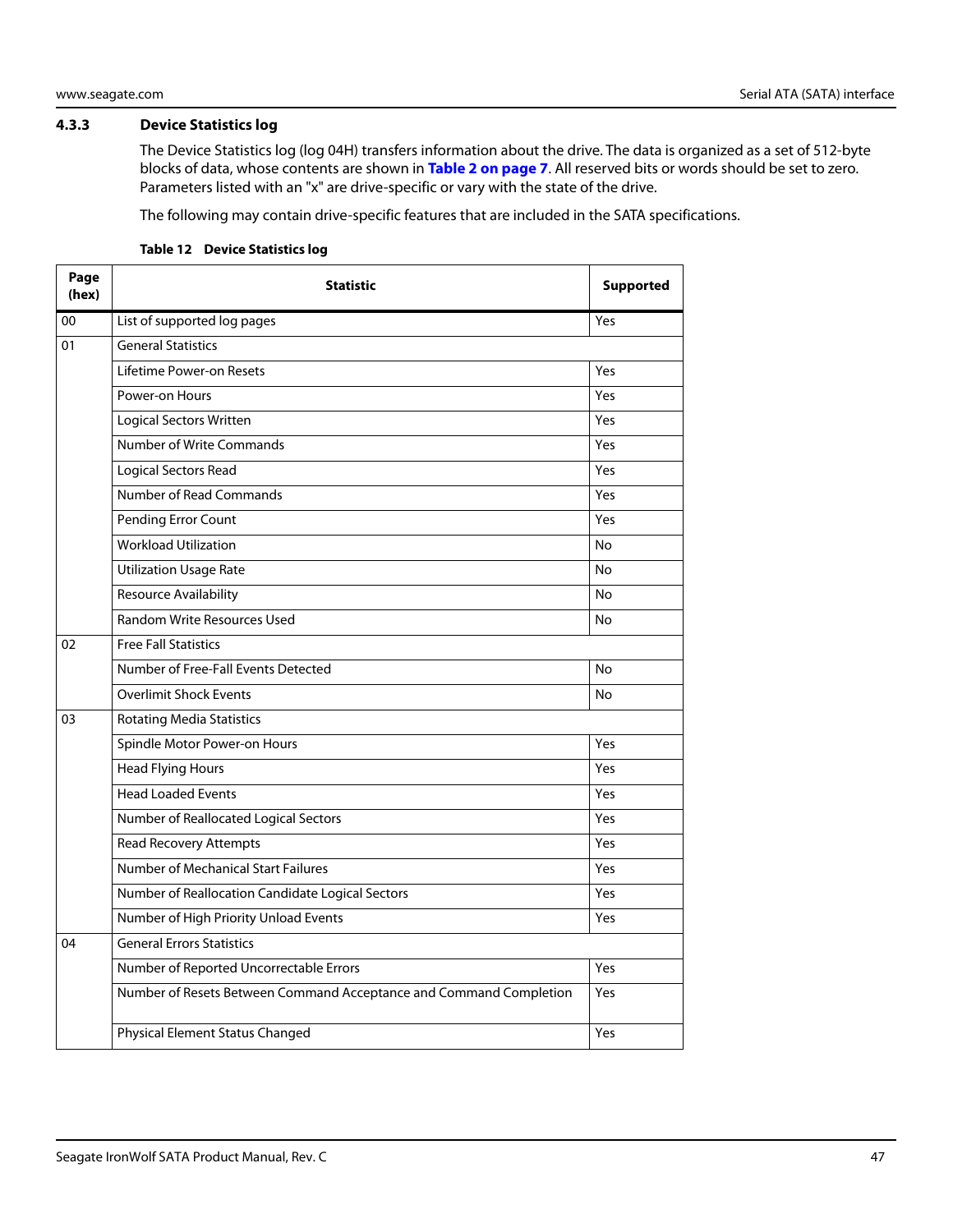#### **Table 12 Device Statistics log**

| 05    | <b>Temperature Statistics</b>           |     |  |  |  |
|-------|-----------------------------------------|-----|--|--|--|
|       | <b>Current Temperature</b>              | Yes |  |  |  |
|       | Average Short Term Temperature          | Yes |  |  |  |
|       | Average Long Term Temperature           | Yes |  |  |  |
|       | <b>Highest Temperature</b>              | Yes |  |  |  |
|       | Lowest Temperature                      | Yes |  |  |  |
|       | Highest Average Short Term Temperature  | Yes |  |  |  |
|       | Lowest Average Short Term Temperature   | Yes |  |  |  |
|       | Highest Average Long Term Temperature   | Yes |  |  |  |
|       | Lowest Average Long Term Temperature    | Yes |  |  |  |
|       | Time in Over-Temperature                | Yes |  |  |  |
|       | Specified Maximum Operating Temperature | Yes |  |  |  |
|       | Time in Under-Temperature               | Yes |  |  |  |
|       | Specified Minumum Operating Temperature | Yes |  |  |  |
| 06    | <b>Transport Statistics</b>             |     |  |  |  |
|       | Number of Hardware Resets               | Yes |  |  |  |
|       | Number of ASR Events                    | Yes |  |  |  |
|       | Number of Interface CRC Errors          | Yes |  |  |  |
| 07    | <b>Solid State Device Statistics</b>    |     |  |  |  |
|       | Percentage Used Endurance Indicator     | No  |  |  |  |
| 08    | <b>Zoned Device Statistics</b>          |     |  |  |  |
|       | Maximum Open Zones                      | No  |  |  |  |
|       | Maximum Explicitly Open Zones           | No  |  |  |  |
|       | Maximum Implicitly Open Zones           | No  |  |  |  |
|       | Minimum Empty Zones                     | No  |  |  |  |
|       | Maximum Non Sequential Zones            | No  |  |  |  |
|       | Zones Emptied                           | No  |  |  |  |
|       | <b>Suboptimal Write Commands</b>        | No  |  |  |  |
|       | <b>Commands Exceeding Optimal Limit</b> | No  |  |  |  |
|       | <b>Failed Explicit Opens</b>            | No  |  |  |  |
|       | <b>Read Rule Violations</b>             | No  |  |  |  |
|       | Write Rule Violations                   | No  |  |  |  |
| 09.FE | Reserved                                |     |  |  |  |
| FF    | <b>Vendor Specific Statistics</b>       |     |  |  |  |
|       | TBD                                     | X   |  |  |  |
|       |                                         |     |  |  |  |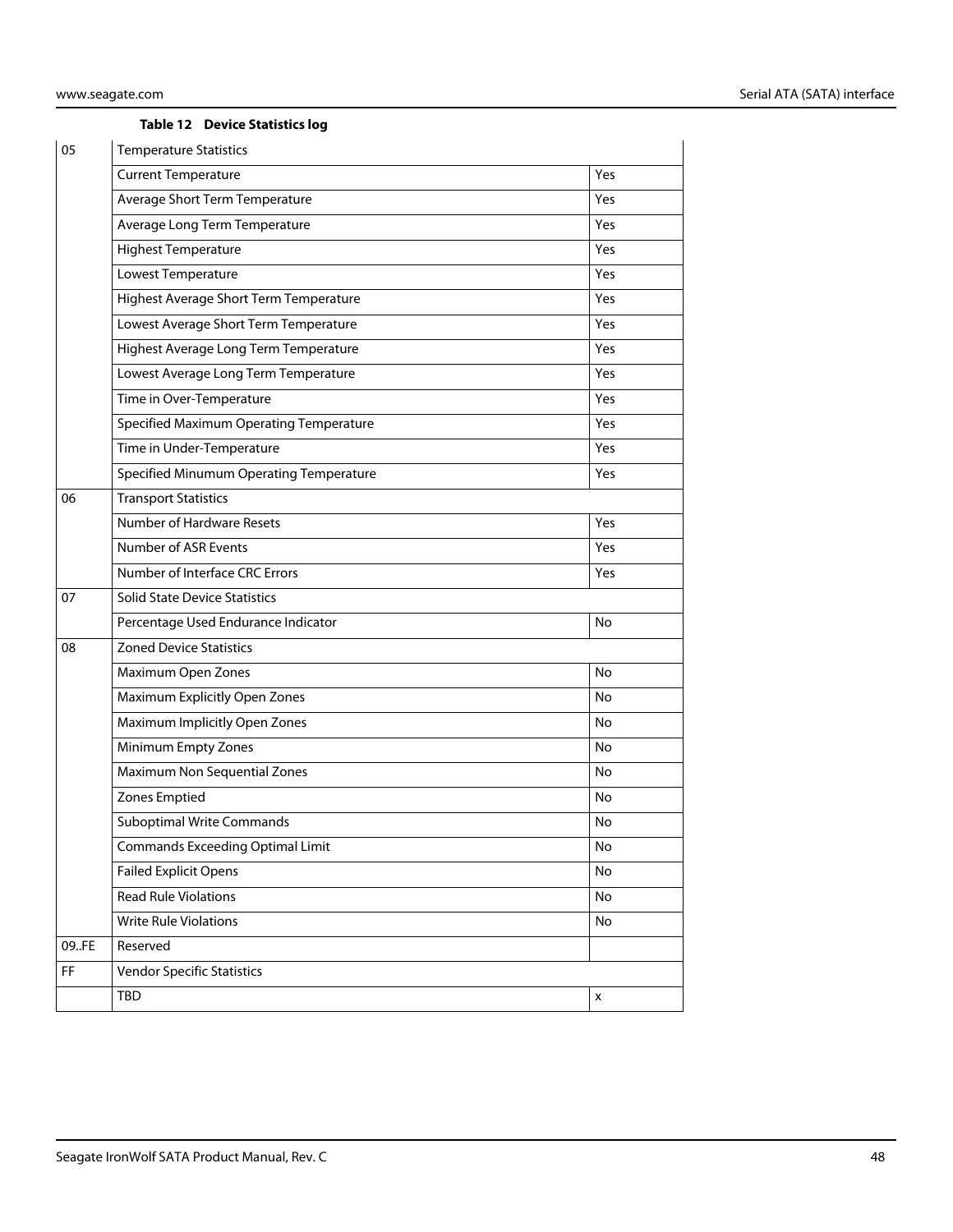#### <span id="page-49-0"></span>**4.3.4 Set Features command**

This command controls the implementation of various features that the drive supports. When the drive receives this command, it sets BSY, checks the contents of the Features register, clears BSY and generates an interrupt. If the value in the register does not represent a feature that the drive supports, the command is aborted. Power-on default has the read look-ahead and write caching features enabled. The acceptable values for the Features register are defined as follows:

#### **Table 13 Set Features command values**

- $02_H$  Enable write cache (default).
- $03<sub>H</sub>$  Set transfer mode (based on value in Sector Count register). Sector Count register values:
	- $00_H$  Set PIO mode to default (PIO mode 2).
	- 01 $_{\rm H}$  Set PIO mode to default and disable IORDY (PIO mode 2).
	- 08H PIO mode 0
	- 09<sub>H</sub> PIO mode 1
	- 0A<sub>H</sub> PIO mode 2
	- 0B<sub>H</sub> PIO mode 3
	- $OC_H$  PIO mode 4 (default)
	- $20_H$  Multiword DMA mode 0
	- $21_H$  Multiword DMA mode 1
	- $22<sub>H</sub>$  Multiword DMA mode 2
	- $40_H$  Ultra DMA mode 0
	- $41_H$  Ultra DMA mode 1
	- $42_H$  Ultra DMA mode 2
	- 43<sub>H</sub> Ultra DMA mode 3
	- 44<sub>H</sub> Ultra DMA mode 4
	- $45_H$  Ultra DMA mode 5
	- 46<sub>H</sub> Ultra DMA mode 6
- $10<sub>H</sub>$  Enable use of SATA features
- $55<sub>H</sub>$  Disable read look-ahead (read cache) feature.
- $82<sub>H</sub>$  Disable write cache
- 90<sub>H</sub> Disable use of SATA features
- $AA_H$  Enable read look-ahead (read cache) feature (*default*).
- $F1_H$  Report full capacity available
	-

**NOTE** At power-on, or after a hardware or software reset, the default values of the features are as indicated above.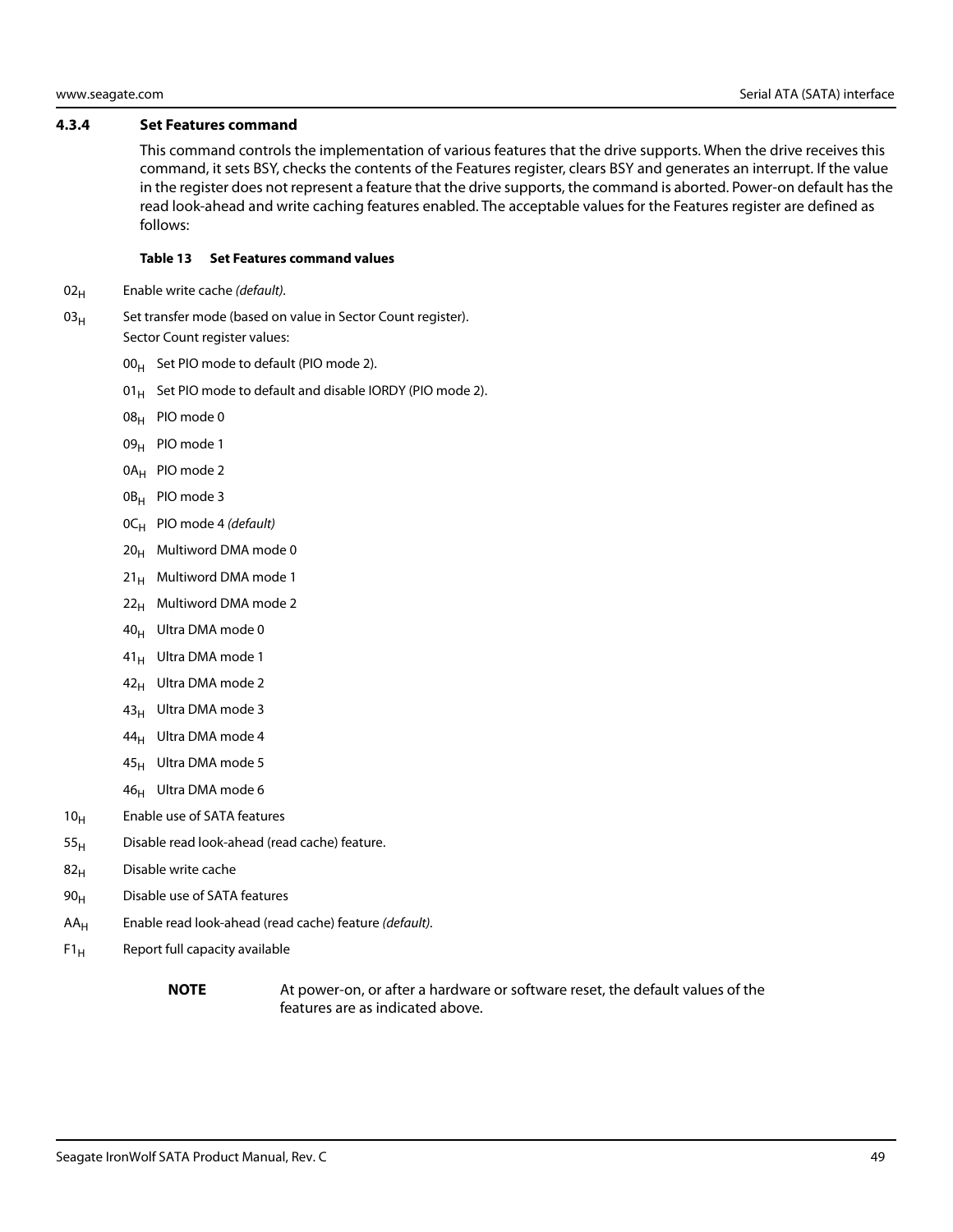#### <span id="page-50-0"></span>**4.3.5 S.M.A.R.T. commands**

S.M.A.R.T. provides near-term failure prediction for disk drives. When S.M.A.R.T. is enabled, the drive monitors predetermined drive attributes that are susceptible to degradation over time. If self-monitoring determines that a failure is likely, S.M.A.R.T. makes a status report available to the host. Not all failures are predictable. S.M.A.R.T. predictability is limited to the attributes the drive can monitor. For more information on S.M.A.R.T. commands and implementation, see the Draft ATA-5 Standard.

SeaTools diagnostic software activates a built-in drive self-test (DST S.M.A.R.T. command for  $D4_H$ ) that eliminates unnecessary drive returns. The diagnostic software ships with all new drives and is also available at: [http://www.seagate.com/support/downloads/seatools/.](http://www.seagate.com/support/downloads/seatools/ )

This drive is shipped with S.M.A.R.T. features disabled. Users must have a recent BIOS or software package that supports S.M.A.R.T. to enable this feature. The table below shows the S.M.A.R.T. command codes that the drive uses.

| <b>Code in features register</b> | S.M.A.R.T. command                               |
|----------------------------------|--------------------------------------------------|
| D0 <sub>H</sub>                  | S.M.A.R.T. Read Data                             |
| $D2_{H}$                         | S.M.A.R.T. Enable/Disable Attribute Autosave     |
| D3 <sub>H</sub>                  | S.M.A.R.T. Save Attribute Values                 |
| $D4_H$                           | S.M.A.R.T. Execute Off-line Immediate (runs DST) |
| $DS_{H}$                         | S.M.A.R.T. Read Log Sector                       |
| D6 <sub>H</sub>                  | S.M.A.R.T. Write Log Sector                      |
| D8 <sub>H</sub>                  | S.M.A.R.T. Enable Operations                     |
| D9 <sub>H</sub>                  | S.M.A.R.T. Disable Operations                    |
| DA <sub>H</sub>                  | S.M.A.R.T. Return Status                         |

#### **Table 14 S.M.A.R.T. commands**

**NOTE** If an appropriate code is not written to the Features Register, the command is aborted and 0x04 (abort) is written to the Error register.